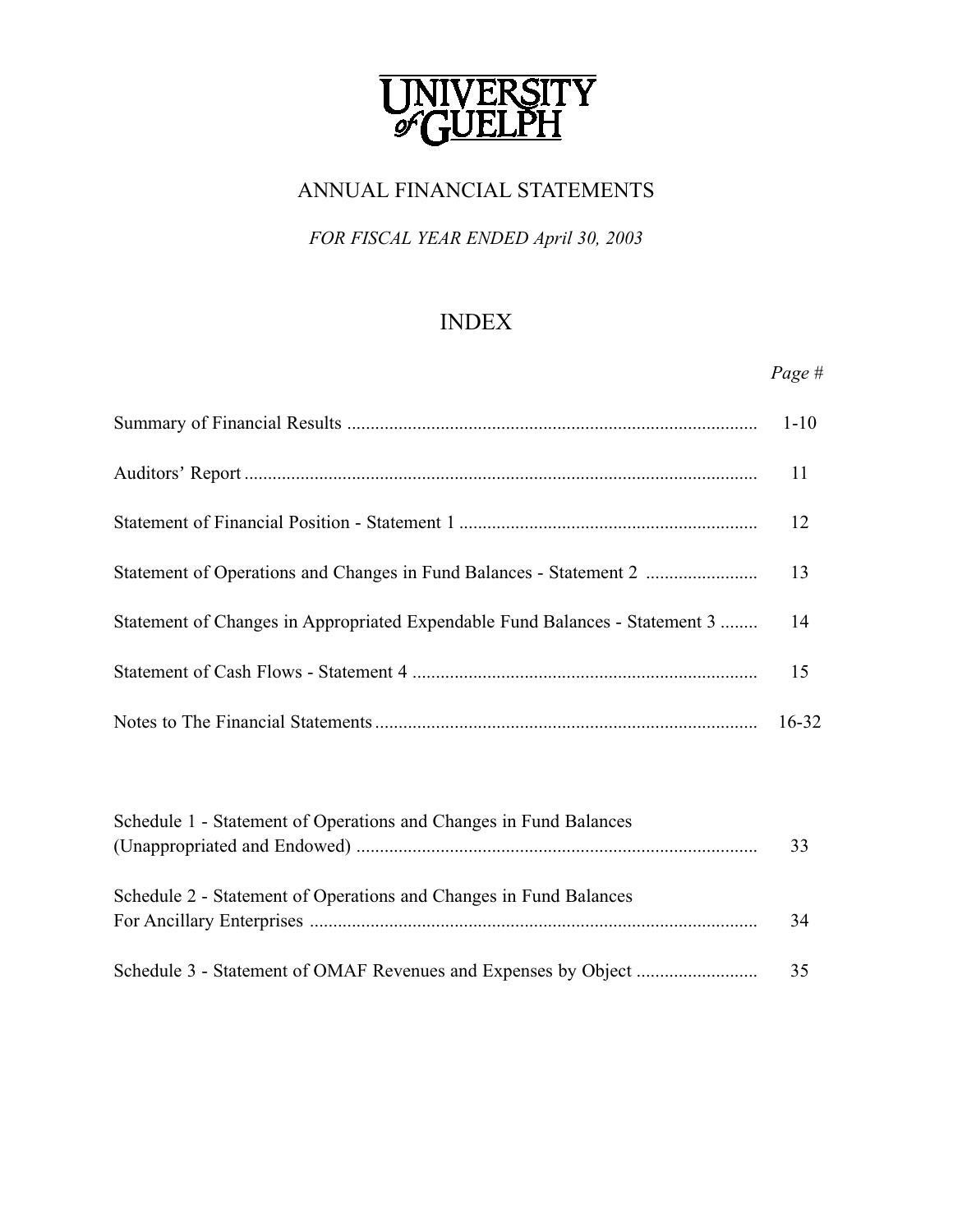*The following report summarizes University financial results for the year ended April 30, 2003 (referred to as fiscal 2003) as presented in the audited financial statements.*

The University of Guelph receives funds from a variety of different sources (see Graph A). Many of these funds are restricted by the donor, agency or organization as to use, and may not be used for general operating expenses. As a result, the University records its financial activities on a fund accounting basis where financial transactions are segregated according to major University activities, external restrictions on funding and the expendability of funds. (A fund is a self-balancing set of financial accounts including both balance sheet and income statement accounts.) The University currently reports on five different funds: Operating, Capital, Ancillary Enterprises, Research and Trust and Endowment. A description of each of these funds can be found on page 15.





In fiscal 2003 several significant events took place which are reflected in the University's financial results for the year. (The specific financial impact of these events will be highlighted throughout this presentation.)

x **Increased Growth in Enrolment** contributed significantly to an increase in both University revenues and expenses. New revenues were earned from a variety of sources including provincial government grants awarded as the University increased enrolments to help meet demands for university education in Ontario and enrolment revenues from new student admissions (refer to Graph B). (The University increased its semester 1 or first year enrolment to 3,500 in 2002/2003 from 3,250 in 2001/2002. The total strategic plan target for total on campus enrolment is 18,000). Related additional expenses

included the costs of new faculty and staff, enhanced facilities and general operating supplies.

- $\neq$  **Market Returns**: General financial market conditions including historically low world equity market returns resulted in significantly reduced asset values in both the University's endowment funds and pension plans. University pension and endowment investment polices minimize long-term investment risk and both the pension plans and the endowment funds remain financially sound. Therefore despite these market conditions disbursements to meet all spending obligations were made. However given the size and timing of the market adjustments, negative accounting impact on 2003 annual financial results was unavoidable. (refer to following sections on benefits and endowments for specific impacts.)
- $\epsilon$  **Capital Planning:** The University in recent years has undertaken a number of major capital projects to meet its strategic planning objectives to improve existing facilities including the reduction of deferred maintenance and to provide new space to meet the needs of additional planned enrolments. In conjunction with capital financing plans for new and renovated space, in fiscal 2003 the University recorded a major increase in its external debt as the result of its issuance of a \$100.0 million, 40 year debenture. The proceeds of this additional debt will be used to finance major capital projects such as a new science complex identified as a key component of the overall capital and strategic plan.

# **Summary of Significant Changes in Fiscal 2003 - All Funds**

#### **REVENUES:**

Revenues from all sources were \$446.3 million, an increase of 7.7% or \$32.0 million from fiscal 2002 (\$414.3 million). In general, increases were recorded in most major categories of revenues reflecting growth in enrolments, research and fund raising activities. The following summarizes the major increases in revenues;

- $\neq$  Provincial grants from the **Ministry of Training Colleges and Universities** (MTCU) (25% of total revenues) increased by net of \$4.0 million or 3.7%. Additional grants were received under the MTCU's Accessibility program earned mainly as a result of new undergraduate semester 1 enrolment.
- $\epsilon$  **Total Tuition Revenue** (18% of total revenues), increased by \$7.6 million or 10.5% to \$79.8 million. Tuition Revenue consists of revenues earned for both courses offered under MTCU funding guidelines for University-degree credit (referred to as MTCU credit enrolment) and non-credit courses which include a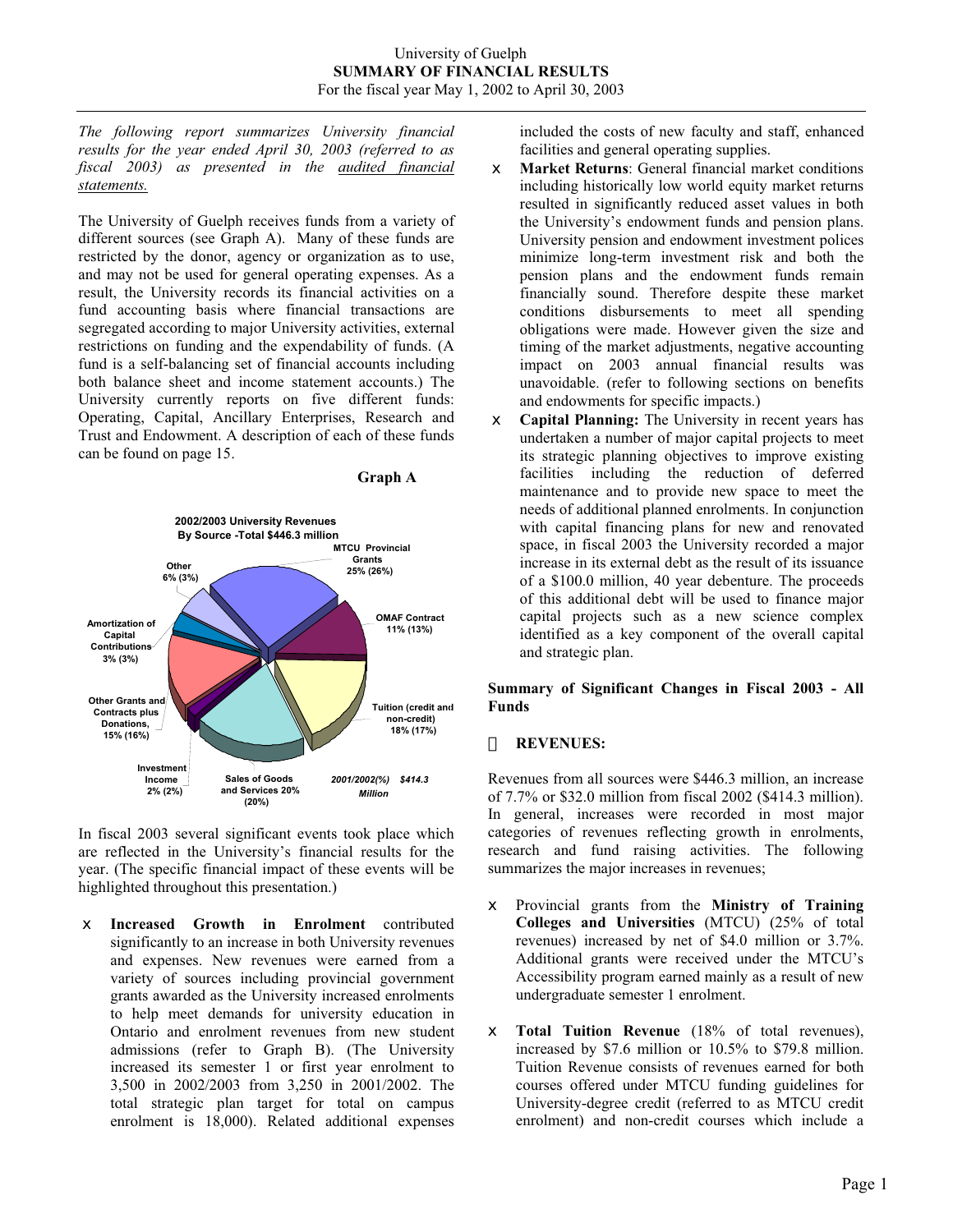wide variety of courses ranging from general continuing education to OMAF diploma and professional certification programs. (Non-credit courses are not eligible for funding support from MTCU.)

Of the \$7.6 million total increase in tuition revenue, \$5.4 million was earned from an increase in MTCU credit course revenues and \$2.2 million was earned from new non–credit course revenues. Approximately \$4.0 million or 75% of the MTCU credit course revenues increase was due to the increased numbers of students. Refer to Graph B. (Note under provincial regulations, 30% of revenues derived from tuition fee increases must be allocated for additional student aid. See the note on Scholarships and Bursaries). The increase in non-credit tuition of \$2.2 million was mainly earned from increased activity in the Office of Open Learning for non-traditional university based degree and professional programs.

#### **Graph B**

**Fall Full-Time Equivalent Enrolment**



- $\epsilon$  **Sales of Goods and Services** (20% of total revenues) increased by \$6.4 million or 7.8% consisting of:
	- a \$2.3 million increase in the sale of produce/livestock, royalties and laboratory services under the OMAF agreement (described in more detail below).
	- a \$1.5 million increase in revenues from housing, food and parking services.
	- a \$2.6 million net increase from a large variety of activities such as user fees charged for OVC (Ontario Veterinary College) teaching hospital services, laboratory, printing and the recovery of miscellaneous service costs.
- $\epsilon$  Provincial funding recognized under the research, teaching and laboratory agreement with the **Ontario Ministry of Agriculture and Food** (OMAF) (11% of total revenues) decreased by \$0.7 million or 1%

reflecting a decrease in provincial cash spent by operating units. OMAF agreement activities at the University have two sources of funding; funds from the province and general revenues earned from the sale of goods and services using provincial facilities. Under the contract with OMAF, recognition of revenue from provincial funds occurs only as funds are spent. The difference between provincial funds advanced and expenditures less general revenues in the period is recorded as a change in deferred revenue on the University's Balance Sheet. Despite this decrease in the use of provincial funding, actual expenditures under the contract increased by \$2.0 million. This overall increase in expenses was funded from new general revenues of \$2.7 million or 13% from non-government sources such as the sale of produce, diploma fees and laboratory fees (noted under the Sales of Goods and Services). (It should be emphasized that under the terms of the agreement with the Ministry, use of OMAF funds and related revenues earned using OMAF funded facilities is restricted for approved expenditures and is monitored closely by the Ministry.)

 $\epsilon$  **Other (Revenue)** (6 % of total revenues) increased by \$12.5 million over fiscal 2002. The increase was mainly due to a \$11.7 million one-time provincial tax recovery of costs from prior years mainly related to capital equipment purchases. These funds are restricted for future capital purposes.

#### **EXPENSES**

University Expenses totaled \$445.8 million (see Graph C), an increase of 14.3% or \$55.9 million from fiscal 2002 (\$389.8 million).



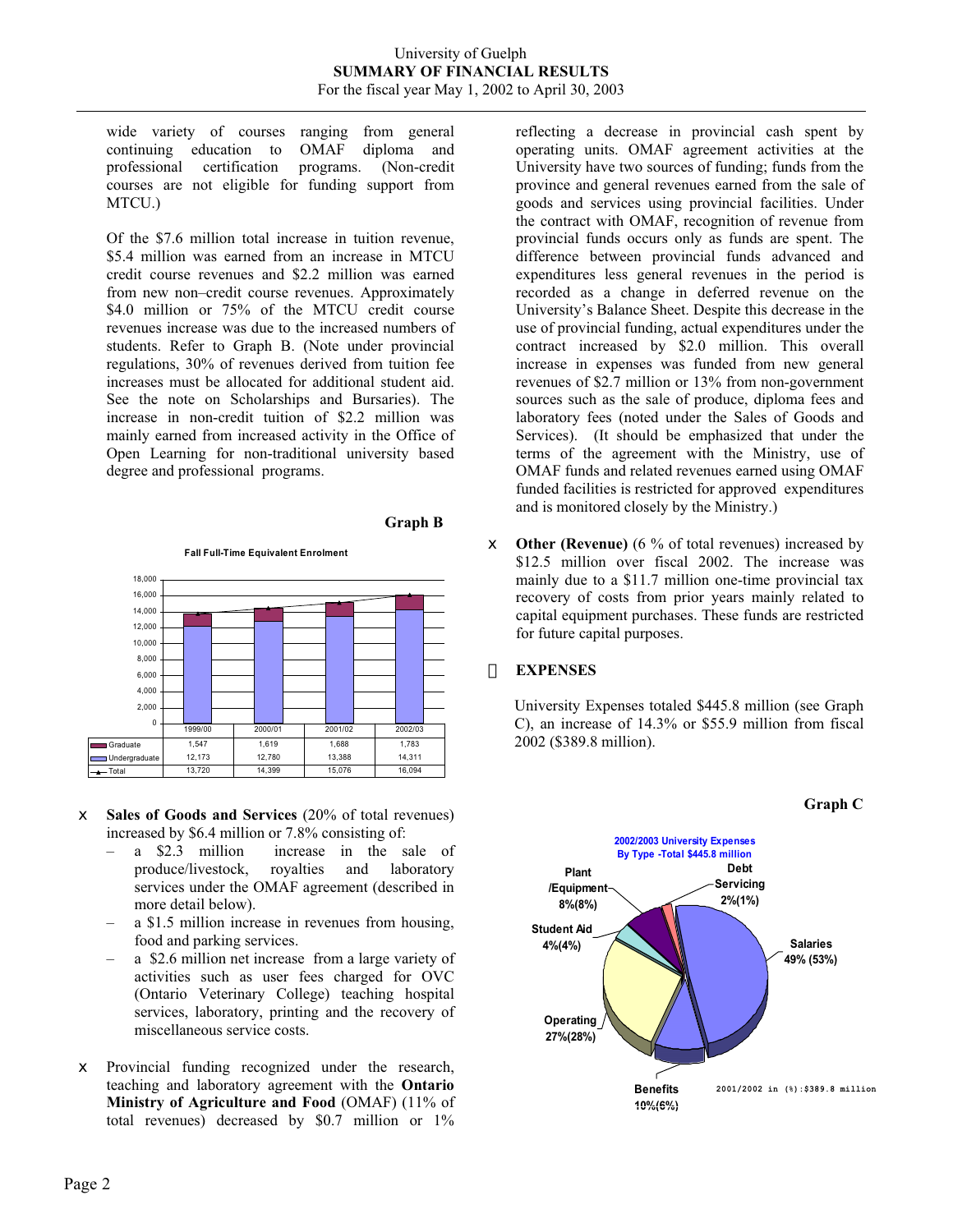Major components of this change over last year are:

- $\le$  **Salaries** (49% of total expenses) increased by \$12.6 million or 6.1% due to the equal impact of both negotiated salary agreements and staffing levels required for increased teaching and research activity.
- **Benefits** (10% of total expenses) increased by a total of \$23.1 million or 103% over the fiscal year. About 85% of this increase was due to the impact of the method of accounting for post-employment costs (both pension and post-retirement benefits for dental and extended health programs) required under regulations of the C.I.C.A.-Canadian Institute of Chartered Accountants for audited statement purposes. This C.I.C.A. standard requires that all employer obligations for employee post-employment benefits be accounted for as they are earned (accrued) not as they are actually paid (cash). Application of this standard can create significant changes in accounting expense from year to year. For example, in the 2002 fiscal year pension expense (noncash) was actually a credit of \$14.1 million (due to high asset values in earlier years). This year the expense was \$5.3 million reflecting accounting recognition of the major decline in pension asset values and interest rates due to general market conditions: a swing of \$19.4 million, the majority of the recorded benefit increase. In order to smooth the impact on the statements of these credits/charges, the University has in the past, followed the practice of appropriating any major accounting credits for the purpose of covering the expected increases in calculated pension expense (refer to Statement 3, page 13 in the audited financial statements.).

On a cash basis, total University non-pension costs increased 3.8% to \$28.1 million reflecting both increased staffing levels and general cost increases in most benefits particularly in Canada Pension Plan and extended health plans. In addition, in fiscal 2003 the University contributed \$6.4 million (\$1.0 million in fiscal 2002) to the pension plans reflecting the end of the contribution savings realized in prior years.

(While post-employment expense is a non-cash charge it does reflect the general magnitude underlying possible future expenditure for these benefits. The University is aware of this and is currently engaged in an extensive review of the pension plans in order to adequately plan for any change in projected future year pension cash requirements reflecting past and possible future market conditions.)

 $\epsilon$  **Operating Expenses** (28% of total expenses) increased by \$9.7 million or 8.3%. Although this increase is not attributable to one single category or fund, \$1.9 million or 20% of the increase reflects the University's share of start-up costs of the new University of Guelph-Humber initiative which are expected to be recovered from future years' net revenues. In addition, an 11% increase in utilities accounted for \$1.4 million. The balance reflects a general increase in the purchases of supplies, services and equipment due to increases in both enrolment and externally funded research activity.

x **Scholarships and Bursaries**: Total University spending on 'Scholarships and Bursaries**'**  increased by \$1.3 million or 8.0% to \$17.1 million (\$15.8 million in fiscal 2002 refer to Graph D). Scholarships and Bursaries have two main sources of funding - the Operating Fund and externally restricted funds e.g., grants, donations and endowments. The increase in 2003 was funded equally from both operating and externally restricted funds. Student aid funding now equals approximately 24.4% (18.5% in 2000) of total credit tuition revenues. Of the \$17.1 million, 47% is funded from the Operating Fund and 53% from trust (restricted) funds including endowments. Spending on Scholarships and Bursaries excludes employment related payments to students which totaled approximately \$28 million in fiscal 2003.

#### **Graph D**





 $\epsilon$  **Capital Asset Amortization:** In the financial statements and in accordance with C.I.C.A. accounting requirements, the cash costs of major equipment and building acquisitions are not charged to income as they occur but over the expected useful life of the related asset. (refer to note 2 (e) on page 16 of the financial statements for the specific policy). The charge to income is called amortization (sometimes also referred to as depreciation). In fiscal 2003 this charge increased by \$3.9 million or 15% over 2002. This increase is the direct result of increases in capital acquisitions (equipment, buildings and major renovations) over the past several years funded in large part by external grants. (refer to the section on the Capital Fund below)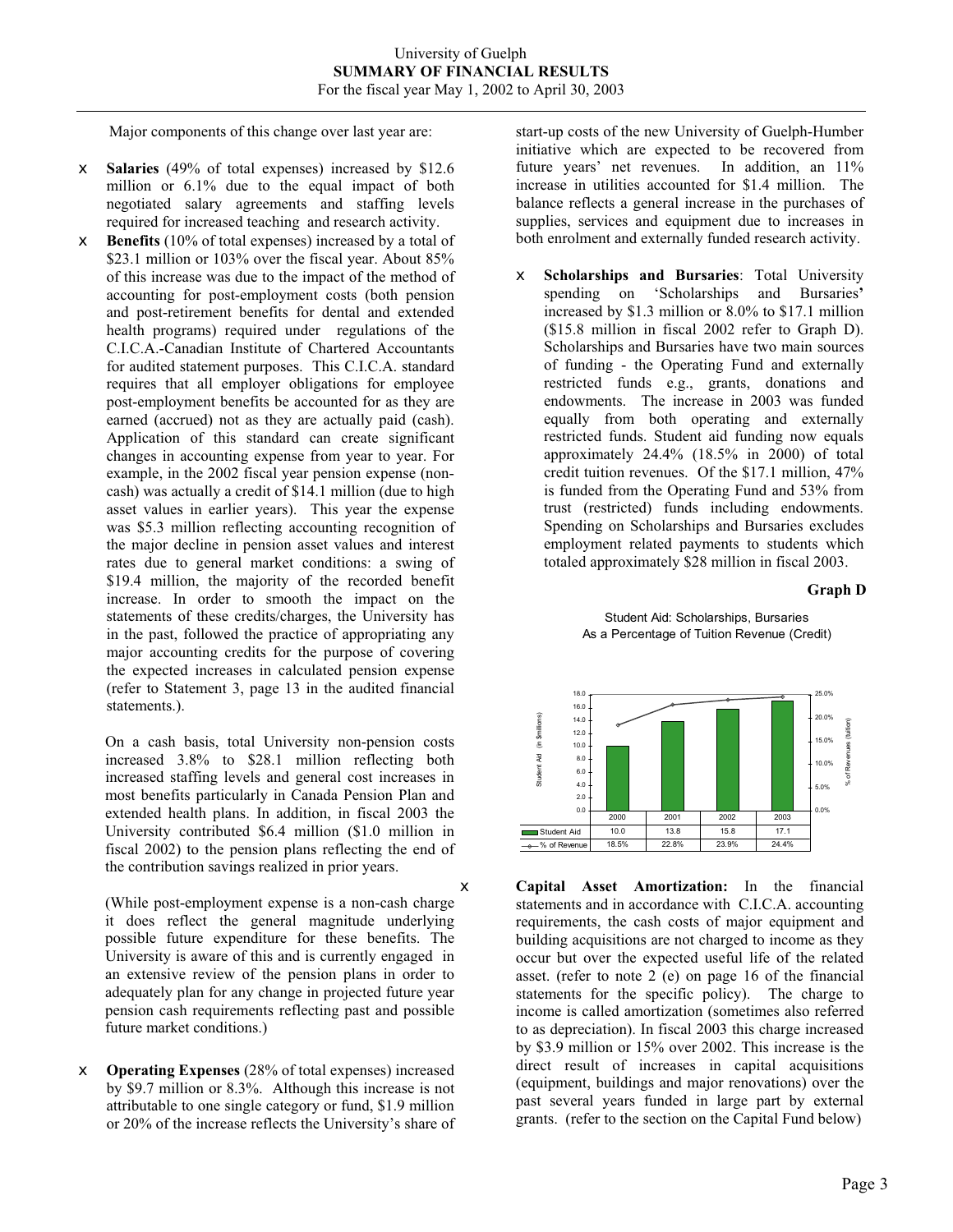#### x **LONG-TERM DEBT AND INTEREST**

In fiscal 2003 the University undertook its first major debenture issue when in October of 2002 a \$100 million unsecured debenture due in 2042 was issued as a private placement in the capital market. This debenture was issued at a coupon rate of 6.24% (effective rate of 6.249% reflecting a small discount of \$0.131 million). The debenture proceeds will provide sufficient long-term capital financing for the next five years for projects identified by the University as part of its strategic planning process. The major projects targeted to receive the majority of these funds are the new science complex, to be complete in fiscal 2006 and teaching facilities (Rozanski Hall) completed in the fall of 2003. The total combined cost of these two projects is estimated at \$160 million. Funds from the provincial SuperBuild Growth Fund program, targeted federal and provincial grants and donations will also provide for a significant portion of funding of these costs.

The debenture is reflected both as an increase in longterm capital debt from \$76.6 million in fiscal 2002 to \$168.0 million in fiscal 2003 and the increase in interest expense from \$3.3 million in fiscal 2002 to \$8.5 million in fiscal 2003. The University repaid \$7 million in total principal in fiscal 2003 approximately \$5 million of which was the payout of two high interest mortgages on its residences. Repayment and debt servicing of this new debt is planned from donations, contributions from endowments and an increase in general revenues from new University enrolments. Total external debt and debt servicing is at 37.6% and 3.9% respectively, of total University revenues (refer to Graph E.)

#### **Graph E**

**Comparison of Debt and Debt Servicing to Total Revenues**



Note: policy limits for % debt to revenues and % debt servicing to revenues are 45% and 4.5% respectively.

Both percentages are well within both University policy limits of 45% and 4.5% respectively.

#### **ENDOWMENTS:**

The Endowment Fund (total investments of \$120.7 million, market values) is composed of restricted segregated funds provided by external benefactors or established by the Board of Governors. Under University policy only accumulated investment income earned on these funds, after having provided for inflation protection and in specific cases, growth, may be expended for the designated purpose. While all Univeristy endowments are pooled for investment purposes there are two major separate endowment funds each with different spending objectives: the Heritage Fund (investments of \$36.9 million) and the General Endowment Fund (investments of \$83.8 million). Refer to Graph F.







The Heritage Fund was created in 1991 by a declaration of trust of the Board of Governors with the sole intention that the capital of the Fund will be held in perpetuity for University strategic purposes. The main sources of growth for the Fund are proceeds of University real estate sales and leases from designated properties and investment income earned on the capital of the Fund. Distributions from the Fund are made in accordance with a formula based on a five-year average of market returns after having provided for inflation protection and growth. Management of the Fund was delegated by the Board of Governors to the Board of Trustees. The Heritage Fund may also receive donations restricted for specific purposes such as student assistance.

The General Endowment Fund contains all remaining University endowments recorded in 800 separate accounts consisting of external and Board designated donations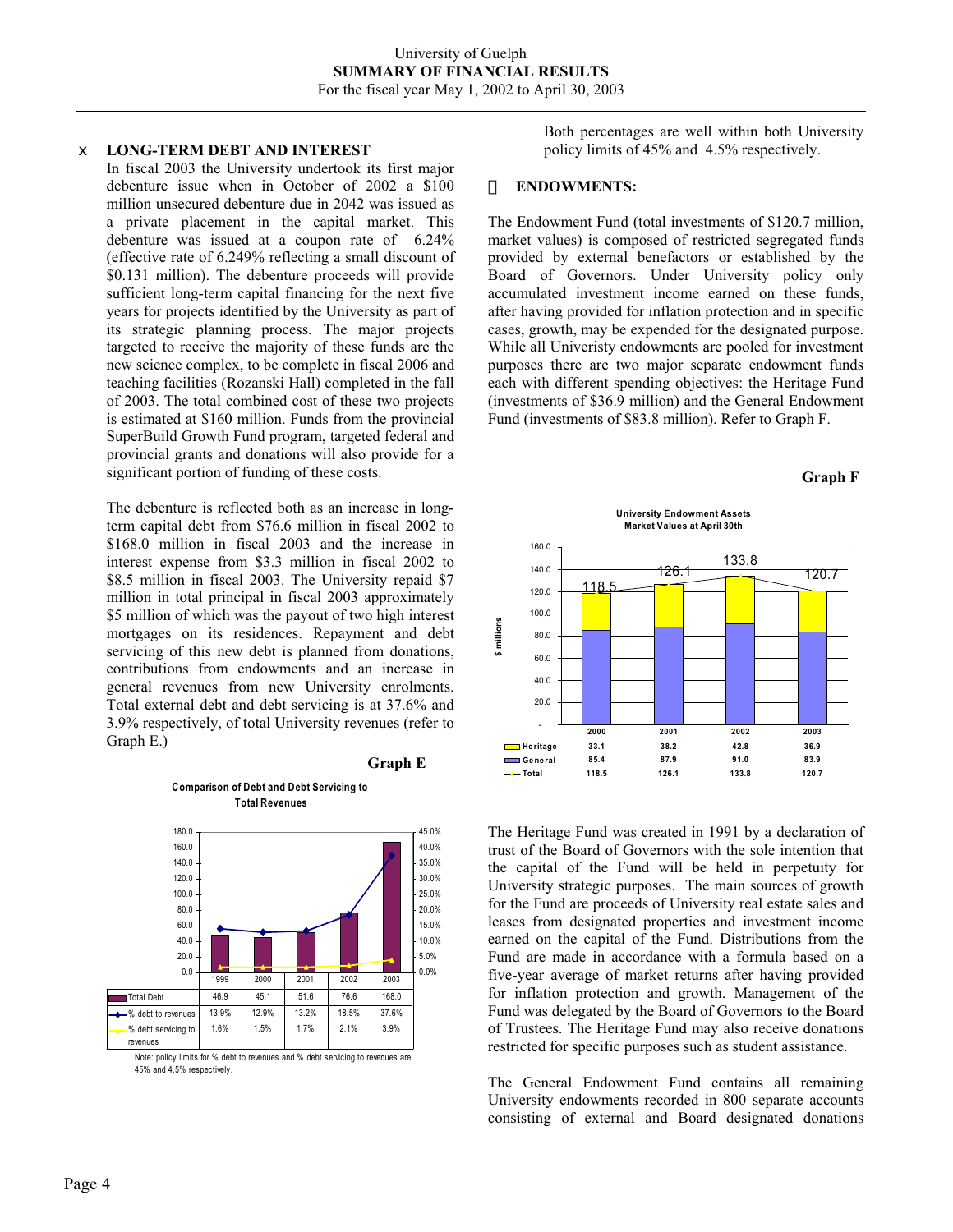mainly directed for student aid. Approximately 59% of all University endowments are allocated solely to student assistance (refer to Graph G.)



The University's General Endowment Fund management policy uses long-term investment assumptions in which investments are averaged over a moving four-year period in determining both investment performance and disbursement targets. The annual spending rate of the General Endowment Fund is restricted (4.5% in fiscal 2003). Each year the difference between actual returns and the disbursement rate is accumulated in the endowment fund to provide for capital protection and growth and if required to supplement annual returns to meet the annual disbursement targets.

- $\notin$  In total, the market value at April 30th of all endowment investments had decreased by \$13.1 million from \$133.8 million in 2002 to \$120.7 million in 2003 or 10.8% (refer to Graph F). The decrease in market value is the result of negative investment returns of 11.4% and 11.9% for the Heritage and General Endowment funds respectively (7.7% and 3.2% respectively in fiscal 2002) partially offset by capital additions net of cash required for disbursements made in accordance with restrictions.
- $\epsilon$  Total 2003 investment income from all endowments was a negative \$15.6 million reflecting a negative 11.4% annual investment return (compared to a \$5.6 million positive return in 2002) In fiscal 2003 in accordance with the University's spending policy approximately \$3.4 million of the total accumulated investment earnings were made available for disbursement. The total negative return and funds made available for spending total \$19.0 million which will be charged to the accumulated earning from prior years (see Graph H). While this is a substantial negative annual return, under the University's investment and

spending policies sufficient overall accumulated income remains and there is no expected major negative impact on endowment spending and all capital remains protected.

#### **Graph G**

**Annual Allocation of Endowment Investment Income** *At April 30th*

**Graph H**



x **Endowment Contributions:** Endowment Contributions record the annual impact on the Endowment Fund of investment income, new donations and any equity accounting adjustments due to the University's ownership interest in the Cutten Club.

Total endowment contributions for fiscal 2003 were negative \$12.6 million (positive \$7.5 million in fiscal 2002). The decrease of \$12.6 million recorded in fiscal 2003 consisted of;

- \$1.2 million (\$2.2 million in 2002) transferred to the Heritage Fund from Real Estate net proceeds and in matching funds transferred to the general endowment
- \$5.2 million (\$5.8 million in 2002) in additional donations to capital received during the year due to the impact of the University's major fund raising campaign , offset by
- a use of \$19.0 million (\$0.5 million in 2002) allocated from prior years' investment income to cover the investment loss and to provide for spending commitments in 2003.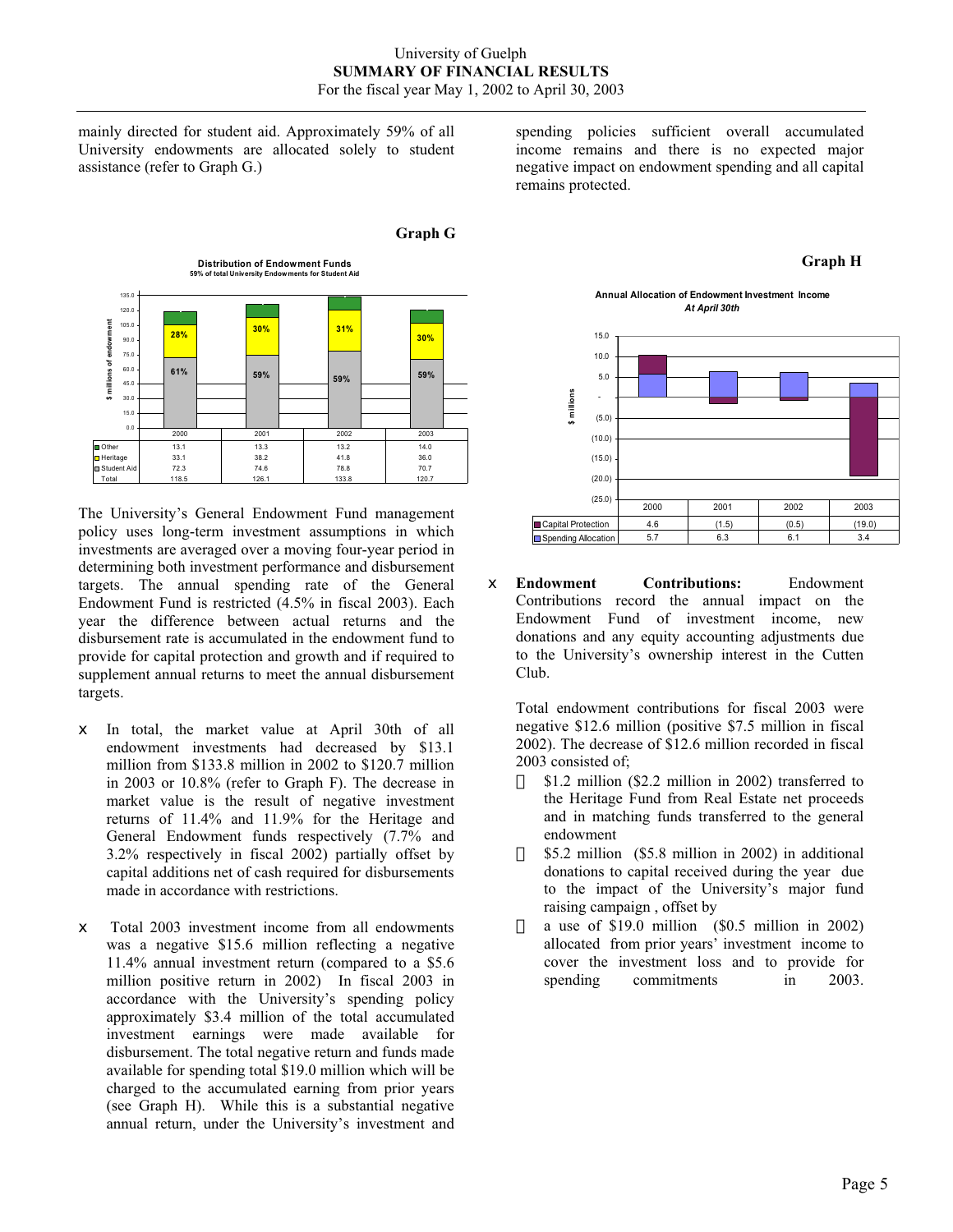# **Capital :**

**Financial Statement Presentation**: In the audited financial statements, the Capital Fund records all of the University's capital building, major equipment and library acquisition costs for all funds except for Ancillary Enterprises. For financial statement purposes only, external funding received for capital projects is not recorded as capital fund revenue until the related capital asset is amortized. (Until recognized as revenues, external capital contributions are recorded as deferred contributions in the liability section of the statements.) The major expense of the Capital Fund is the amortization (or depreciation) of capital asset costs. The cost of newly acquired capital assets in the fiscal year are recorded in major asset classes; land, land improvements, buildings, construction in progress, equipment, and library and arts collections. Expenses are charged (amortized) in the Capital Fund over the estimated useful life of each asset class (refer to Note 2(e) on page 16 for the amortization period of each asset class). In the equity section or Fund Balance of the Capital Fund the account 'Investment in Capital Assets' records the net book value less any debt or restricted contributions associated with capital assets. This represents the University's residual (net of amortization and any external debt) equity in its capital assets.

In the fiscal 2003 financial statements**,** the net book value of capital assets increased by \$16.9 million (\$53.3 million in 2002) to \$352.5 million reflecting expenditures on capital and work-in-progress in several building/renovation projects of \$47.1 million (\$79.5 million in 2002 refer to Graph I) less capital asset amortization of \$30.1 million. These acquisitions will be funded through a combination of external grant or contract funding e.g., the Ontario government's SuperBuild Growth Fund, endowments, donations and, in the case of student residences, user fees.

**Capital Contributions and Acquisitions:** The following describes the major capital acquisition and funding activity that occurred during the year. Although this activity is not apparent in the audited financial statements, it is reflected in the cash flow, additions and deletions related to capital assets.

#### x **Major capital contributions received (total \$46.0 million)**;

 \$1.7 million (\$1.7 million in 2002) in a Facilities Renewal grant were received from MTCU. The contribution is restricted for deferred maintenance repairs and renovations for the campus physical plant infrastructure. Given the University buildings' age and usage and past deficiencies in funding, at least \$200 million in deferred maintenance costs have been estimated. Facilities renewal funding is normally allocated to deal with the highest priority items such as safety and emergency repairs.

- \$1.9 million was earned on the SuperBuild Growth Fund investment of \$45 million in fiscal 2003. (\$5.6 million was earned in prior fiscal years since receipt of these funds in fiscal 2000 bringing the total investment earned to \$7.5 million.) During 2003, \$18 million of the original grant of \$45 million was spent on new science building and Rozanski Hall classroom complex projects, leaving a balance of \$27 million. (Refer to note 13 on page 24).
- \$1.5 million transferred from the Heritage fund to assist in funding the University's new integrated data and voice communication system was approved and allocated in 2002/03,
- \$2.0 million was allocated from the research infrastructure grants to support a number of major upgrades to the University's central utilities plant,
- \$37.3 million was received from the Federal Government for the redevelopment of the OVC (Ontario Veterinary College). These funds are restricted for the renovation and expansion of the veterinary hospital, laboratories and research buildings.
- Remaining capital contributions of \$1.6 million are for capital purchases funded primarily from federal and provincial research grants and contracts such as (CFI-Canada Foundation for Innovation) and (OIT-Ontario Innovation Trust) and campaign donations.
- $\neq$  **Major acquisitions (\$47.1 million)** recorded during the year include:
	- \$0.5 million in expenses for the integrated voice/data communications system, bringing the project to date costs to \$3.6 million (total project when completed in 2006 will be \$14.35 million) funded from the Heritage Fund, grants and user fees,
	- \$5.5 million spent to date for major renovations including replacing central cooling equipment, diesel generator and installation of a heat recovery system,
	- \$17.6 million for the science and teaching facilities funded from the Superbuild Growth fund,
	- \$1.3 million for computer equipment and software acquired through a purchase agreement with Hewlett-Packard,
	- \$15.7 million in major equipment purchases and renovations funded by both departmental transfers from the Operating Fund and external research grant/contract funding transferred from the Research and Trust Fund,
	- \$4.1 million in equipment purchases and renovations funding by the ancillary organizations,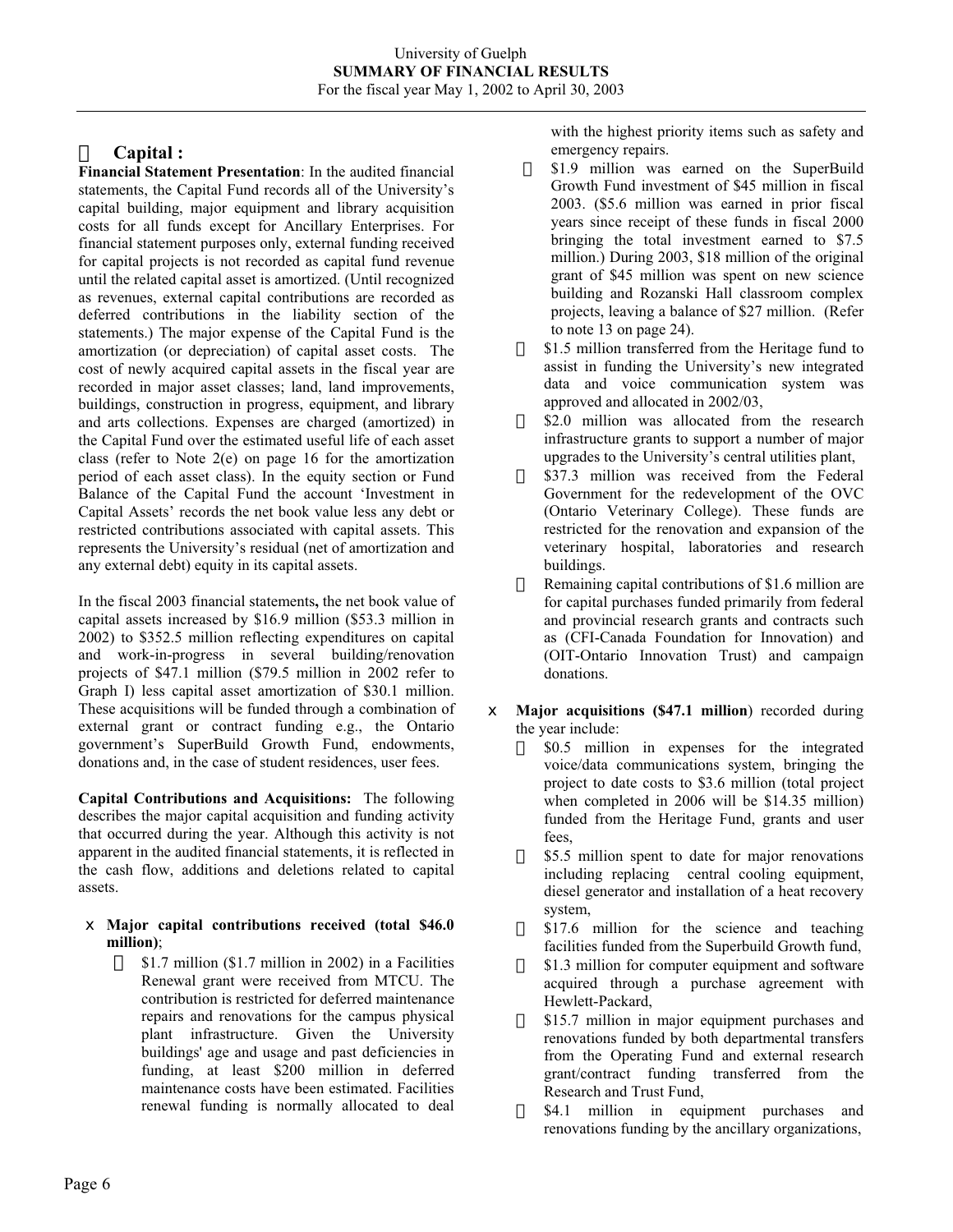The balance of \$4.2 million consisted of a combination of smaller capital projects and acquisitions including in-kind donations and Library acquisitions less a \$1.8 million accounting adjustment to the book value of some prior years' equipment purchases.



# **The Research and Trust Fund:**

This fund reports contributions made primarily by outside organizations in the form of **restricted** research contracts and grants. Although reported as one fund on the financial statements (refer to Schedule 1), the Research and Trust Fund consists of about 5,000 individual accounts that record both revenues and expenses for each grant, contract or special purpose. Major sources of funding include federal research grants such as those from NSERC (Natural Sciences and Engineering Research Council), SSHRC (Social Sciences and Humanities Research Council) and CIHR (Canadian Institute of Health Research) and contracts from industry for sponsored research projects. In fiscal 2003, the University continued to receive significant funding of approximately \$9.6 million (\$10.5 million in 2002) under the CFI/OIT/ORDCF programs (CFI-Canada Foundation for Innovation, OIT- Ontario Innovation Trust and ORDCF-Ontario Research and Development Challenge Fund.

It is important to note that this fund records only a portion of the estimated total University research activity of \$106.8 million in fiscal 2003. Approximately \$37 million in research and related services are funded as part of the OMAF contract*.* 

 $\epsilon$  Revenues recognized in the financial statements in this fund decreased by \$1.4 million or 2% to \$68.0 million (\$69.4 million in 2002) reflecting the timing of the recognition of restricted revenues in accordance with the spending of actual cash received. On a purely cash flow basis, research receipts, excluding the OMAF contract and funds designated for capital, totaled \$66.2 million (refer to Graph J). This represents a 2% increase from the previous year when \$64.8 million in research grants and contract funding were received.

(Note because research receipts are mainly restricted by the contributor, they are not recognized as revenue until spent in accordance with C.I.C.A. rules for financial statement reporting.)

 $\epsilon$  Expenditures in this fund increased in proportion to revenues reflecting the restricted nature of these revenues. Additional major expenditures in this fund included scholarships and bursaries of \$9.1 million funded from grants, annual donations and endowment investment income transferred to this fund from endowments for disbursement.



**Contracts and Grants Received \*** *(excluding \$37 million in Research from the OMAF Agreement)*



Note: "research" in the above chart excludes \$2.5 million in major capital-related research receipts recorded under "capital" and approximately \$37 million in research funding received under the contract with OMAF. Total research related funding received in fiscal 2003 was \$106.8 million.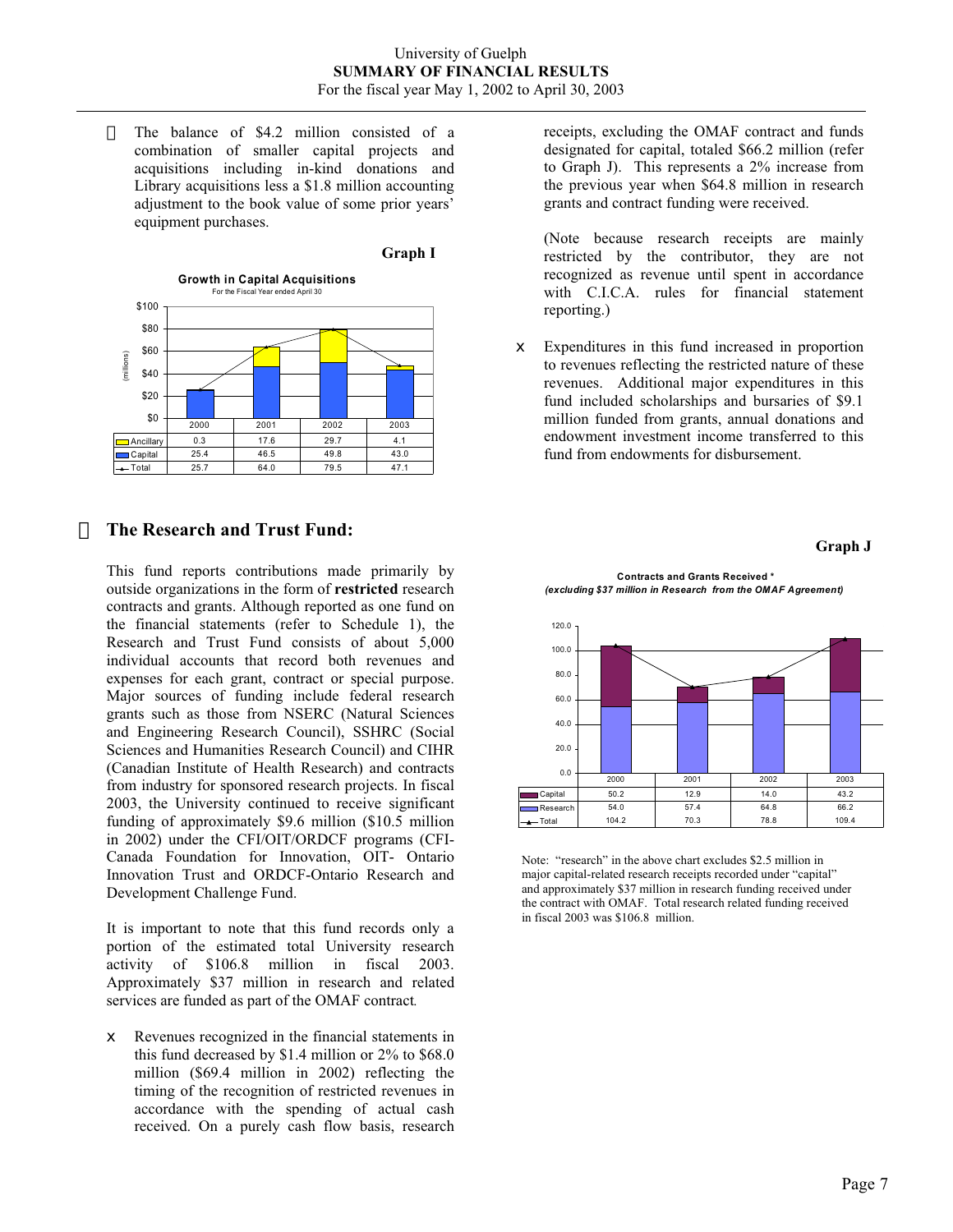# **The Ancillary Enterprises Fund:**

**The Ancillary Enterprises Fund** with revenues of \$57.2 million or 13% of total University revenues (2002 revenues of \$55.7 million) reports financial results of the University activities not related to academic and direct support functions reported in the Operating Fund. Ancillary units are responsible for any net operating shortfalls, capital amortization costs, interest costs and all other support costs incurred in their operations. Individual annual budgets are prepared and approved for each of these operations. Results by unit are detailed in Schedule 2 of the annual audited financial statements.

In comparison to 2002, **total revenues** in the Ancillary Fund increased by 1.5% or \$1.5 million to \$57.2 million. Although there was no apparent major change in revenues, within the units, Real Estate Division sales were down by \$1.5 million reflecting a one-time revenue related to the Village By the Arboretum development in fiscal 2002. Student Housing revenues are higher by \$2.1 million reflecting the addition of the East Village Townhouse units. Other Ancillary Fund operations reported an increase of \$0.9 million. Net Income in all Ancillary Units was positive with the exception of the University Centre which had a loss of \$0.19 million and Student Housing which had a small loss of \$0.09 million. Under expenses, the most significant increases were the result of the new East Village residence where the total costs including debt servicing associated with this facility of \$33 million, will be repaid from new student housing rental income.

# **The Operating Fund:**

**The Operating Fund** records the revenues and expenses for most of the University's day-to-day academic and institutional infrastructure activities. It is the largest fund with approximately 65% of total University revenues.

**Operating Fund Revenues** (total 2003 revenues of \$290.6 million – refer to Graph K). Operating grants from MTCU, funds received under the agreement with OMAF (the Ontario Ministry of Agriculture and Food) and tuition, both credit and non-credit revenues provide the three largest components of revenue in this fund. Together they account for 38%, 18% and 28% respectively, of total Operating Fund revenues. Remaining revenues of 16% are from miscellaneous fees, sales of goods and services raised by a variety of academic and service units, investment income and general external cost-recoveries.

**OMAF Agreement:** Included in the Operating Fund is OMAF agreement activity (2003 total expenses of \$73.7 million). The OMAF agreement under which the University delivers research, education and laboratory testing programs, is unique in the Ontario university system. The University of Guelph and OMAF renewed the agreement for five years on April 1, 2002. Fiscal 2003 OMAF agreement related expenses were funded from provincial transfers of \$50.5 million and related non-provincial revenues from the sale of goods and services and diploma and training enrolments of \$23.2 million. In total the OMAF contract activity generates 26% (18% from provincial funds and 8% earned from sales and fees from teaching, research and laboratory test operations) of total Operating Fund revenues. Under the terms of the agreement, OMAF revenues and expenses are treated as a separate restricted account within the Operating Fund and must be fiscally balanced. It therefore has no financial impact on the net income of the Operating Fund. Detailed results of OMAF agreement are shown on schedule 3, page 34.

**Operating Fund Expenses** (total of \$290.9 million – refer to Graph L): Salaries and benefits compose 74.7% of total Operating Fund expenses (73.5% in fiscal 2002). Salaries increased by 6.6% or \$11.0 million due to negotiated settlements with employee groups and an increase in the number of employees. Benefits increased by a net 130.1% or \$22.5 million. This significant increase in expense was due to a postemployment benefits expense (refer to the earlier note on overall University benefits increases).

The next largest increase was for general operating expenses which increased 11.2% or \$6.6 million. A significant component of this increase was a \$1.9 million expense related to the start-up and curriculum development for the new University of Guelph-Humber program. In addition, utility costs increased \$1.4 million due in large part to rate increases particularly for energy such as hydro and increases in new building space.

In fiscal 2003 the University set two key budgetary objectives for the Operating Fund:

- 1. Continue planning for growth and investing in the maintenance of quality and accessibility particularly in faculty and staff, teaching support services, student services including student financial assistance and maintaining quality in University teaching and research facilities.
- 2. To balance and stabilize the budget including completing the deficit repayment requirement and manage the University's structural or base deficit.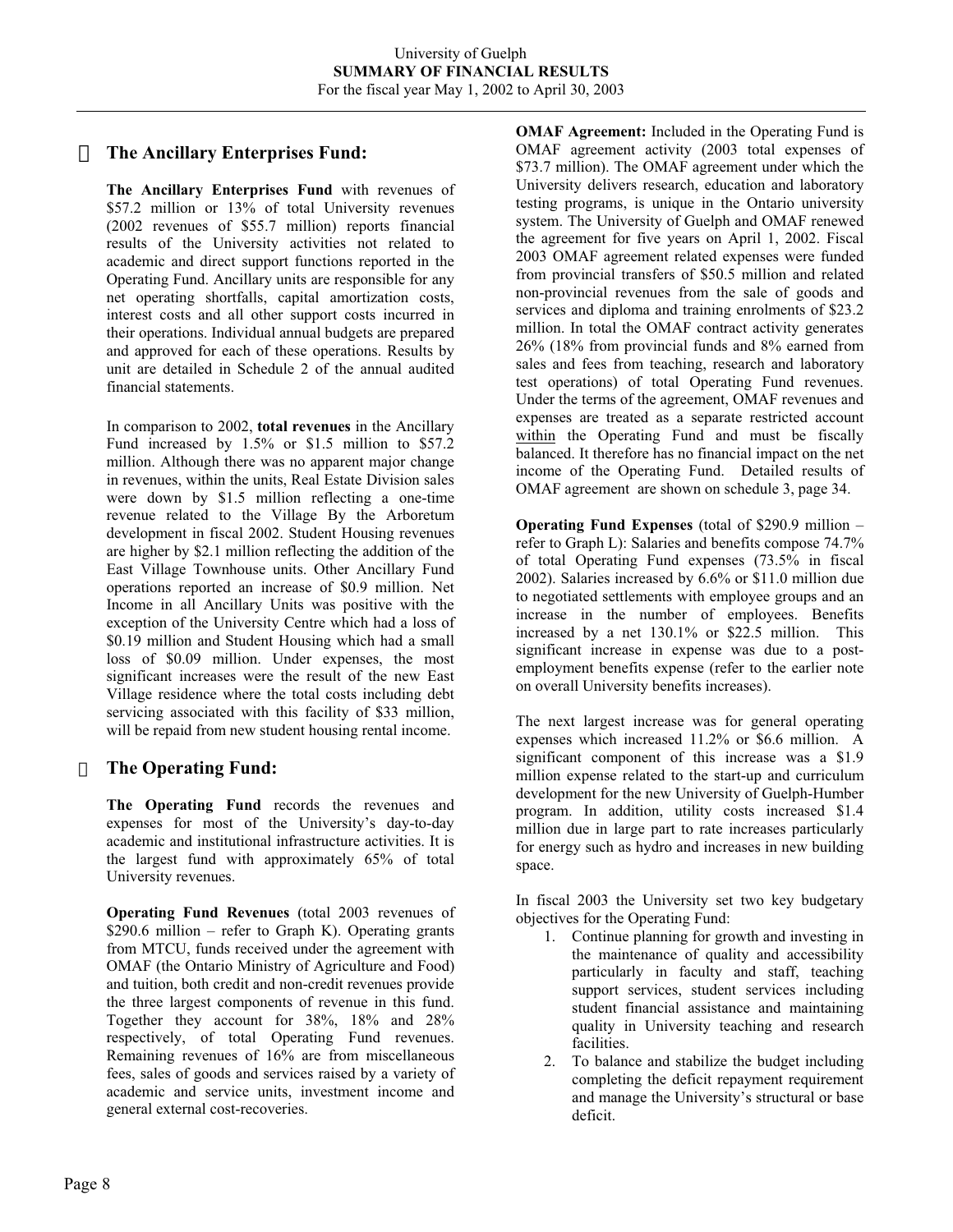In addition, as part of the Preliminary 2003/2004 MTCU Budget approved by the Board of Governors in March 2003, net saving/revenues were to be found from either fiscal 2003 year end savings or subsequent adjustments in fiscal 2004.

While total fiscal results in the Operating Fund show a \$15.0 million net decrease in fund balance (\$11.7 million increase in fiscal 2002) the largest component (\$10 million) of the decrease was due to accounting for post-employment benefits. In addition, transfers of \$14.7 million, (\$10.7 million in fiscal 2002) were made primarily to the Capital and Research and Trust funds for expenses such as new faculty start-up funds, teaching equipment and deferred maintenance reflecting the implementation of planning for new enrolments. Offsetting this annual decrease was \$17.2 million drawn from appropriations (previous year's accumulated funds) as follows:

- $\le$  \$10.4 million of appropriations were used to fund the employee future benefits expense. This appropriation stands at \$24.6 million at the end of fiscal 2003.
- $\leq$  \$6.8 million use of "Equipment and Supplies" funds, \$4.9 million of which is a use of onetime funds appropriated in fiscal 2002 funds for 2003 commitments. In addition, \$1.9 million was temporarily charged to appropriations for start-up costs of the new University of Guelph-Humber program. It is planned to recover these costs from future years Guelph-Humber program net revenues.
- $\epsilon$  Remaining funds in this category are \$4.2 million of which \$2.2 million is allocated from institutional net revenues or cost savings. (These funds will be carried into fiscal 2004 to assist in meeting the overall target approved in the University's 2003/2004 Budget.)

Total Operating Fund appropriations at the end of fiscal 2003, after the use of the \$17.2 million, hold a balance of \$35.6 million. (refer to Statement 3 on page 13.)

After adjustments to Appropriations, \$2.2 million was applied to reduce the deficit incurred from prior years restructuring costs, to \$1.7 million (\$3.9 million in 2002) in accordance with the Board-mandated deficit repayment schedule (Budget objective 2).



**Graph L** 

#### **2002/2003 Operating Fund Expenses Total \$290.9 million**

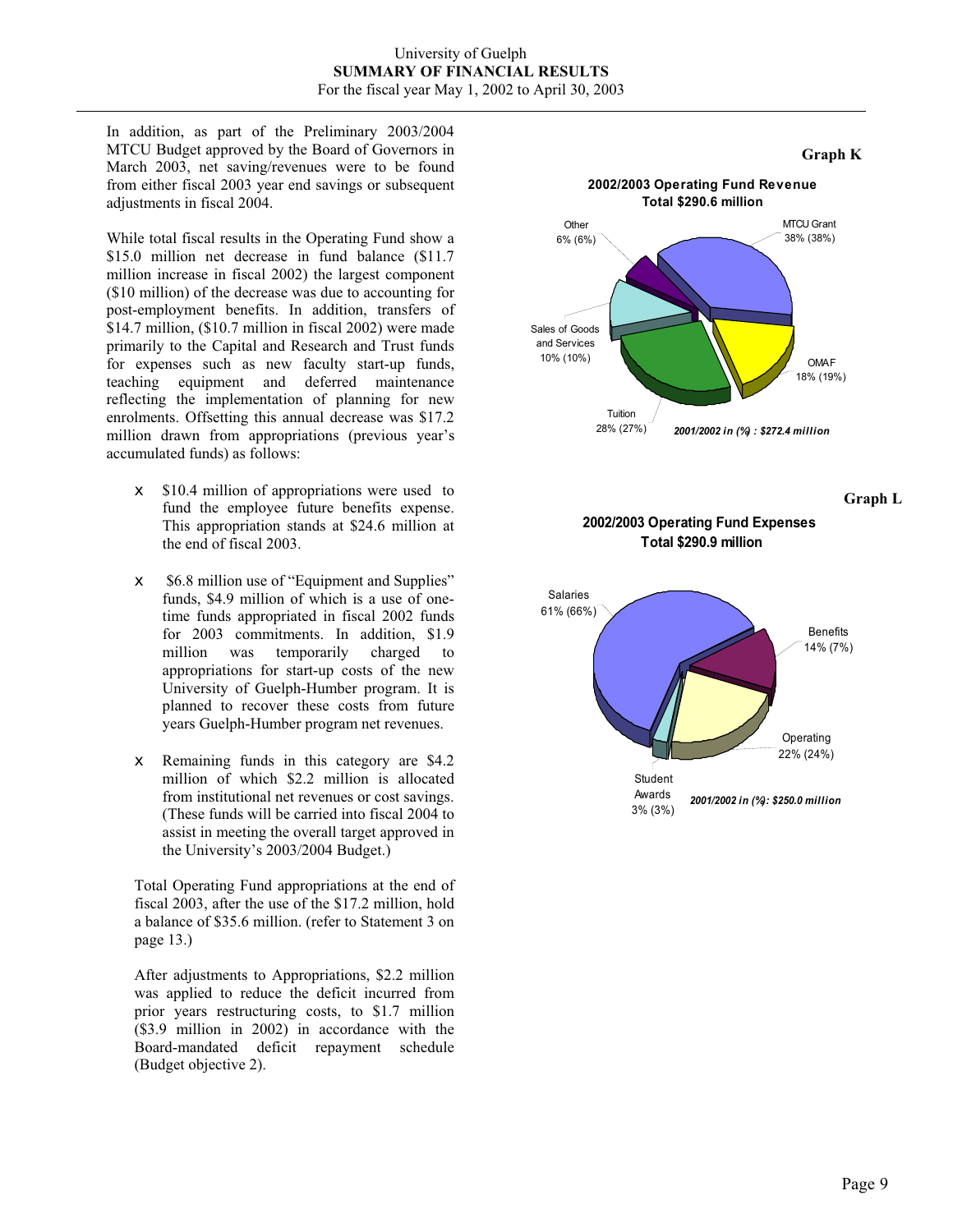# **University Summary–All Funds - Fund Balances:**

Total University income received in fiscal 2003 from all funds was \$446.3 million. Total Expenses were \$445.8 million. The net of Revenues less Expenses was therefore \$0.5 million (\$24.4 million in 2002). In order to complete the total calculation of changes in fund balances, a \$13.9 million reduction in contributions to endowments is subtracted from the \$0.5 million generated from operations. The resulting \$13.4 million reduction in funds was allocated in accordance with external restrictions, Board policy and future budget and expenditure requirements.

The following notes and table summarize the distribution of changes to fund balances based on fiscal 2003 financial results:

- $\notin$  Invested in Capital Assets increase of \$7.3 million (2002; \$5.2 million) records the net change in the University's equity in its capital assets. This account increased as a result of an increase in net book value of capital assets (acquisitions greater than amortization) and the reduction in debt on the University's capital assets (which increases our equity).
- $\text{\textsterling}$  Endowed Funds decrease of \$12.6 million (2002; \$7.5 million increase) records the net change in endowments due to \$5.2 million in new donations/contributions plus \$1.2 million in net proceeds from the Real Estate proceeds and matching funds less a use of \$19.0 million of the prior year's investment income. (Note: The Endowed Fund Balance of \$104.8 million is that portion of endowed investments of \$120.7 million designated for initial donated capital plus accumulated investment earnings allocated for inflation protection and growth. The balance of investments are designated for spending in accordance with Board approved policies or have been advanced to the endowment fund for investment purposes only.)
- $\epsilon$  Appropriations (refer to Statement 3 on page 13) decrease of \$9.8 million (\$14.1 million increase in 2002) records net funds committed or used for specific purposes such as outstanding purchase commitments, departmental funds, research, capital replacement, employee future benefit expenses and stabilization funds.
- $\neq$  Unappropriated Funds reports the accumulated net income of University operations after appropriations under University policy and restrictions. In total, the University's unappropriated funds increased by \$1.7 million consisting of a \$2.2 million reduction in the restructuring deficit in the Operating Fund (reduced to \$1.7 million in accordance with the Board approved

repayment plan) plus a net decrease in funds of \$0.5 million from combined ancillary unit operations.

The following table summarizes total University financial results for the fiscal year ended April 30, 2003;

#### **2002/2003 UNIVERSITY RESULTS**

**Summary of All Funds**  (\$millions)

|                                                             | Opening<br>Fund | 2003   | 2002/ Closing<br><b>Fund</b>     |
|-------------------------------------------------------------|-----------------|--------|----------------------------------|
|                                                             |                 |        | <b>Balances Results Balances</b> |
| <b>Total University Revenues</b>                            |                 | 446.3  |                                  |
| <b>Total University Expenses</b>                            |                 | 445.8  |                                  |
| Revenues Less Expenses                                      |                 | 0.5    |                                  |
| Add: Endowment Contributions:                               |                 | (13.9) |                                  |
| recorded as a direct increase(decrease) in<br>Fund Balance. |                 |        |                                  |
| Equals: Decrease in Fund Balances                           |                 | (13.4) |                                  |
| <b>UNIVERSITY FUND BALANCES:</b>                            |                 |        |                                  |
| Invested In Capital Assets                                  | 57.5            | 7.3    | 64.8                             |
| Endowed Funds                                               | 117.4           | (12.6) | 104.8                            |
| Appropriated (all funds)                                    | 83.9            | (9.8)  | 74.1                             |
| Unappropriated-Ancillaries                                  | 2.9             | (0.5)  | 2.4                              |
| Unappropriated-Operating Fund                               | (3.9)           | 2.2    | (1.7)                            |
| <b>Total Fund Balances</b>                                  | 257.8           | (13.4) | 244.4                            |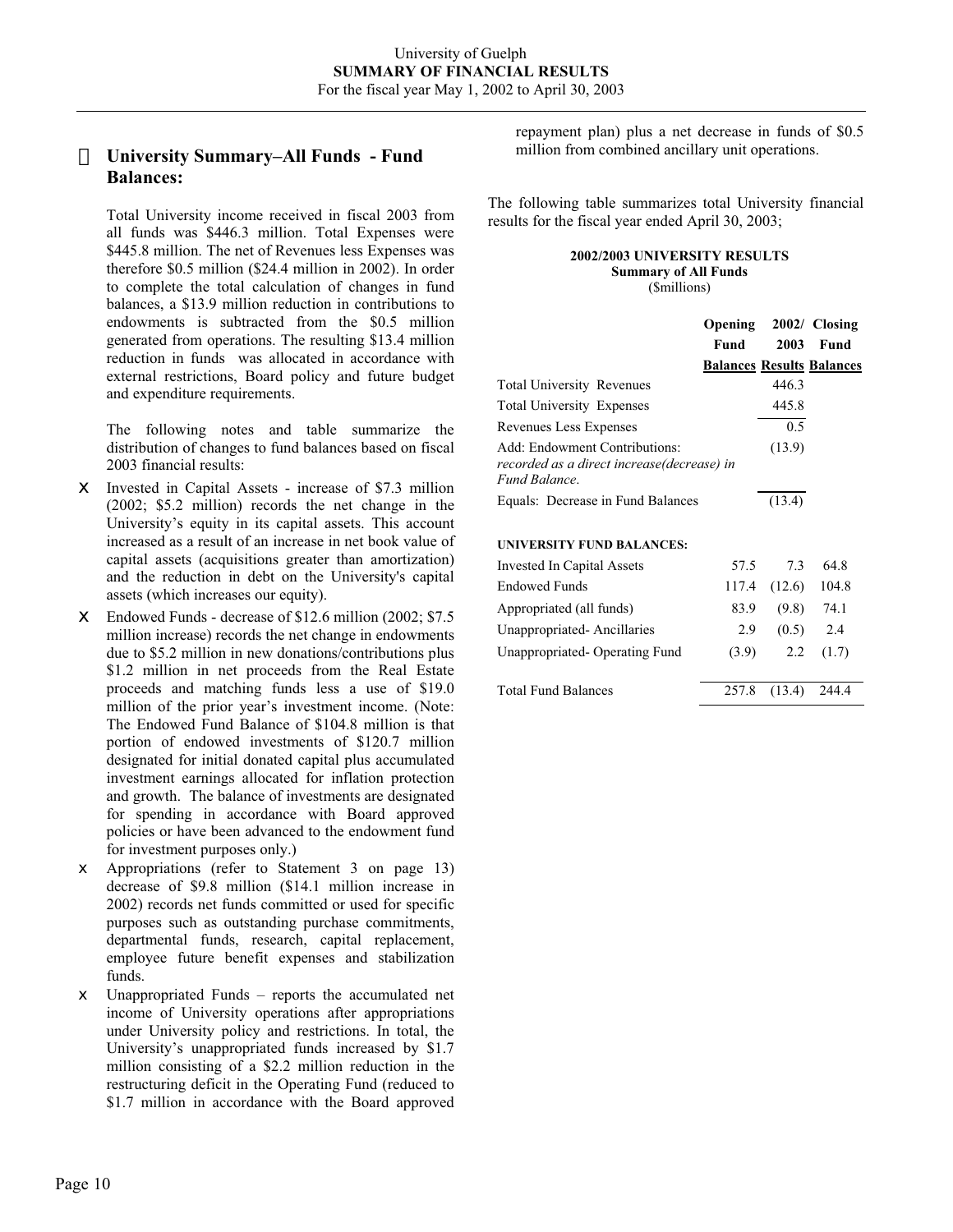# **PRICEWATERHOUSE COPERS**

**PricewaterhouseCoopers LLP Chartered Accountants**  55 King Street West, Suite 900 Kitchener, Ontario Canada N2G 4W1 Telephone +1 (519) 570 5700 Facsimile +1 (519) 570 5730

**Auditors' Report** 

# **To the Shareholders of the University of Guelph**

We have audited the statement of financial position of the **University of Guelph** as at April 30, 2003 and the statements of operations and changes in fund balances (unappropriated, endowed, and invested in capital assets), changes in appropriated expendable fund balances and cash flows for the year then ended. These financial statements are the responsibility of the management of the University of Guelph. Our responsibility is to express an opinion on these financial statements based on our audit.

We conducted our audit in accordance with Canadian generally accepted auditing standards. Those standards require that we plan and perform an audit to obtain reasonable assurance whether the financial statements are free of material misstatement. An audit includes examining, on a test basis, evidence supporting the amounts and disclosures in the financial statements. An audit also includes assessing the accounting principles used and significant estimates made by management, as well as evaluating the overall financial statement presentation.

In our opinion, these financial statements present fairly, in all material respects, the financial position of the University of Guelph as at April 30, 2003 and the results of its operations and its cash flows for the year then ended in accordance with Canadian generally accepted accounting principles.

Pricewaterhouse Coopers LLP

Chartered Accountants July 4, 2003

PricewaterhouseCoopers refers to the Canadian firm of PricewaterhouseCoopers LLP and the other member firms of PricewaterhouseCoopers International Limited, each of which is a separate and independent legal entity.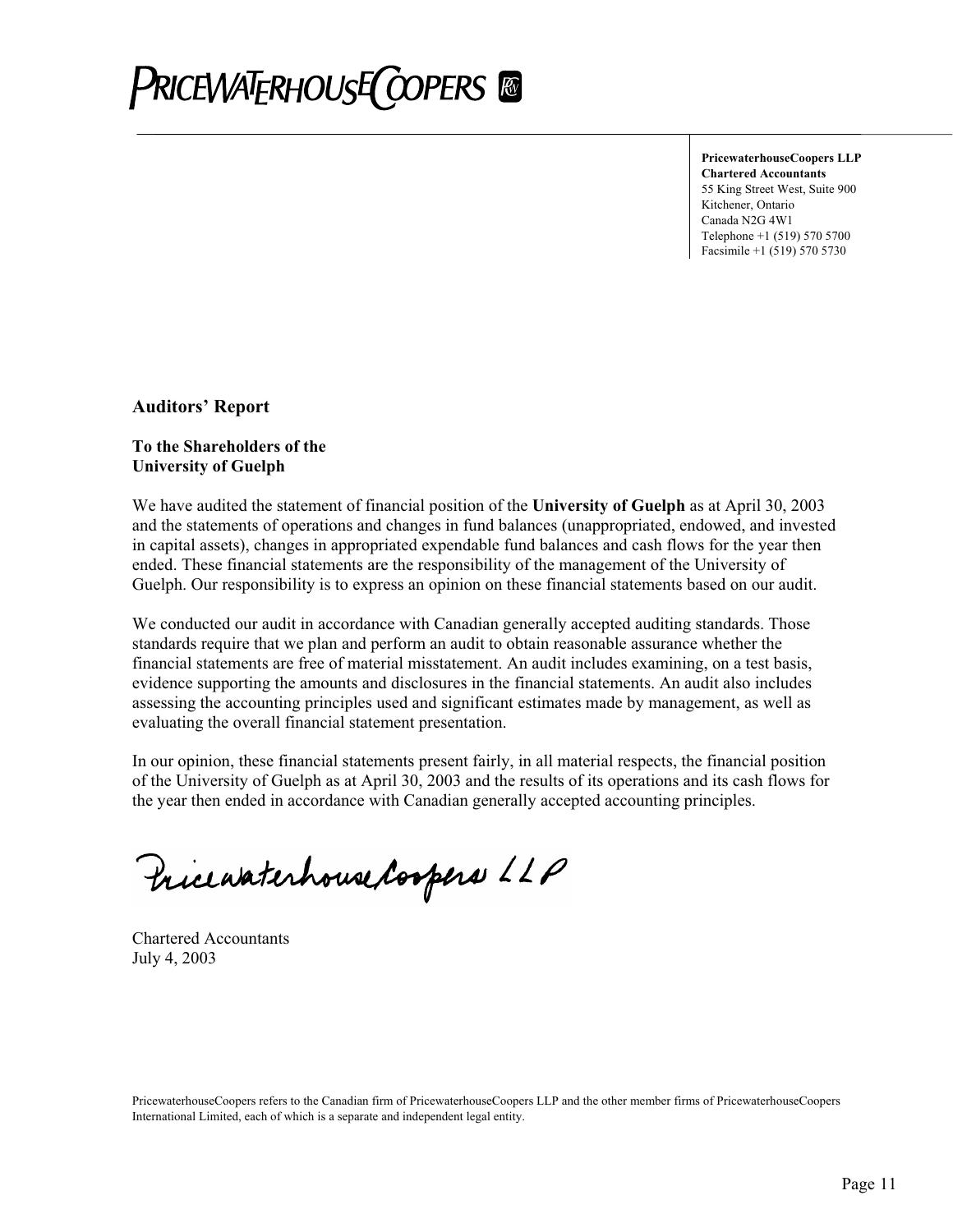# **UNIVERSITY OF GUELPH STATEMENT OF FINANCIAL POSITION AS AT APRIL 30, 2003**

|                                                                | 2003           | 2002               |
|----------------------------------------------------------------|----------------|--------------------|
| <b>ASSETS</b>                                                  |                |                    |
| <b>Current</b>                                                 |                |                    |
| Cash and Short Term Investments                                | 65,241         | 57,529             |
| <b>Accounts Receivable</b>                                     | 20,021         | 17,530             |
| Inventories                                                    | 3,189          | 2,941              |
| Prepaid Expenses                                               | 742            | 552                |
|                                                                | 89,193         | 78,552             |
| Long-term                                                      |                |                    |
| Accrued Benefit Asset (Note 14)                                | 29,524         | 39,017             |
| Real Estate Projects in Progress                               | 4,660          | 3,854              |
| Mortgage Receivable                                            | 2,000          | 2,000              |
| Deferred Charge (Note 16)                                      | 910            |                    |
| Investments (Note 3)                                           | 294,398        | 184,218            |
|                                                                | 331,492        | 229,089            |
| Capital Assets (Note 6)                                        | 352,529        | 335,582            |
|                                                                | 773,214        | 643,223            |
|                                                                |                |                    |
| <b>LIABILITIES</b>                                             |                |                    |
| <b>Current</b>                                                 |                |                    |
| Accounts Payable and Accrued Charges                           | 32,905         | 30,364             |
| Current Portion of Long-term Debt (Note 7)                     | 3,302          | 3,563              |
| Current Portion of Deferred Revenue and Contributions (Note 8) | 16,964         | 5,420              |
|                                                                | 53,171         | 39,347             |
| Long-term Debt (Note 7)                                        | 164,663        | 73,037             |
| Deferred Revenue and Contributions (Note 8)                    | 310,964        | 273,018            |
|                                                                | 528,798        | 385,402            |
|                                                                |                |                    |
| <b>FUND BALANCES</b>                                           |                |                    |
| Invested in Capital Assets                                     | 64,876         | 57,584             |
| Endowed (Note 10)                                              | 104,793        | 117,445            |
| Appropriated (Statement 3)                                     | 74,055         | 83,884             |
| Unappropriated                                                 | 692<br>244,416 | (1,092)<br>257,821 |
|                                                                |                |                    |
|                                                                | 773,214        | 643,223            |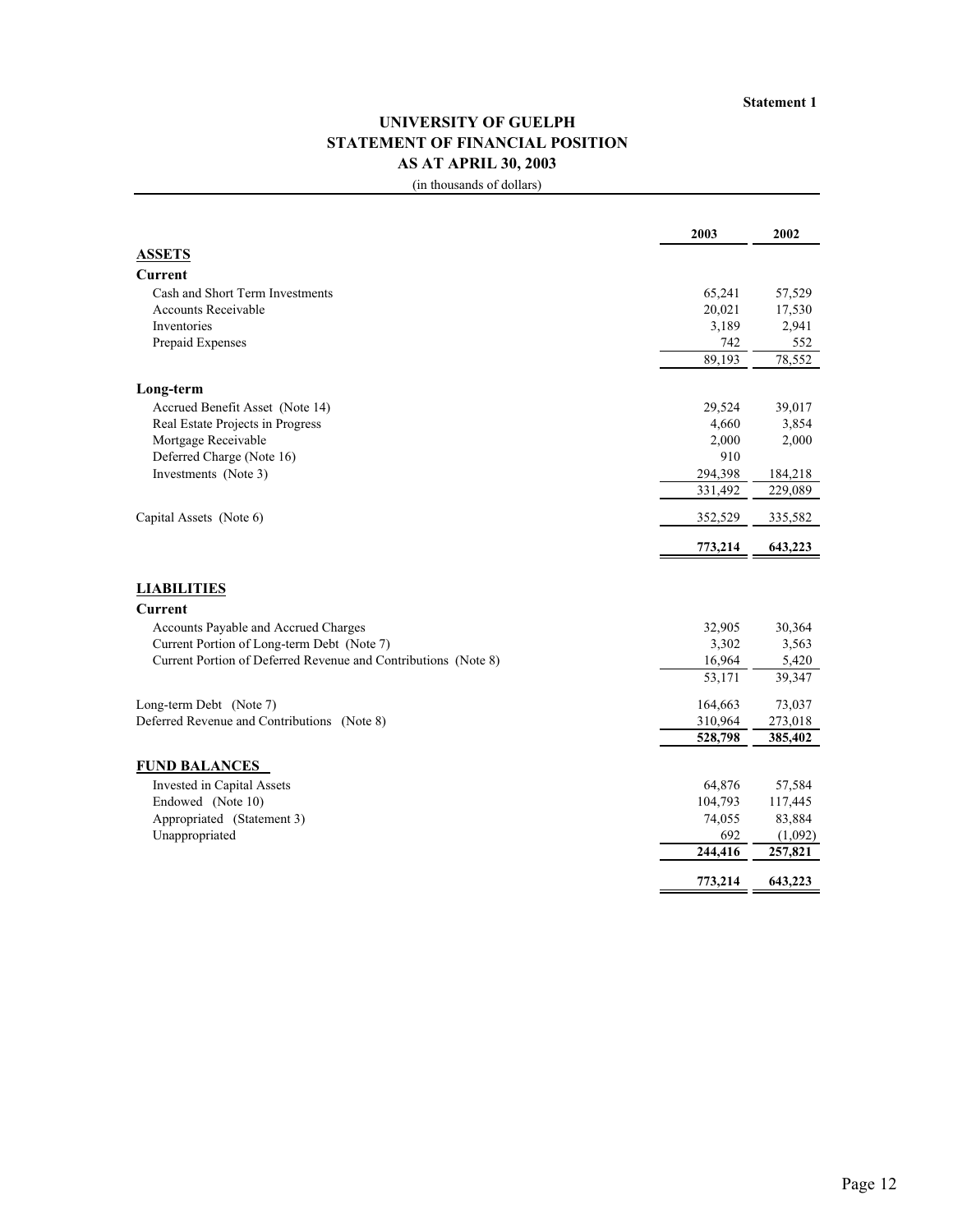# **UNIVERSITY OF GUELPH STATEMENT OF OPERATIONS AND CHANGES IN FUND BALANCES (UNAPPROPRIATED, ENDOWED AND INVESTED IN CAPITAL ASSETS) FOR THE YEAR ENDED APRIL 30, 2003**

|                                                                     | 2003      | 2002     |
|---------------------------------------------------------------------|-----------|----------|
| <b>REVENUE</b>                                                      |           |          |
| Ministry of Training, Colleges and Universities                     | 111,776   | 107,777  |
| Ministry of Agriculture and Food (Schedule 3)                       | 50,908    | 51,572   |
| Tuition (Credit and Non-Credit)                                     | 79,799    | 72,250   |
| Donations (Note 15)                                                 | 4,216     | 5,137    |
| Sales of Goods and Services                                         | 88,114    | 81,744   |
| Investment Income (Note 4)                                          | 8,742     | 7,845    |
| <b>Other Grants and Contracts</b>                                   | 60,711    | 60,553   |
| Amortization of Deferred Capital Contributions (Note 8)             | 15,578    | 13,466   |
| Other (Note 11)                                                     | 26,427    | 13,920   |
|                                                                     | 446,271   | 414,264  |
|                                                                     |           |          |
| <b>EXPENSES</b>                                                     |           |          |
| <b>Salaries</b>                                                     | 217,725   | 205,089  |
| <b>Benefits</b>                                                     | 45,530    | 22,350   |
| Travel                                                              | 11,168    | 10,062   |
| Operating                                                           | 111,404   | 100,213  |
| Minor Renovations and Repairs                                       | 4,244     | 6,805    |
| Interest                                                            | 8,509     | 3,312    |
| Scholarships and Bursaries                                          | 17,076    | 15,810   |
| Capital Asset Amortization                                          | 30,135    | 26,207   |
|                                                                     | 445,791   | 389,848  |
| Revenue Less Expenses                                               | 480       | 24,416   |
| Endowment Contributions (Note 10)                                   | (13,885)  | 5,298    |
| Increase (Decrease) in Fund Balance                                 | (13, 405) | 29,714   |
| Transfer (to) from Appropriations (Statement 3)                     | 9,829     | (14,095) |
| Net Increase (Decrease) in Fund Balances                            | (3,576)   | 15,619   |
| Fund Balances, Beginning of Year                                    |           |          |
| Unappropriated, Endowed and Invested in Capital Assets              | 173,937   | 158,318  |
| Fund Balances, End of Year                                          |           |          |
| Unappropriated, Endowed and Invested in Capital Assets (Schedule 1) | 170,361   | 173,937  |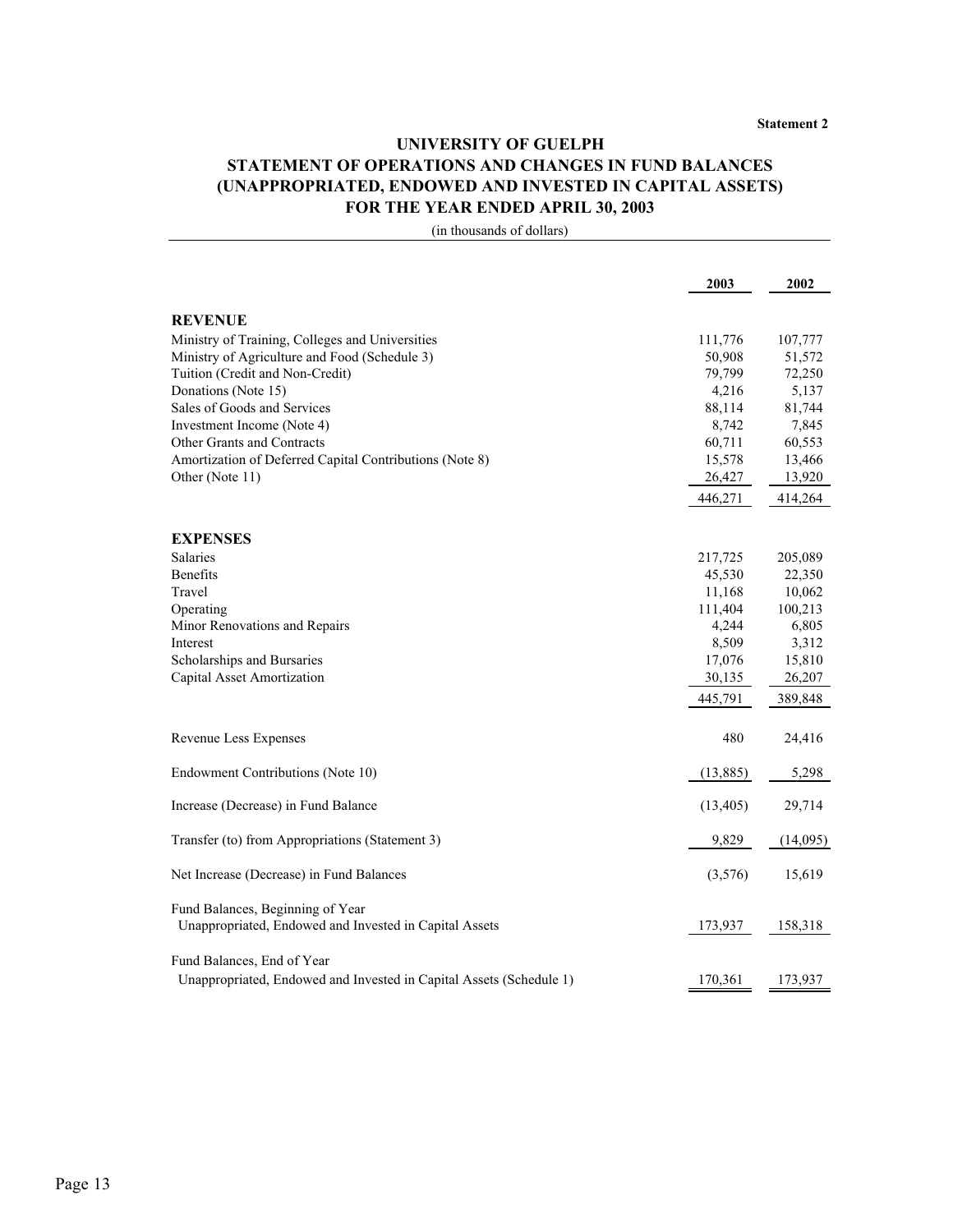#### **Statement 3**

# **UNIVERSITY OF GUELPH STATEMENT OF CHANGES IN APPROPRIATED EXPENDABLE FUND BALANCES FOR THE YEAR ENDED APRIL 30, 2003**

| <b>OPERATING FUND</b>            | Balance, Beginning<br>of Year | Transfer To (From)<br>Appropriations | Balance, End<br>of Year |
|----------------------------------|-------------------------------|--------------------------------------|-------------------------|
| <b>Equipment and Supplies</b>    | 11,223                        | (6,802)                              | 4,421                   |
| <b>Self Insured Losses</b>       | 500                           | 50                                   | 550                     |
| Pension and Benefits             | 35,062                        | (10, 468)                            | 24,594                  |
| <b>Stabilization Fund</b>        | 6,000                         |                                      | 6,000                   |
|                                  | 52,785                        | (17,220)                             | 35,565                  |
| <b>CAPITAL FUND</b>              |                               |                                      |                         |
| Capital Projects and Renovations | 523                           | 8,746                                | 9,269                   |
| <b>Minor Renovations</b>         | 1,215                         | 773                                  | 1,988                   |
| <b>Athletic Facility</b>         | 225                           |                                      | 225                     |
|                                  | 1,963                         | 9,519                                | 11,482                  |
| <b>ANCILLARY ENTERPRISES</b>     |                               |                                      |                         |
| <b>Real Estate Division</b>      | 6,549                         | (4,329)                              | 2,220                   |
| <b>Student Housing Services</b>  | 500                           |                                      | 500                     |
| University Centre                | 219                           | (20)                                 | 199                     |
|                                  | 7,268                         | (4, 349)                             | 2,919                   |
| <b>RESEARCH AND TRUST FUND</b>   |                               |                                      |                         |
| <b>Research and Trust</b>        | 21,868                        | 2,221                                | 24,089                  |
| <b>TOTAL</b>                     | 83,884                        | (9,829)                              | 74,055                  |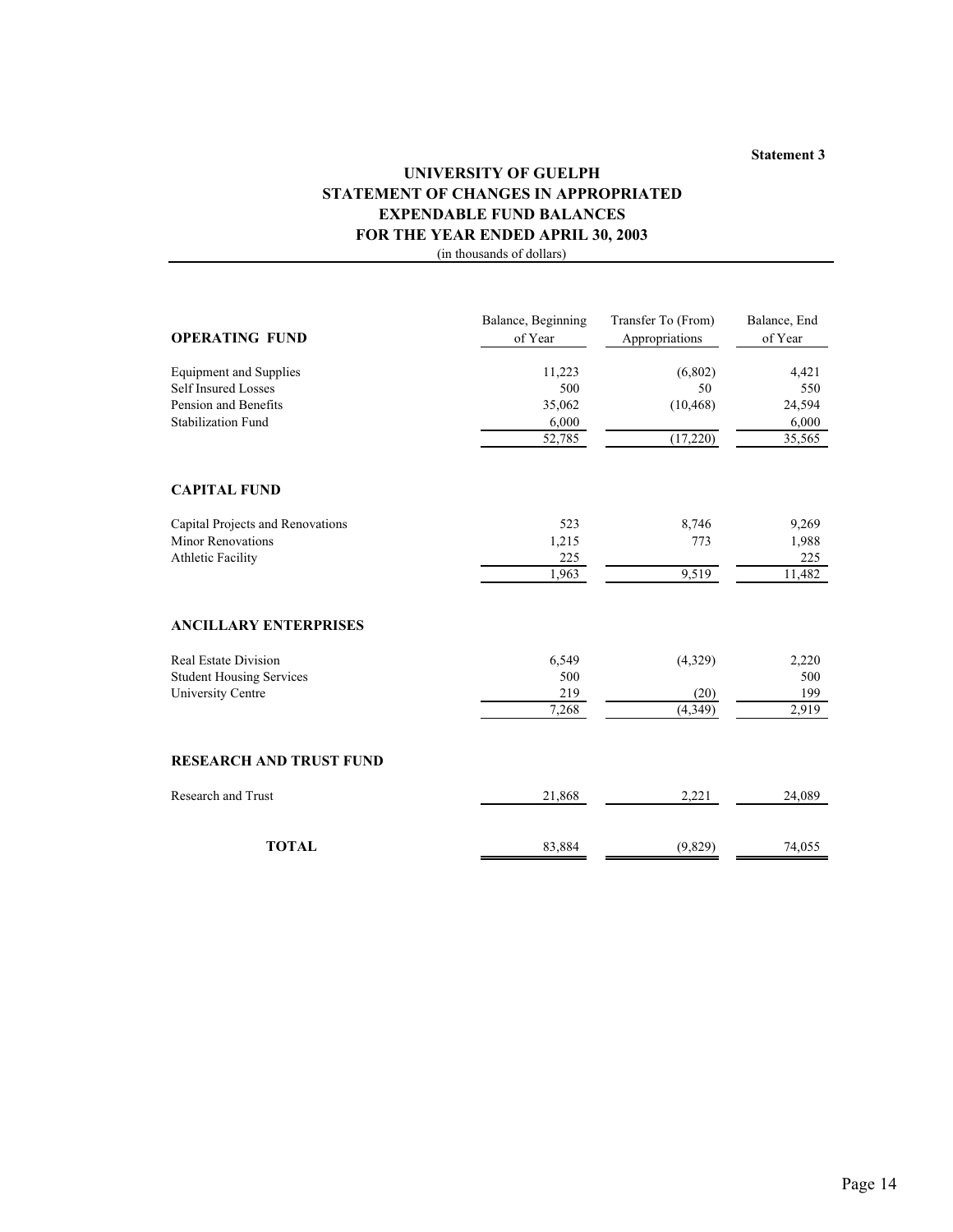# **UNIVERSITY OF GUELPH STATEMENT OF CASH FLOWS FOR THE YEAR ENDED APRIL 30, 2003**

|                                                              | 2003       | 2002      |
|--------------------------------------------------------------|------------|-----------|
| <b>OPERATING ACTIVITIES</b>                                  |            |           |
| Increase (Decrease) in Fund Balance (Statement 2)            | (13, 405)  | 29,714    |
| Add (Deduct) Non-Cash Items:                                 |            |           |
| Capital Asset Amortization (Statement 2)                     | 30,135     | 26,207    |
| Amortization of Deferred Capital Contributions (Statement 2) | (15,578)   | (13, 466) |
| Unrealized Loss on Investments                               | 19,026     | 3,735     |
| Decrease in Long Term Receivables                            |            | 1,000     |
| (Increase) Decrease in Accrued Benefit Asset                 | 9,493      | (5, 470)  |
| (Increase) Decrease in Non-cash Working Capital              | (1,194)    | 1,362     |
|                                                              | 28,477     | 43,082    |
| <b>FINANCING ACTIVITIES</b>                                  |            |           |
| Increase in Long-term Debt                                   | 100,000    | 30,300    |
| (Increase) in Deferred Charges                               | (910)      |           |
| Repayment of Long-term Debt                                  | (8,635)    | (5,248)   |
| Deferred Capital Contributions Received During the Year      | 55,399     | 29,456    |
| Increase (Decrease) in Deferred Contributions                | 9,669      | (14,919)  |
|                                                              | 155,523    | 39,589    |
|                                                              |            |           |
| <b>INVESTING ACTIVITIES</b>                                  |            |           |
| Acquisition of Investments                                   | (129, 206) | (6, 447)  |
| <b>Acquisition of Capital Assets</b>                         | (47,082)   | (79, 577) |
|                                                              | (176, 288) | (86,024)  |
|                                                              |            |           |
| Change in Cash and Short Term Investments                    | 7,712      | (3,353)   |
| CASH AND SHORT TERM INVESTMENTS,                             |            |           |
| <b>BEGINNING OF THE YEAR</b>                                 | 57,529     | 60,882    |
| CASH AND SHORT TERM INVESTMENTS,                             |            |           |
| <b>END OF THE YEAR</b> (Statement 1)                         | 65,241     | 57,529    |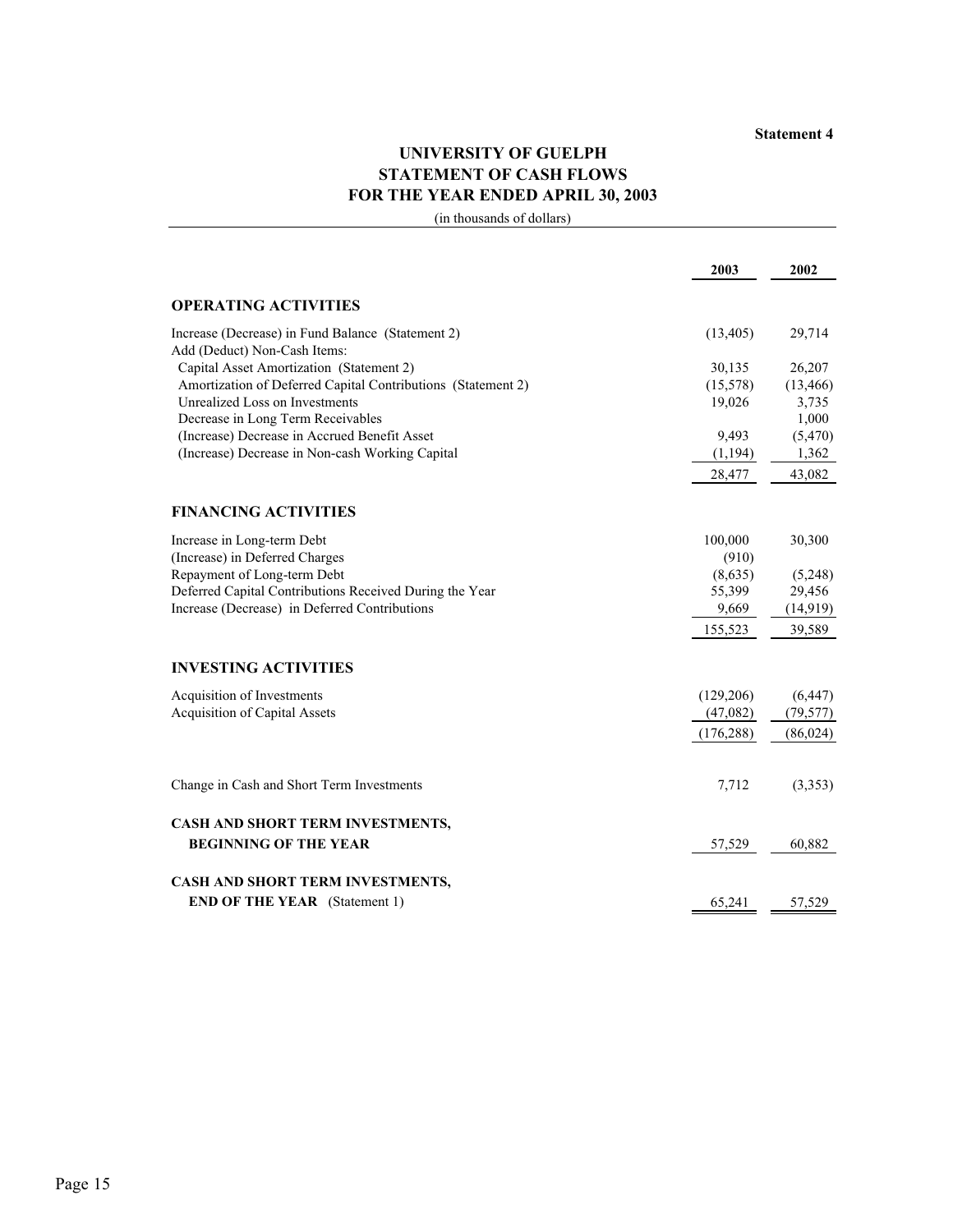# **1. AUTHORITY AND PURPOSE**

The University of Guelph operates as a not-for-profit entity under the authority of the University of Guelph Act (1964). The University is a comprehensive, research intensive university offering a range of undergraduate and graduate programs. With the exception of academic governance, which is vested in the University's Senate, the University is governed by the Board of Governors. The University is a registered charity and is therefore exempt from income taxes under section 149 of the Income Tax Act.

#### **2. SUMMARY OF SIGNIFICANT ACCOUNTING POLICIES AND REPORTING PRACTICES**

These financial statements have been prepared by management in accordance with generally accepted accounting principles as considered appropriate for universities, applied consistently within the framework of the accounting policies summarized below:

#### **(a) Fund Accounting**

The accounts of the University are maintained in accordance with the principles of fund accounting in order to observe the limitations and restrictions placed on the use of available resources. Under fund accounting, resources for various purposes are classified for accounting and reporting purposes into separate funds in accordance with specified activities or objectives. For financial reporting purposes, the University has combined funds with similar characteristics into five major fund groups:

- i. The Operating Fund presents the academic, administrative and other operating activities of the University.
- ii. The Capital Fund presents the funds received and expended on property, plant and equipment except capital expenditures related to ancillary operations.
- iii. The Ancillary Enterprises Fund presents the operations of services carried on by the University that are supportive of but not directly related to the University's primary functions of teaching and research. Any deficits incurred are recoverable from each ancillary's future operations. The Ancillary Enterprises Fund includes the following:

Hospitality Services Parking Administration Real Estate Division Student Housing Services University Centre

- iv. The Research and Trust Fund includes those funds provided by benefactors and external contracts, the expenditure of which is restricted to a specific purpose. Also included are investment income on endowments. This investment income is available for expenditure.
- v. The Endowment Fund records donations provided by benefactors or funds designated by the Board, which are restricted as to purpose and expendability. Only the accumulated investment income earned on these funds, after having provided for inflation protection and, in specific cases, growth may be expended for the designated purpose. The endowment capital remains intact. Endowment earnings available for expenditure are recorded in the Research and Trust Fund.

The Endowment Fund consists of two major groups of investments each with different spending objectives: the Heritage Fund and the General Endowment Fund.

The Heritage Fund was created in 1991 by a declaration of trust of the Board of Governors with the sole intention that the capital of the Fund will be held in perpetuity for University strategic purposes. The main sources of growth for the Fund are proceeds of University real estate sales and leases from designated properties and investment income earned on the capital of the Fund.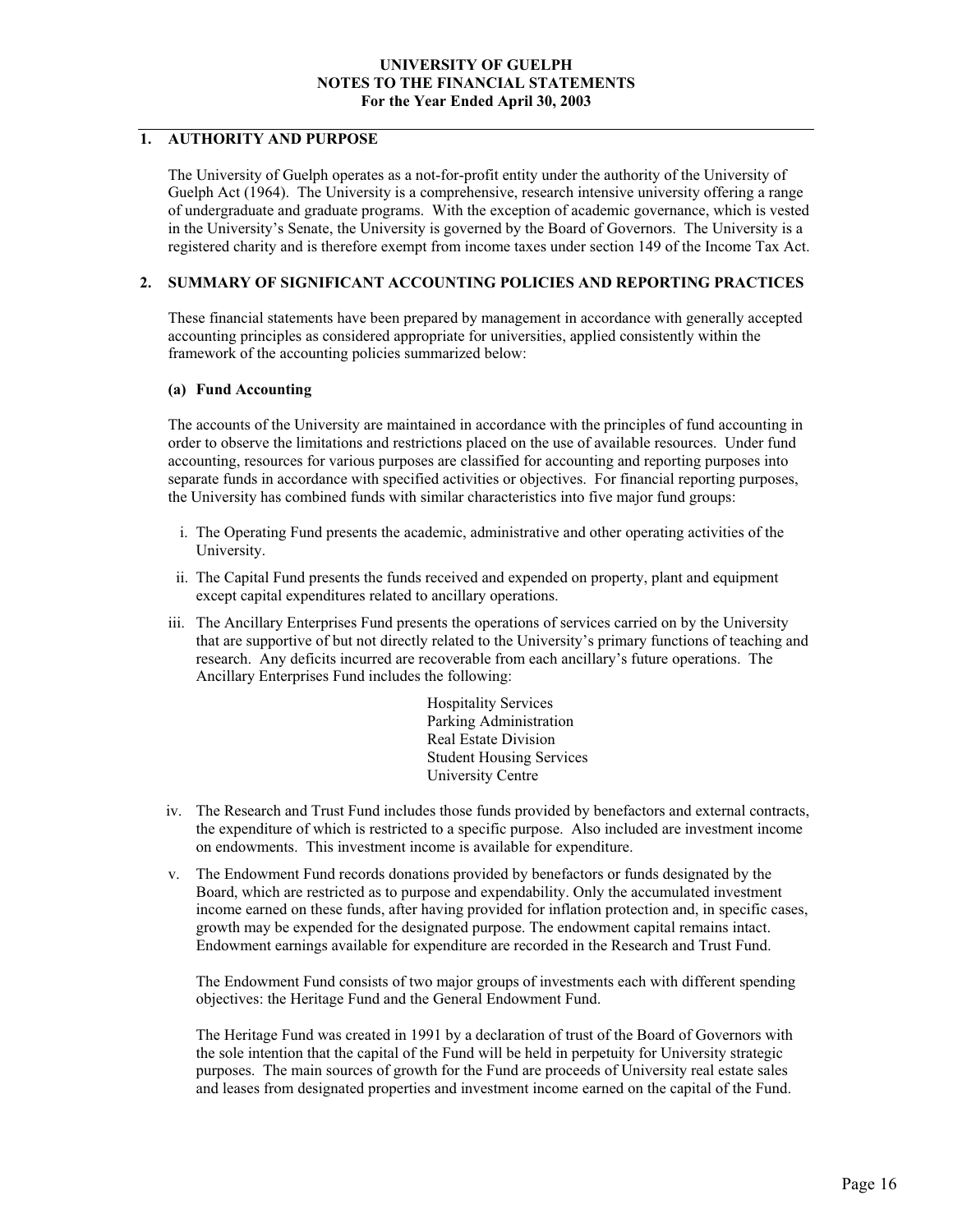Distributions from the Fund are made in accordance with a formula based on a five-year average of market returns after having provided for inflation protection and, in certain cases, growth. Management of the Fund is delegated by the Board of Governors to a separate Board of Trustees.

The General Endowment Fund contains all remaining University endowments which consist of private and Board designated donations directed primarily for student aid.

Schedule 1 contains the Statement of Changes in Fund Balances for the funds described above.

#### **(b) Investments**

The University reports its investments at market value, with the exception of its investment in the Guelph Golf & Recreation Club Limited (Cutten Club) which is recorded on an equity basis and capital fund and ancillary enterprises investments which are recorded at cost.

#### **(c) Financial Instruments**

Accounts receivables are recorded at estimated net realizable value, which approximates fair value. Accounts payable and long-term debt are recorded at their cost amounts, which approximates fair value.

#### **(d) Inventory Valuation**

Inventories are recorded at the lower of cost and market.

#### **(e) Capital Assets**

Capital assets are recorded at cost less accumulated amortization, except for the donated assets which are recorded at appraised values with the exception of art, rare books and artifacts. These are recorded at a nominal value of \$1,000 and are not amortized.

Computing Equipment acquired prior to the year ended April 30, 2002 is recorded as Furniture  $\&$ Equipment.

The cost of capital assets is amortized on a straight-line basis over the estimated useful life as follows:

| 38 to 60 Years |
|----------------|
| 40 Years       |
| 10 Years       |
| 5 Years        |
| 3 Years        |
|                |

#### **(f) Leases Payable**

The University has entered into certain equipment and building leases for which title to the related assets will vest in the University on the termination of the leases. The cost of these assets is reflected in capital assets and the present value of the lease commitments is reflected as a liability.

#### **(g) Appropriations of Fund Balances**

Appropriations are restrictions of fund balances designated for: future purchase order commitments; capital and renovation projects committed but not completed; unspent organizational unit funds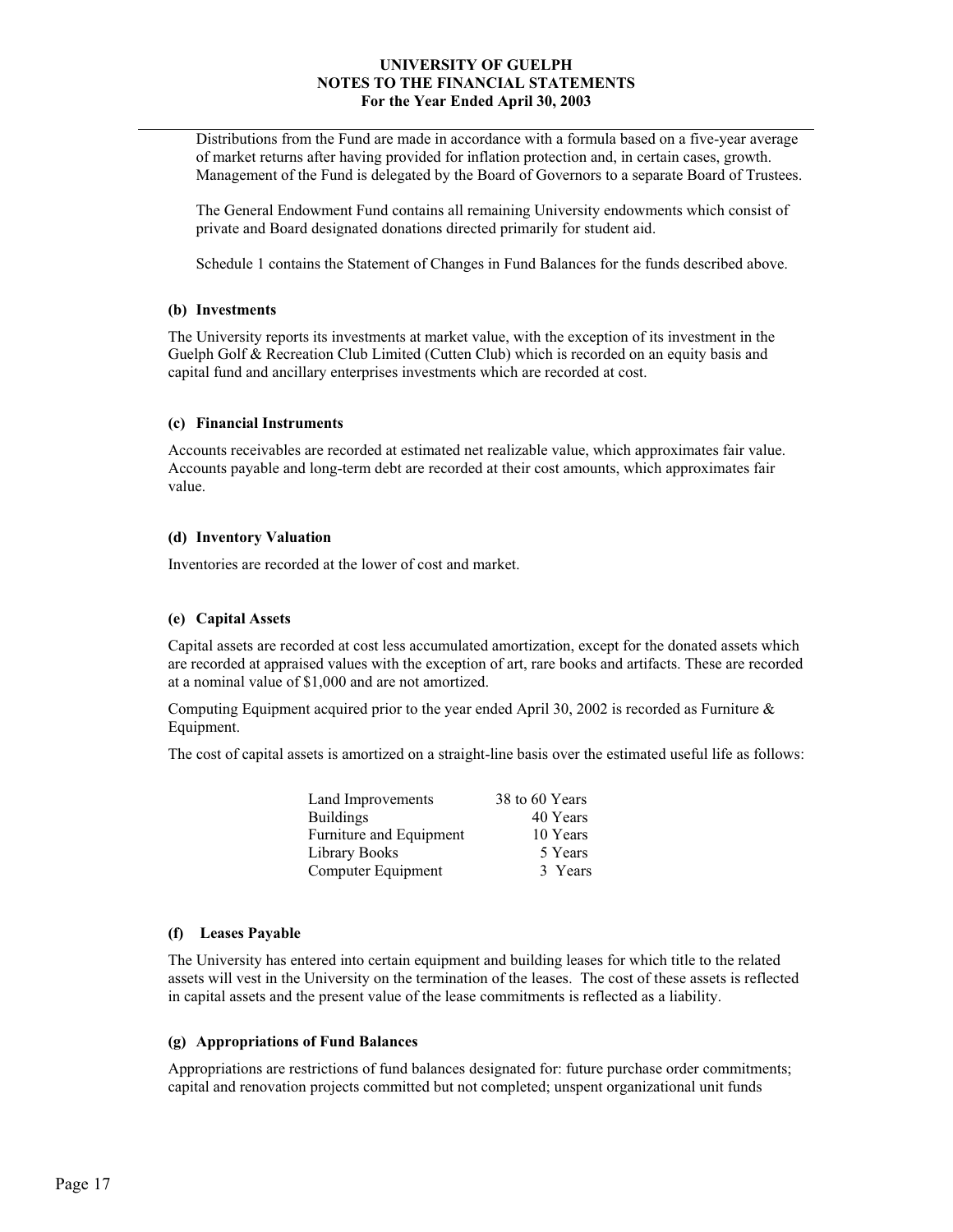permitted to be carried forward at the end of each year for expenditure in the following year; and contingencies in such amounts as are deemed necessary by the Board.

#### **(h) Recognition of Revenue**

The University accounts for restricted contributions in accordance with the deferral method.

Externally restricted contributions received for:

- $\epsilon$  purposes other than endowment or the acquisition of capital assets are deferred and recognized as revenue in the year in which the related expenses are incurred.
- $\epsilon$  the acquisition of capital assets having limited life are initially recorded as deferred contributions in the period in which they are received. They are recognized as revenue over the useful life of the related assets.
- $\neq$  the acquisition of unlimited life assets such as land and collections are recognized as direct increases in net assets in the period in which they are received .

Endowment contributions and related investment income or loss allocated to endowment capital preservation and growth are recognized as direct increases or decreases in net assets in the period in which they are received or earned.

Unrestricted contributions are recognized as revenue when received.

Revenues received for the provision of goods and services are recognized in the period in which the goods or services are provided by the University. Revenues received for a future period are deferred until the goods or services are provided.

#### **(i) Employee Future Benefits**

The University maintains three defined benefit pension plans for its employees: Professional Plan, Retirement Plan and Non-Professional Plan. Pension plan assets, liabilities and changes in net assets are reported in the respective financial statements of these plans. The assets of the plans are held by an independent custodian and are not recorded in the accounts of the University.

Additionally, the University provides extended health care and dental plan benefits to retirees and their eligible dependents on a cost-sharing basis.

The cost of pension and other post-retirement benefits earned by employees is actuarially determined using the projected benefit method prorated on service and management's best estimates of expected plan investment performance, salary escalation, retirement ages of employees and expected health care costs. Future plan obligations are discounted using current market interest rates.

#### **(j) Real Estate Projects**

The Real Estate Division is included in the ancillary enterprises fund. The Real Estate Division was established to develop certain real estate properties owned by the University and designated as Heritage Fund properties.

Real Estate projects in progress are carried at the lower of total cost and estimated net realizable value.

Costs, including capitalized interest (2003 \$237,000; 2002 \$216,000) of projects not yet completed are deferred and recorded as "Real Estate Projects in Progress" on the Statement of Financial Position. It is anticipated that these project costs will be recovered from future Real Estate Division revenues.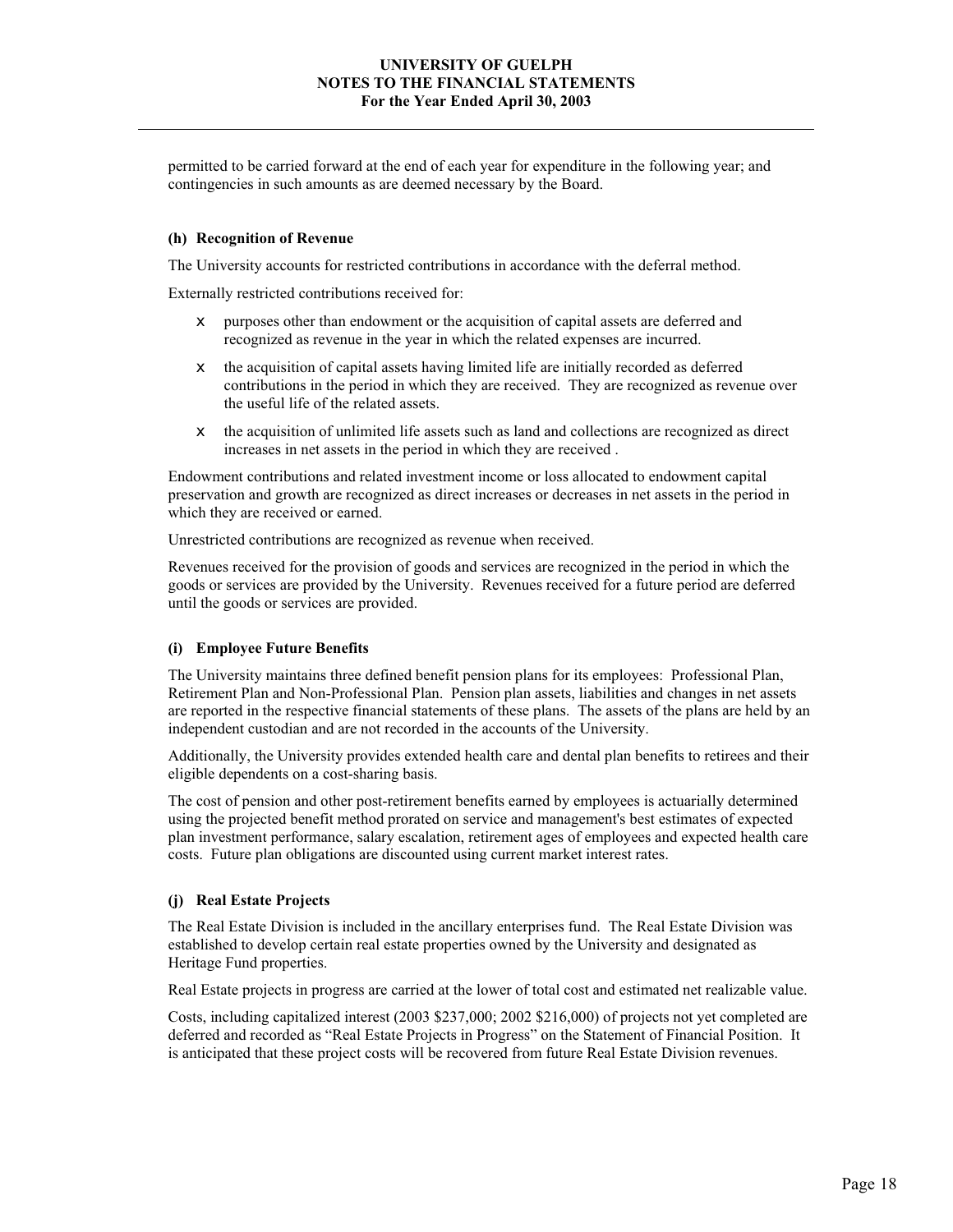# **3. INVESTMENTS**

|                                      | <b>Book Value</b> |         | <b>Market Value</b> |         |
|--------------------------------------|-------------------|---------|---------------------|---------|
| [in thousands of dollars]            | 2003              | 2002    | 2003                | 2002    |
| Capital Fund                         |                   |         |                     |         |
| <b>Short Term Notes and Bonds</b>    | 161,428           | 38,184  | 161,445             | 38,484  |
| <b>Ancillary Enterprises</b>         |                   |         |                     |         |
| <b>Bonds</b>                         | 5,064             | 4,384   | 5,765               | 4,782   |
| Research & Trust Fund                |                   |         |                     |         |
| <b>OMAF Post Retirement</b>          | 2,460             | 2,503   | 3,247               | 3,578   |
| <b>OMAF Early Retirement</b>         | 2,980             | 2,985   | 3,941               | 4,283   |
| Total Research & Trust Fund          | 5,440             | 5,488   | 7,188               | 7,861   |
| General and Heritage Endowment Funds |                   |         |                     |         |
| Cash and Short Term Notes            | 14,656            | 11,231  | 14,633              | 11,229  |
| <b>Canadian Equities</b>             | 22,721            | 24,909  | 23,775              | 28,638  |
| <b>Canadian Pooled Equity</b>        | 1,827             | 2,268   | 1,723               | 2,485   |
| Canadian Fixed Income                | 26,784            | 24,065  | 27,680              | 24,035  |
| Foreign Equities                     | 43,727            | 42,539  | 33,866              | 43,421  |
| Foreign Pooled Equity                | 20,462            | 19,937  | 15,541              | 20,583  |
| Cutten Club                          | 3,500             | 3,398   | 3,500               | 3,398   |
|                                      | 133,677           | 128,347 | 120,718             | 133,789 |
| <b>Total Investments</b>             | 305,609           | 176,403 | 295,116             | 184,916 |

Pooled investments held by the General and Heritage Endowment Funds refer to the value of units held in externally managed investment funds specializing in equities, fixed income and international investments.

In April 1997, as part of the enhanced partnership agreement with OMAF, the University received funds which may only be used to cover the post retirement and early retirement benefit costs related to past service for former Ministry employees, now employed by the University. The OMAF Post Retirement and the OMAF Early Retirement Funds are invested in a diversified pooled fund of Canadian equities, bonds, foreign equities and cash investments.

The assets of the General and Heritage Endowment Funds have been pooled for investment purposes. Each fund's interest in the pooled investments is calculated based on the units held by each fund in the investment pool using market values. The respective values of the assets of the General and Heritage Endowment Funds, based on the number of units held by each fund, are as follows:

|                           |         | <b>Book Value</b> |         | <b>Market Value</b> |
|---------------------------|---------|-------------------|---------|---------------------|
| [in thousands of dollars] | 2003    | 2002              | 2003    | 2002                |
| General Endowment         | 93.527  | 88.340            | 83.854  | 91,012              |
| Heritage Fund             | 40,150  | 40,007            | 36,864  | 42.777              |
|                           | 133.677 | 128.347           | 120.718 | 133.789             |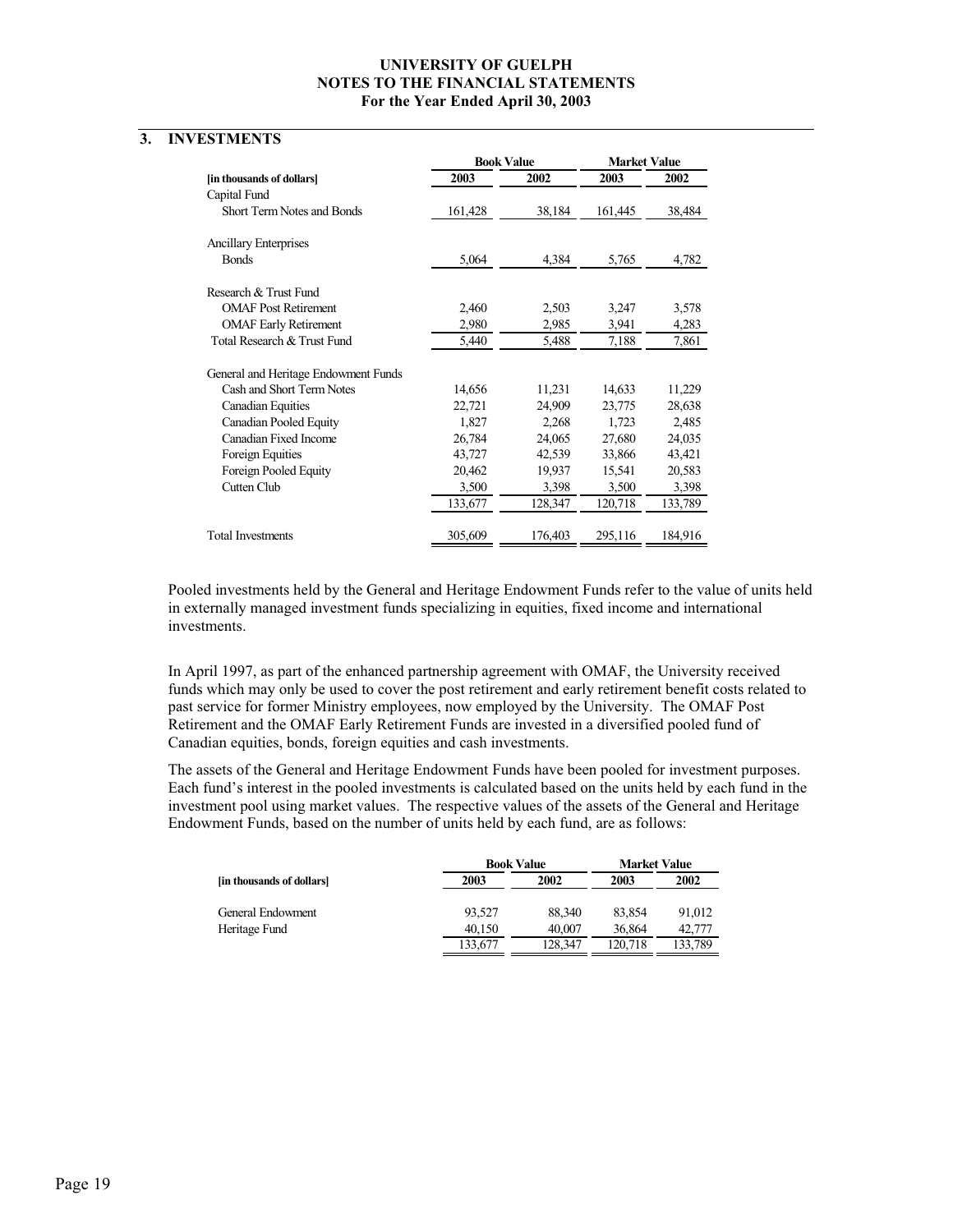#### **4. INVESTMENT INCOME**

Investment income is earned from operations and endowments. The income from endowments is recorded in operations as the income becomes available for expenditure in accordance with the University's endowment spending policy.

| <b>Investment Income</b><br>[in thousands of dollars] |       | <b>Operations Endowment</b> | <b>Total</b><br>2003 | Total<br><b>2002</b> |
|-------------------------------------------------------|-------|-----------------------------|----------------------|----------------------|
| Net Realized Investment Income                        | 6,361 | 2.794                       | 9.155                | 15,514               |
| Increase (Decrease) in Unrealized Investment Income   | (787) | (18, 400)                   | (19, 187)            | (4, 430)             |
| Total Investment Income (Loss)                        | 5.574 | (15,606)                    | (10,032)             | 11,084               |
| Decrease in Accumulated Endowed Investment Income     |       | 19.007                      | 19.007               | 544                  |
| Investment Income Available for Expenditure           | 3,401 | (3,401)                     |                      |                      |
| Net Increase in Deferred Contributions                | (233) |                             | (233)                | (3,783)              |
| Total                                                 | 8.742 |                             | 8.742                | 7,845                |

# **5. GUELPH GOLF & RECREATION CLUB LIMITED (CUTTEN CLUB)**

The Guelph Golf & Recreation Club Limited (Cutten Club) is wholly owned by the University. The Cutten Club has not been consolidated in these financial statements. The market value of the Cutten Club investment is estimated to be equal or greater than its book value. The book value has been determined using the equity method, which recognizes the change in the Cutten Club's retained earnings.

A financial summary for the fiscal years ended March 31, 2003 and 2002 is as follows:

| <b>Guelph Golf &amp; Recreation Club Limited (Cutten Club)</b> |       |       |
|----------------------------------------------------------------|-------|-------|
| [in thousands of dollars]                                      | 2003  | 2002  |
| Financial Position:                                            |       |       |
| <b>Total Assets</b>                                            | 3,455 | 3,439 |
| <b>Total Liabilities</b>                                       | 1,961 | 2,047 |
| <b>Total Net Assets</b>                                        | 1,494 | 1,392 |
| Results of Operations:                                         |       |       |
| <b>Total Revenue</b>                                           | 3,617 | 3,377 |
| <b>Total Expenses</b>                                          | 3,515 | 3,318 |
| <b>Excess of Revenue over Expenses</b>                         | 102   | 59    |
| Cash Flows:                                                    |       |       |
| Cash from Operations                                           | 320   | 285   |
| Cash from Financing Activities                                 | (44)  | 145   |
| Cash used in Investing Activities                              | (306) | (661) |
| Increase (Decrease) in Cash                                    | (30)  | (231) |
|                                                                |       |       |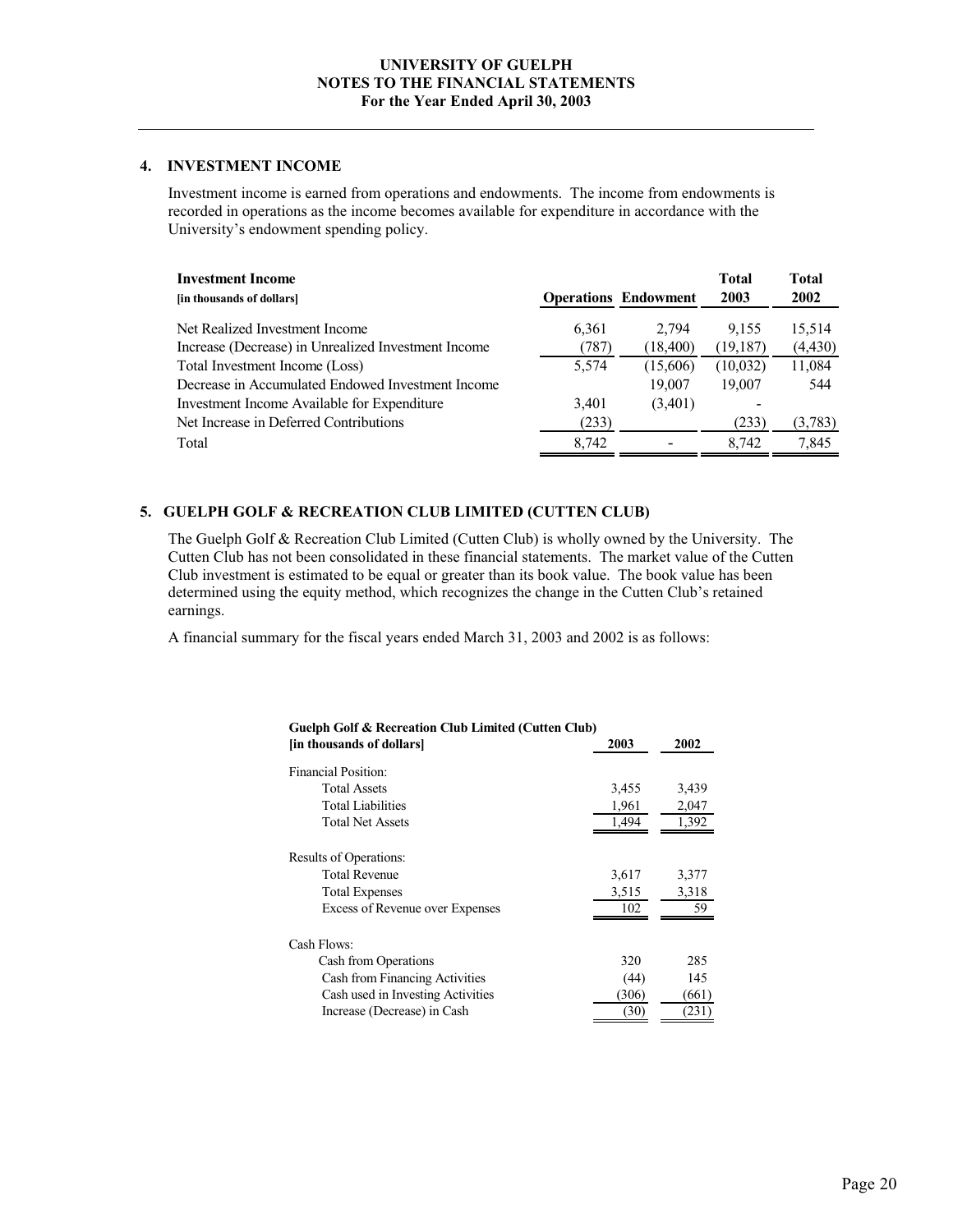# **6. CAPITAL ASSETS**

| <b>Details</b><br>a)                   |         | 2003         |           | 2002     |
|----------------------------------------|---------|--------------|-----------|----------|
|                                        |         | Accumulated  | Net Book  | Net Book |
| [in thousands of dollars]              | Cost    | Amortization | Value     | Value    |
| Land                                   | 6,473   |              | 6,473     | 6,473    |
| Land improvements                      | 16,014  | 6,842        | 9,172     | 8,979    |
| <b>Buildings</b>                       | 376,706 | 160,363      | 216,343   | 213,897  |
| Furniture and equipment                | 232,850 | 158,546      | 74,304    | 71,837   |
| Construction in progress               | 30,688  |              | 30,688    | 15,018   |
| Computer equipment                     | 19,164  | 8,439        | 10,725    | 13,114   |
| Library and art collection             | 72,915  | 68,091       | 4,824     | 6,264    |
|                                        | 754,810 | 402,281      | 352,529   | 335,582  |
| <b>Change in Net Book Value</b><br>b)  |         |              |           |          |
| [in thousands of dollars]              |         |              | 2003      | 2002     |
| Balance, beginning                     |         |              | 335,582   | 282,212  |
| Purchase of capital assets             |         |              | 47,082    | 79,577   |
| Less: Amortization of capital assets   |         |              | (30, 135) | (26,207) |
| Balance, ending                        |         |              | 352,529   | 335,582  |
| <b>Insured Values</b><br>c)            |         |              |           |          |
| [in thousands of dollars]              |         |              | 2003      | 2003     |
|                                        |         |              | Net Book  | Insured  |
|                                        |         |              | Value     | Value    |
| <b>Buildings</b>                       |         |              | 216,343   | 915,993  |
| Furniture, equipment and library books |         |              | 91,127    | 776,534  |
| Art and artifacts collection           |         |              |           | 7,413    |
|                                        |         |              |           |          |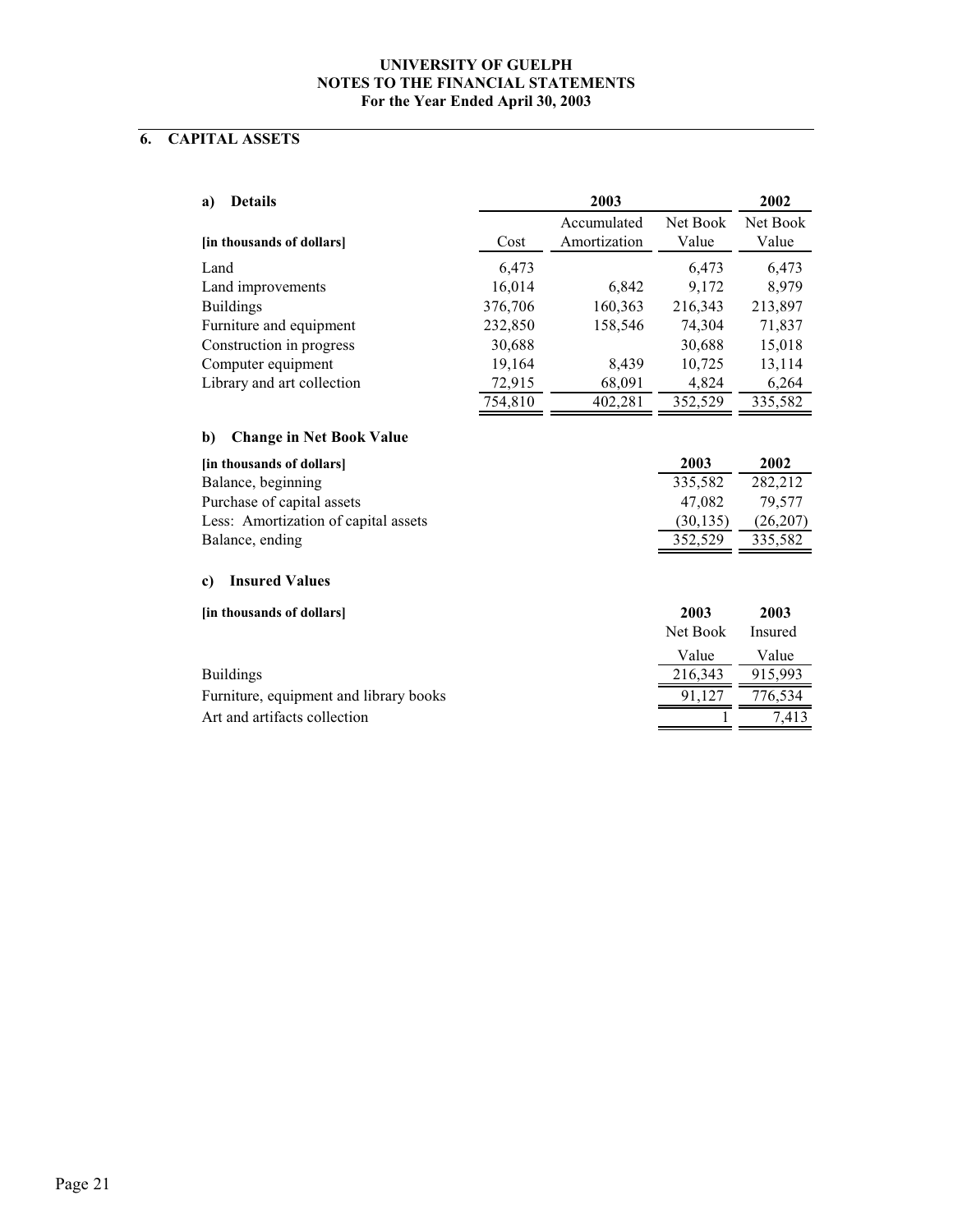# **7. a) LONG-TERM DEBT**

| [in thousands of dollars]            |               |              |              | 2003    | 2002    |
|--------------------------------------|---------------|--------------|--------------|---------|---------|
|                                      | Interest      | Issue        | Due          |         |         |
|                                      | Rate          | Date         | Date         | Total   | Total   |
|                                      | $\frac{0}{0}$ |              |              |         |         |
| <b>Series A Unsecured Debenture</b>  | 6.24          | 11-Oct-02    | $10$ -Oct-42 | 100,000 |         |
| <b>Banker's Acceptance</b>           |               |              |              |         |         |
| Canadian Imperial Bank of Commerce   | 7.88          | 1-May-96     | $1-May-06$   | 5,560   | 6,249   |
| Canadian Imperial Bank of Commerce   | 5.89          | 6-Jul-98     | $6$ -Jul-07  | 4,295   | 5,167   |
| <b>Bank of Montreal</b>              | 7.01          | $16$ -Oct-00 | $16$ -Jun-25 | 33,400  | 33,800  |
| Leases payable                       |               |              |              | 43,255  | 45,216  |
| Ontario Student Housing Corp.        | 6.13          | $1-Jan-69$   | $1-Dec-18$   | 758     | 785     |
| Ontario Student Housing Corp.        | 7.13          | $1-Jan-71$   | $1 - Dec-20$ |         | 216     |
| Canada Mortgage and Housing Corp.    | 5.88          | $1-Jan-69$   | $1-Dec-18$   | 6,698   | 6,945   |
| Canada Mortgage and Housing Corp.    | 6.88          | $1-Jan-71$   | $1-Dec-20$   |         | 1,918   |
| Bruce Edmeades Sales Ltd.            | 4.13          | $1-Jan-98$   | 31-Dec-02    |         | 58      |
| Hewlett-Packard                      | 6.3           | $1-Sep-00$   | $31-Aug-04$  | 2,047   | 3,256   |
|                                      |               |              |              | 9,503   | 13,178  |
| Mortgages payable                    |               |              |              |         |         |
| Canada Mortgage and Housing Corp.    | 7.25          | $1-Jan-73$   | $1-Jan-23$   |         | 2,956   |
| Canada Mortgage and Housing Corp.    | 5.38          | $1-Jan-67$   | $1-Dec-16$   | 902     | 945     |
| Ontario Housing Corp.(interest only) | 10.36         | $1-Oct-90$   | $1-Apr-10$   | 1,225   | 1,225   |
| Ontario Housing Corp.(interest only) | 9.86          | 1-Dec-92     | $1-Jun-11$   | 13,080  | 13,080  |
|                                      |               |              |              | 15,207  | 18,206  |
|                                      |               |              |              | 167,965 | 76,600  |
| <b>Current Portion</b>               |               |              |              | (3,302) | (3,563) |
|                                      |               |              |              | 164,663 | 73,037  |
|                                      |               |              |              |         |         |

The repayments required in the next five years for the debt listed above are summarized as follows:

| [in thousands of dollars] | Principal | Interest | Total  |
|---------------------------|-----------|----------|--------|
|                           |           |          |        |
| 2004                      | 3,302     | 11,187   | 14,489 |
| 2005                      | 3,458     | 10,934   | 14,392 |
| 2006                      | 2,572     | 10,769   | 13,341 |
| 2007                      | 5,549     | 10,428   | 15,977 |
| 2008                      | 1,214     | 10,275   | 11,489 |
|                           | 16,095    | 53,593   | 69,688 |
| Thereafter                | 151,870   |          |        |
|                           | 167,965   |          |        |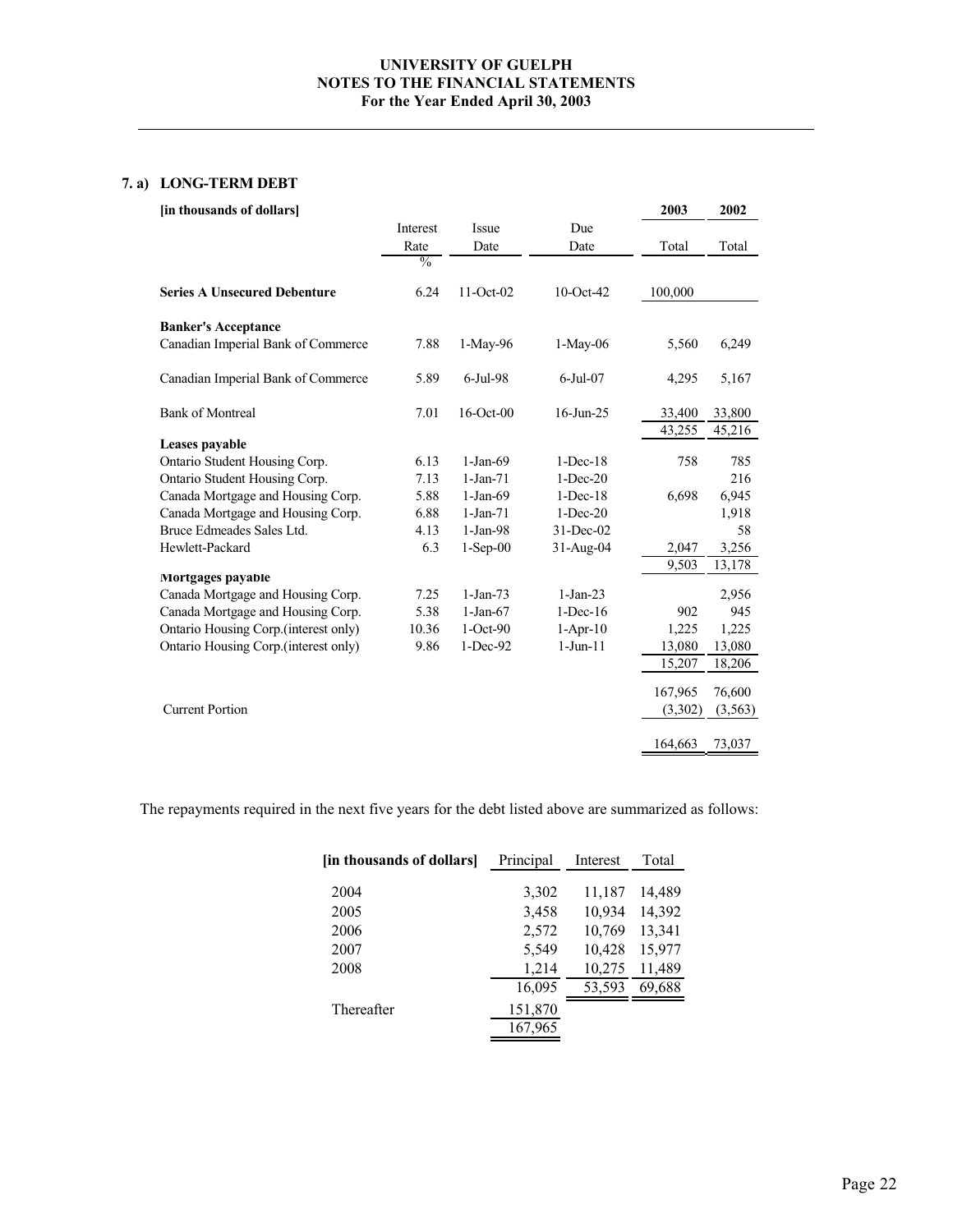#### **7. b) SERIES A UNSECURED DEBENTURE**

On October 11, 2002 the University issued a Series A senior unsecured debenture in the aggregate principal amount of \$100.0 million at a price of \$998.69 for proceeds of \$99,869,000. The debenture bears interest at 6.24%, which is payable semi-annually on April 10 and October 10 with the principal amount to be repaid on October 10, 2042. The proceeds of the issue are primarily being used to finance capital projects including the construction of new classrooms and a science complex.

#### **7. c) INTEREST RATE RISK**

#### **[in thousands of dollars]**

The University entered into interest rate exchange (swap) contracts with the Bank of Montreal and Canadian Imperial Bank of Commerce in order to convert variable-rate borrowings to fixed rates, thereby reducing interest rate risk associated with its outstanding debt. The interest rate swap contract involves an exchange of floating rate to fixed rate interest payments between the University and the financial institutions. Under the terms of these agreements, the University pays a fixed rate and receives a variable rate on each swap's notional principal amount. The swap transactions are completely independent from and have no direct effect on the relationship between the University and its lenders. The notional amount of the interest rate swap and the net unrealized gain (loss) on these contracts outstanding at April 30, 2003 are:

|                                    | Due Date     | Notional<br>Amount | Gain / (Loss) |
|------------------------------------|--------------|--------------------|---------------|
| Canadian Imperial Bank of Commerce | $1-May-06$   | 5.500              | (528)         |
| Canadian Imperial Bank of Commerce | $6$ -Jul-07  | 4.290              | (153)         |
| <b>Bank of Montreal</b>            | $16$ -Jun-25 | 33,353             | (5,039)       |

#### **8. DEFERRED REVENUE, CONTRIBUTIONS AND CAPITAL CONTRIBUTIONS**

|                                                           | <b>Total</b> | <b>Total</b> |
|-----------------------------------------------------------|--------------|--------------|
| [in thousands of dollars]                                 | 2003         | 2002         |
| a) Deferred Revenue                                       |              |              |
| Prepaid Leases, Fees and Grants                           | 15,067       | 9,604        |
| <b>OMAF</b> Advance                                       | 8,953        | 990          |
| Other                                                     | 801          | 814          |
|                                                           | 24,821       | 11,408       |
| Less: Current Deferred Revenue                            | (16,964)     | (5,420)      |
|                                                           | 7,857        | 5,988        |
| b) Deferred Contributions                                 |              |              |
| Changes in Deferred Contributions are as follows:         |              |              |
| Balance, beginning of year                                | 52,390       | 58,486       |
| Contributions received during the year                    | 77,472       | 85,995       |
| Contributions recognized in the year                      | (81,216)     | (92,091)     |
| Balance, end of year                                      | 48,646       | 52,390       |
| c) Deferred Capital Contributions                         |              |              |
| Changes in Deferred Capital Contributions are as follows: |              |              |
| Balance, beginning of year                                | 214,640      | 198,650      |
| Contributions received during the year                    | 55,399       | 29,456       |
| Amortization of deferred capital contributions            | (15,578)     | (13, 466)    |
| Balance, end of year                                      | 254,461      | 214,640      |
| Total Deferred Revenue, Contributions                     |              |              |
| and Capital Contributions                                 | 310,964      | 273,018      |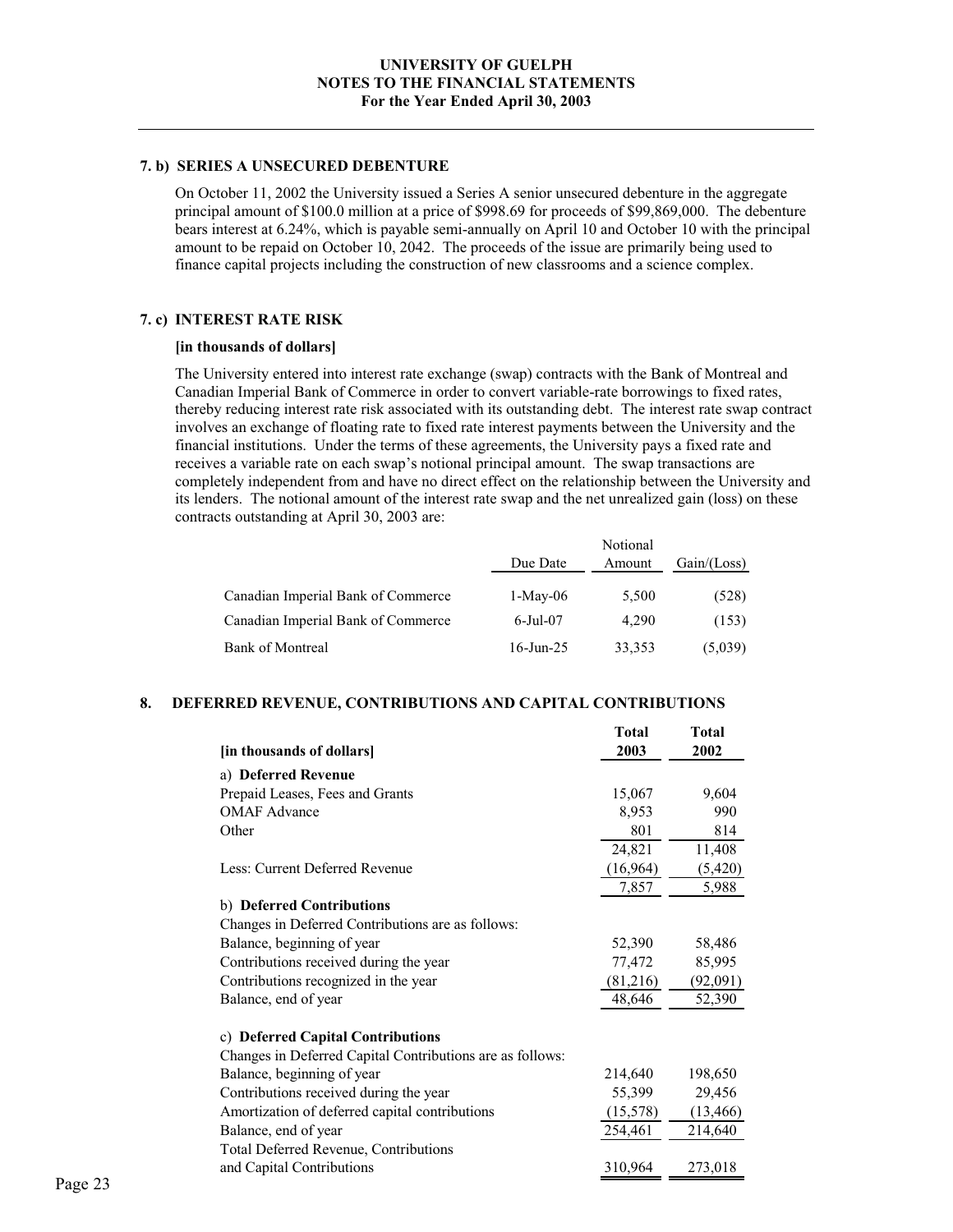#### **9. OPERATING DEFICIT** (Schedule 1)

The Deficit related to Special Early Retirement Program is \$1,745,000 (2002 \$3,945,000). On March 23, 1994, the Board of Governors approved a voluntary special early retirement program that was offered to qualifying employees on April 1, 1994. The deficit related to the Special Early Retirement Program will be recovered by April 2004.

# **10. CHANGES IN FUND BALANCE – ENDOWMENTS**

Endowment Fund Balances include externally restricted donations received by the University and donations designated by the Board to be endowed for specific purposes. The University endowment policy has the objective of protecting the real spending value of the endowed principal by limiting spending of investment income earned on endowments. The balance of annual investment income is recorded as a direct change to the endowed fund balance.

| <b>Externally</b> | <b>Board</b>      | <b>Total</b> | Total   |
|-------------------|-------------------|--------------|---------|
| <b>Restricted</b> | <b>Restricted</b> | 2003         | 2002    |
| (13, 449)         | (2,157)           | (15,606)     | 5,547   |
| (2, 583)          | (818)             | (3,401)      | (6,091) |
| (16,032)          | (2,975)           | (19,007)     | (544)   |
| 4,616             | 404               | 5,020        | 5,783   |
|                   | 102               | 102          | 59      |
| (11, 416)         | (2, 469)          | (13, 885)    | 5,298   |
| 733               | 500               | 1,233        | 2,207   |
| (10,683)          | (1,969)           | (12, 652)    | 7,505   |
| 97,075            | 20,370            | 117,445      | 109,940 |
| 86,392            | 18,401            | 104,793      | 117,445 |
|                   |                   |              |         |

# **11. OTHER REVENUE**

Included in other revenue is \$11,668,000 related to a one-time recovery of provincial sales taxes paid on certain prior years capital purchases and interest earned on this recovery. These funds, net of related costs of recovery and current year commitments to capital, are appropriated for future capital purposes.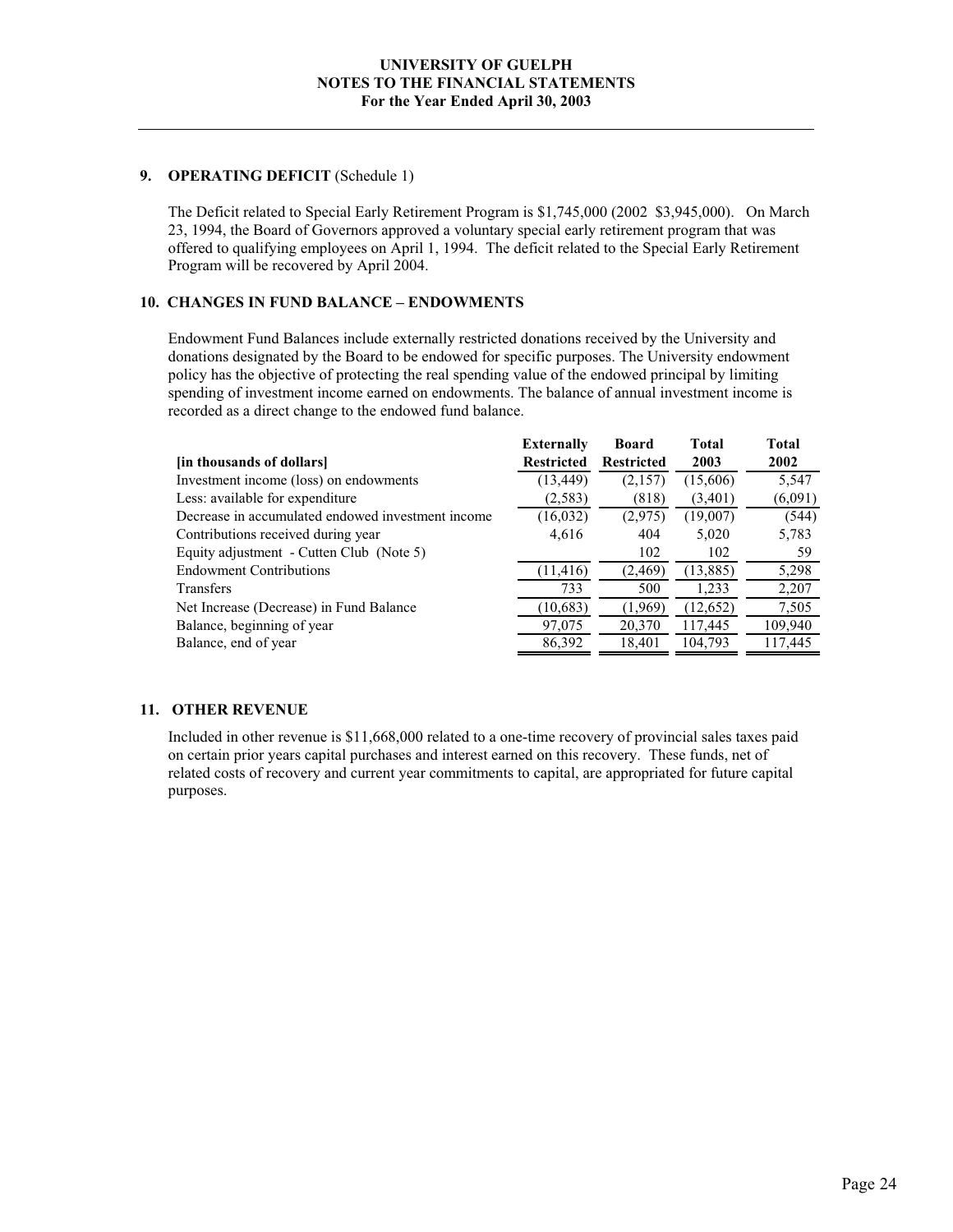#### **12. ONTARIO STUDENT OPPORTUNITY TRUST FUND**

The Ontario Student Opportunity Trust Fund program was established by the Government of Ontario to encourage companies and individuals to contribute to funds for Ontario's college and university students. Under this program, donations received from companies and individuals were matched by the province on a dollar for dollar basis. In response to this provincial initiative, the University established the ACCESS Fund within the endowed portfolio. Investment income from the funds will be used for student financial assistance.

The following are the transactions related to the Ontario Student Opportunity Trust Fund for the year ended April 30, 2003:

| [in thousands of dollars]                   |         |         |
|---------------------------------------------|---------|---------|
| Access Endowment Fund                       | 2003    | 2002    |
| Opening balance - May 1                     | 21,617  | 22,045  |
| Net Investment income endowed - realized    | (571)   | 947     |
| Net Investment income endowed - unrealized  | (3,236) | (1,375) |
| Closing balance - April 30 $*$              | 17,810  | 21,617  |
|                                             |         |         |
|                                             |         |         |
| Access Expendable Fund                      | 2002    | 2001    |
| Opening balance - May 1                     | 2,123   | 1,687   |
| Investment income available for expenditure | 1,023   | 1,179   |
| Bursaries awarded **                        | (841)   | (743)   |
| Closing balance - April 30                  | 2,305   | 2,123   |

\* Includes original donated capital of \$20,529 (2002 \$20,529) and accumulated realized net preservation of capital of \$1,969 (2002 \$2,540) and accumulated unrealized gains/(losses) of (\$4,688) (2002 (\$1,452)).

\*\* The total number of bursaries awarded for the year ended April 30, 2003 was 686 (653 in 2002).

#### **13. SUPERBUILD GROWTH FUND**

Included within the capital fund, the SuperBuild Growth Fund for Post-secondary Education is a Province of Ontario initiative designed to address enrollment growth and improve the condition and efficiency of existing academic teaching and research facilities. In March 2000, the University received \$45 million under this program for the construction of the Science and Classroom Complexes.

Total investment income and expenditures to date for the Superbuild Growth Fund projects are as follows:

| [in thousands of dollars] | 2003   | 2002   |
|---------------------------|--------|--------|
| Grant                     | 45,000 | 45,000 |
| Investment Income         | 7,544  | 5,659  |
|                           | 52,544 | 50,659 |
| Expenditures              | 25,216 | 6,383  |
| <b>Fund Balance</b>       | 27,328 | 44,276 |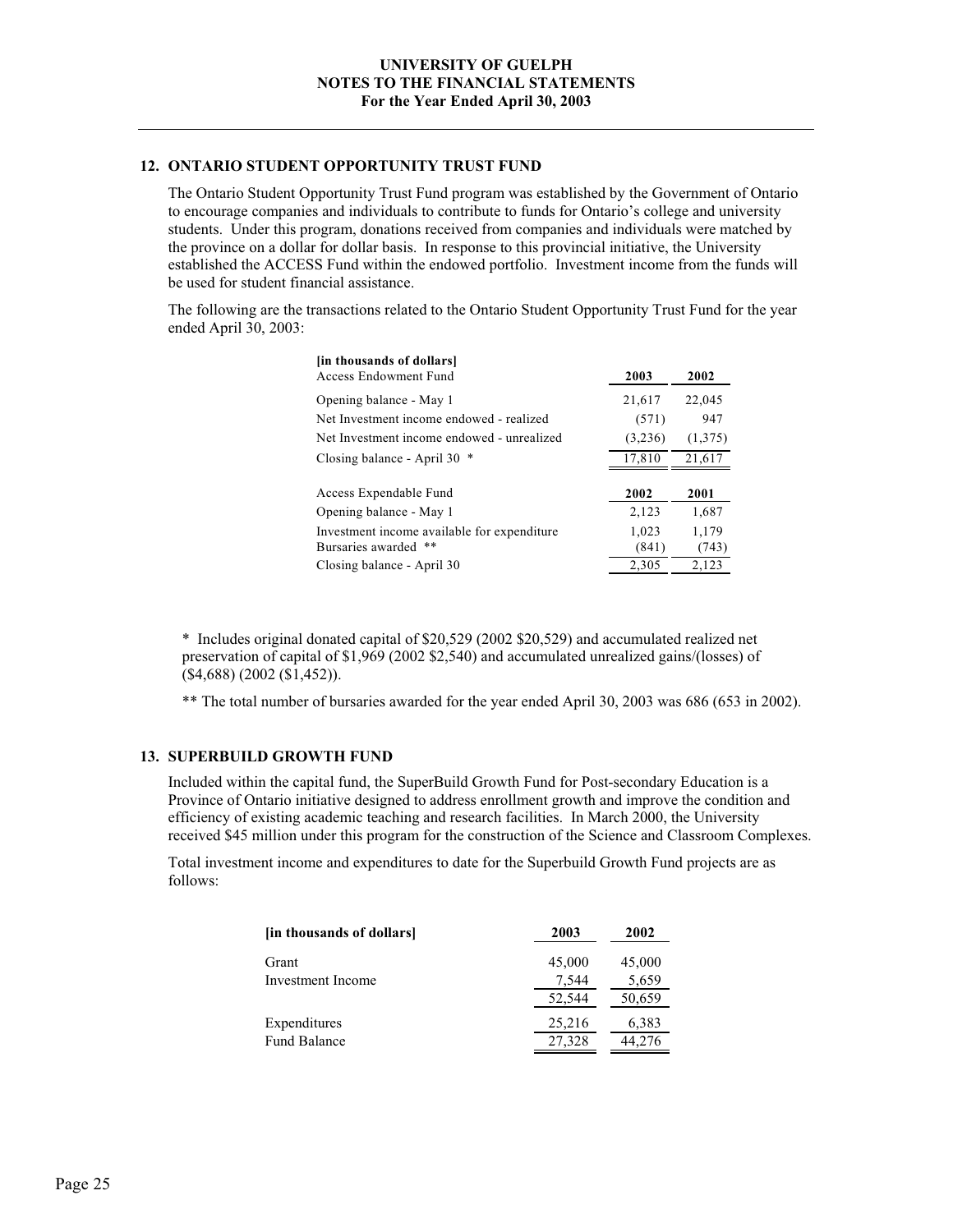# **UNIVERSITY OF GUELPH NOTES TO THE FINANCIAL STATEMENTS**

#### **For the Year Ended April 30, 2003**

# **14. EMPLOYEE FUTURE BENEFITS**

The University has a number of defined benefit programs that provide pension and other post-employment benefits to its employees, including three separate pension plans and a group insurance benefits program that provides health and dental benefits. As allowed under generally accepted accounting principles, the University has exercised a three-month accelerated measurement date for financial reporting purposes. Information about the University's defined benefit plans, in aggregate, is as follows:

|                                                               | <b>Pension Benefit</b> | <b>Other Benefit</b>     | <b>Total</b> | Total     |
|---------------------------------------------------------------|------------------------|--------------------------|--------------|-----------|
| [ in thousands of dollars]                                    | * Plans                | Plans                    | 2003         | 2002      |
| <b>Change in Benefit Obligation</b>                           |                        |                          |              |           |
| Benefit obligation - beginning of measurement period          | 598,987                | 84,655                   | 683,642      | 594,671   |
| Current service cost (employer)                               | 18,406                 | 2,621                    | 21,027       | 17,805    |
| Interest cost                                                 | 40,184                 | 5,711                    | 45,895       | 42,487    |
| Estimated employee contributions (reflects 6 month waiver)    | 4,112                  |                          | 4,112        | 2,555     |
| <b>Plan Amendments</b>                                        | 13,077                 |                          | 13,077       |           |
| Actuarial loss (gain)                                         | 11,505                 | 1,693                    | 13,198       | 55,776    |
| Benefits paid                                                 | (31,954)               | (2,253)                  | (34,207)     | (29,652)  |
| Benefit obligation - end of measurement period                | 654,317                | 92,427                   | 746,744      | 683,642   |
| <b>Change in Plan Assets</b>                                  |                        |                          |              |           |
| Market value of plan assets - beginning of measurement period | 640,977                |                          | 640,977      | 713,829   |
| Actual return on plan assets, net of expenses                 | (46,589)               |                          | (46,589)     | (48,607)  |
| Employer contribution                                         | 4,245                  | 2,253                    | 6,498        | 2,852     |
| Estimated employee contributions (reflects 6 month waiver)    | 4,112                  |                          | 4,112        | 2,555     |
| Benefits paid                                                 | (31, 954)              | (2, 253)                 | (34,207)     | (29, 652) |
| Market value of plan assets - end of measurement period       | 570,791                | $\overline{\phantom{0}}$ | 570,791      | 640,977   |
|                                                               |                        |                          |              |           |
| <b>Reconciliation of funded status</b>                        |                        |                          |              |           |
| Funded status - surplus (deficit)                             | (83, 526)              | (92, 427)                | (175, 953)   | (42,665)  |
| Employer contributions after measurement date                 | 2,204                  | 563                      | 2,767        | 713       |
| Unamortized transitional obligation (asset)                   | (127, 164)             | 51,329                   | (75, 835)    | (84, 119) |
| Unamortized past service costs                                | 17,679                 |                          | 17,679       | 5,292     |
| Unamortized net actuarial loss (gain)                         | 250,858                | 11,597                   | 262,455      | 163,386   |
| Accrued benefit asset (liability), before Valuation Allowance | 60,051                 | (28,938)                 | 31,113       | 42,607    |
| Total Valuation Allowance (VA)                                | (1, 589)               |                          | (1, 589)     | (3, 590)  |
| Accrued benefit asset (liability), net of VA                  | 58,462                 | (28, 938)                | 29,524       | 39,017    |
| <b>Components of expense</b>                                  |                        |                          |              |           |
| Current service cost (employer)                               | 18,406                 | 2,621                    | 21,027       | 17,805    |
| Interest cost                                                 | 40,184                 | 5,711                    | 45,895       | 42,487    |
| Expected return on assets                                     | (47, 282)              |                          | (47, 282)    | (56, 155) |
| Amortization of past service costs                            | 690                    |                          | 690          | 447       |
| Amortization of net actuarial loss (gain)                     | 7,909                  | 91                       | 8,000        |           |
| Amortization of transitional obligation (asset)               | (12, 562)              | 4,278                    | (8, 284)     | (8, 284)  |
| Amortization of transitional increase (decrease) in VA        | 5                      |                          | 5            | 5         |
| Current increase (decrease) in VA                             | (2,006)                |                          | (2,006)      | 1,100     |
| Net expense (income)                                          | 5,344                  | 12,701                   | 18,045       | (2,595)   |
|                                                               |                        |                          |              |           |
| <b>Significant Actuarial Assumptions</b>                      |                        |                          |              |           |
| Discount rate                                                 | 6.60%                  | 6.60%                    |              |           |
| Expected long-term rate of return on plan assets              | 7.50%                  | n/a                      |              |           |
| Rate of increase in future compensation                       | 4.00%                  | n/a                      |              |           |
| Rate of increase in national average wage                     | 4.00%                  | n/a                      |              |           |

The health care cost trend rate for medical benefits was 11.0% for 2000 graded down 0.5% per year until 2011 and 5.0% thereafter.

 (\$2,558 and \$0 respectively for 2002). \* Includes accrued benefit obligations and plan assets in respect of plans that are not fully funded of \$2,258 and \$0 respectively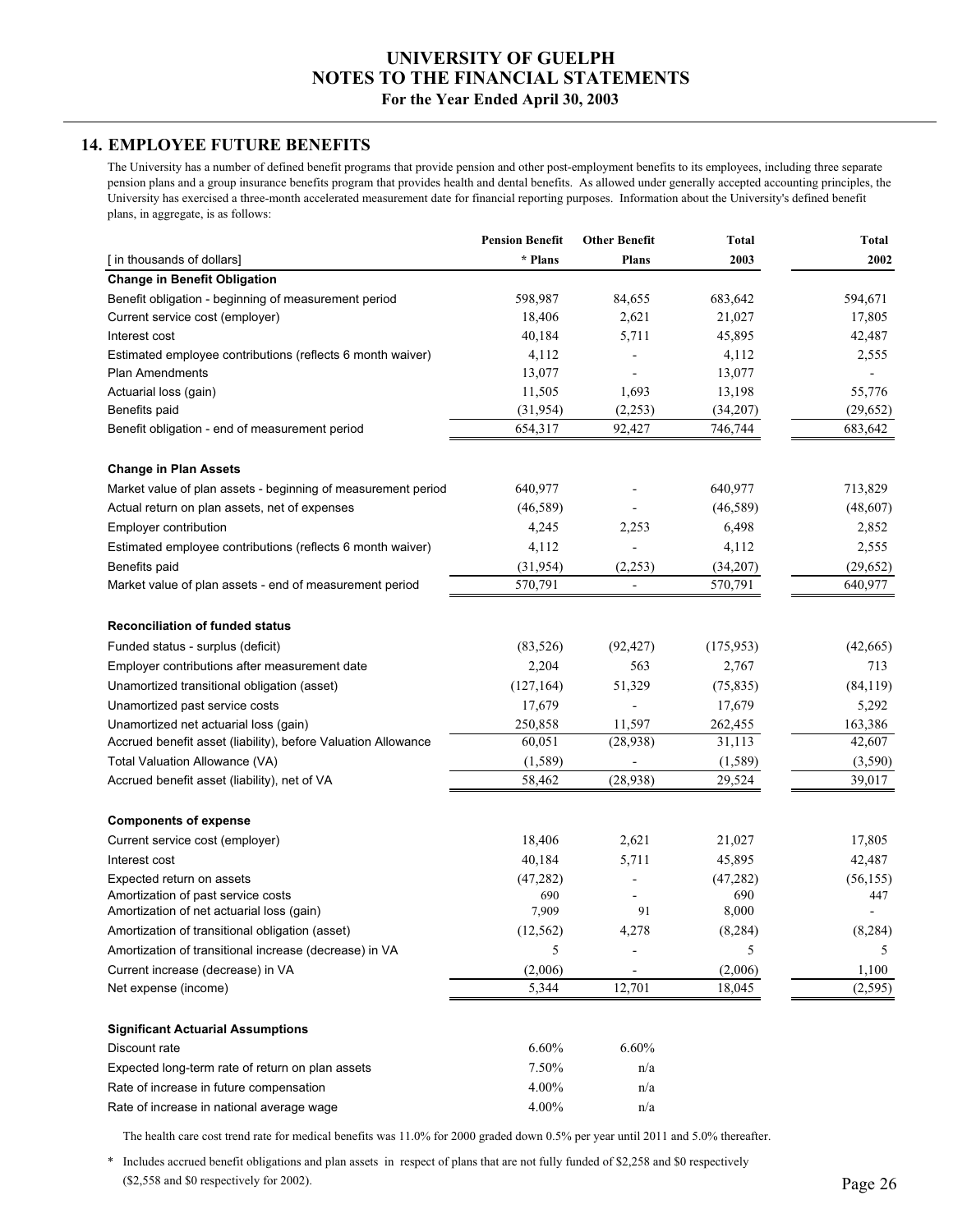#### **15. DONATIONS**

| [in thousands of dollars]                             | 2003    | 2002    |
|-------------------------------------------------------|---------|---------|
|                                                       |         |         |
| Donations received during the year                    | 9,630   | 18,384  |
| Donations recorded as a direct addition to endowments | (4,676) | (5,843) |
| Donations recorded as deferred capital contibutions   | (738)   | (7,404) |
| Donations recognized as revenue                       | 4.216   | 5,137   |

#### **16. DEFERRED CHARGE**

Transaction costs and discount totaling \$934,000 incurred in connection with the \$100 million, 6.24% Series A unsecured debenture issue are being amortized over the term of the debt (40 years). Amortization costs recognized in fiscal 2003 are \$24,000.

#### **17. COMMITMENTS**

Costs to complete major capital projects in progress as at April 30, 2003 are estimated to be \$153,429,000 (2002 \$168,760,000) and will be funded by government grants, gifts and university resources.

#### **18. CONTINGENCY**

- a) The University is a defendant in a number of legal proceedings. Claims against the University in these proceedings have not been reflected in these financial statements. It is the opinion of the management and the University's legal counsel that the resolution of these claims will not have a material effect on the financial position of the University.
- b) The University is a member in a self-insurance co-operative in association with other Canadian universities to provide property and general liability insurance coverage. Under this arrangement referred to as the Canadian University Reciprocal Insurance Exchange (C.U.R.I.E.), the University is required to share in any net losses experienced by C.U.R.I.E. The commitment was recently renewed to January 1, 2008.

#### **19. COMPARATIVE NUMBERS**

Certain comparative numbers have been reclassified to conform with the presentation adopted for the current year.

#### **20. SALARY DISCLOSURE**

In accordance with the Public Sector Salary Disclosure Act, 1995, all salaries and benefits paid in respect of employment to employees who are paid a salary of \$100,000 or more in a calendar year are listed below: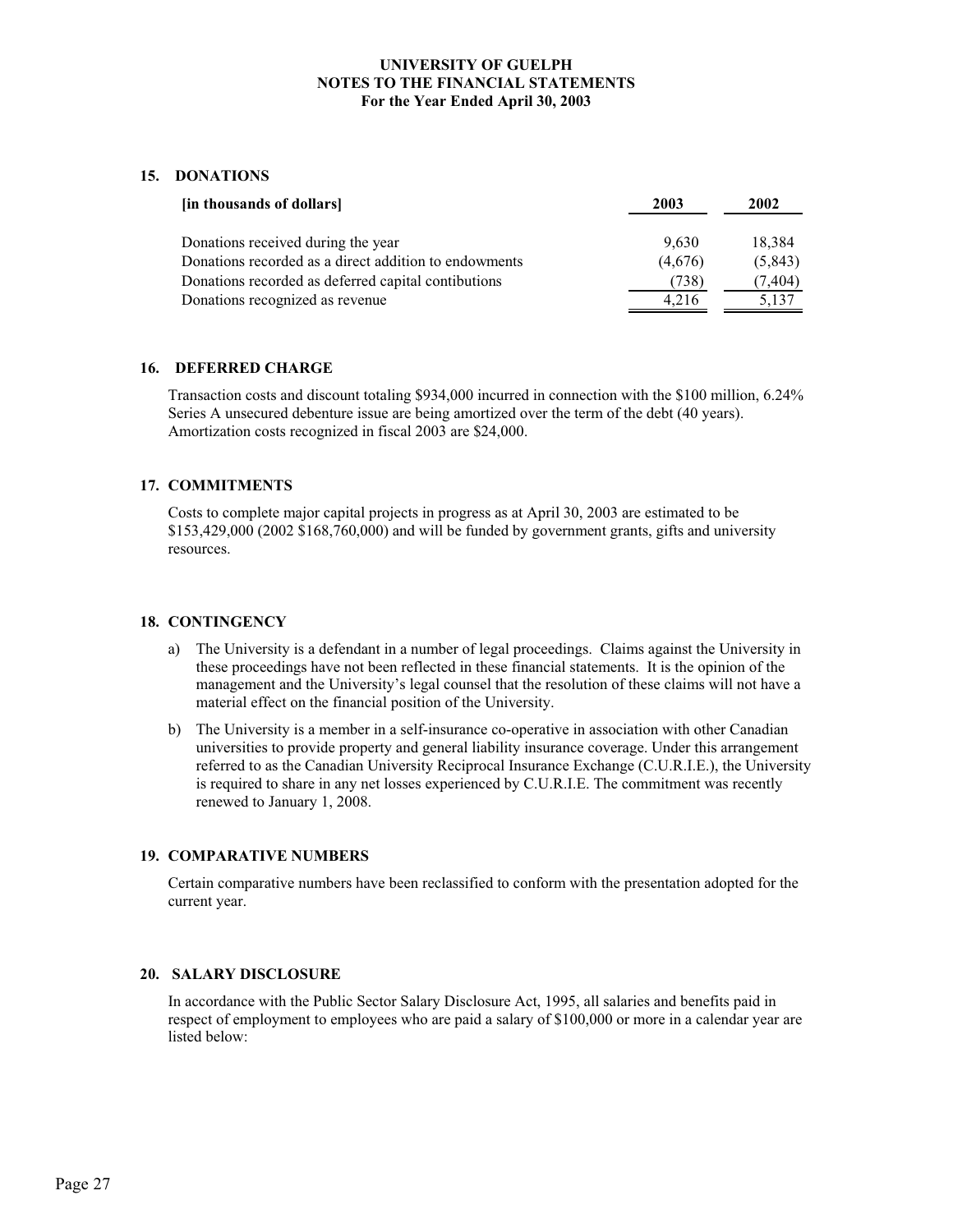|                              |                                             |               | Taxable         |
|------------------------------|---------------------------------------------|---------------|-----------------|
| <b>Employee Name</b>         | <b>Title</b>                                | <b>Salary</b> | <b>Benefits</b> |
| Adams, Gerald                | Professor                                   | 101,482       | 632             |
| Allen, Brian**               | Professor & Chair                           | 104,158       | 705             |
| Allen, Dana***               | Professor                                   | 101,035       | 407             |
| Armstrong, John              | Director - Real Estate                      | 124,641       | 768             |
| Balahura, Robert             | Professor & Chair                           | 103,854       | 735             |
| Barclay, Jack**              | Professor & Chair                           | 106,667       | 1,050           |
| Barker, Ian***               | Professor                                   | 103,744       | 422             |
| Barrett, Stanley             | Professor                                   | 102,176       | 424             |
| Barron, Roderick             | Professor                                   | 106,644       | 626             |
| Bayley, Henry                | Professor                                   | 106,498       | 1,050           |
| Beveridge, Terrance          | Professor                                   | 136,212       | 664             |
| Bewley, J Derek              | Professor                                   | 125,950       | 783             |
| Binnington, Allen***         | Professor                                   | 178,244       | 257             |
| Bloomfield, Gerald***        | Professor                                   | 102,176       | 424             |
| Boure, Ludovic***            | <b>Assistant Professor</b>                  | 107,298       | 491             |
| Brisson, Brigitte***         | Assistant Professor                         | 109,448       | 348             |
| Brooks, Ronald               | Professor                                   | 101,732       | 1,178           |
| Brophy, Kathy                | Professor                                   | 101,206       | 586             |
| Bunce, Nigel                 | Professor                                   | 108,868       | 678             |
| Butler, Daniel               | Professor                                   | 114,055       | 709             |
| Campbell, John               | Professor                                   | 113,191       | 1,116           |
| Carter, Edward               | Professor                                   | 101,924       | 618             |
| Christian, William           | Professor                                   | 100,629       | 626             |
| Clarke, Anthony**            | Assistant VP, Academic                      | 113,372       | 598             |
| Collins, Patricia            | General Manager                             | 123,680       | 639             |
| Conlon, Peter**              | Assistant Dean - OVC                        | 103,885       | 597             |
| Cote, Nathalie***            | Assistant Professor                         | 115,624       | 491             |
| Crowley, Terence             | Professor                                   | 101,482       | 421             |
| Cunsolo, Joseph**            | Associate Professor & Associate Chair       | 103,968       | 633             |
| Cyr, Mary**                  | Professor & Director                        | 102,153       | 424             |
| Davidson-Arnott, Robin       | Professor                                   | 101,065       | 629             |
| Davis, Hank                  | Professor                                   | 102,176       | 636             |
| Davis, James**               | Professor & Chair                           | 106,108       | 618             |
| Dobosiewicz,<br>Wlodzimier** | Professor & Chair                           | 107,966       | 613             |
| Dorter, Ken                  | Professor                                   | 104,176       | 636             |
| Douglas, David               | Professor                                   | 120,331       | 748             |
| Duncan, Ian**                | Professor & Chair                           | 107,102       | 616             |
| Elmslie, Ron                 | Director - Computing/Communication Services | 113,854       | 702             |
| Fischer, Pal                 | Professor                                   | 102,816       | 1,014           |
| Fitzgibbon, John**           | Professor & Exec Director                   | 100,373       | 624             |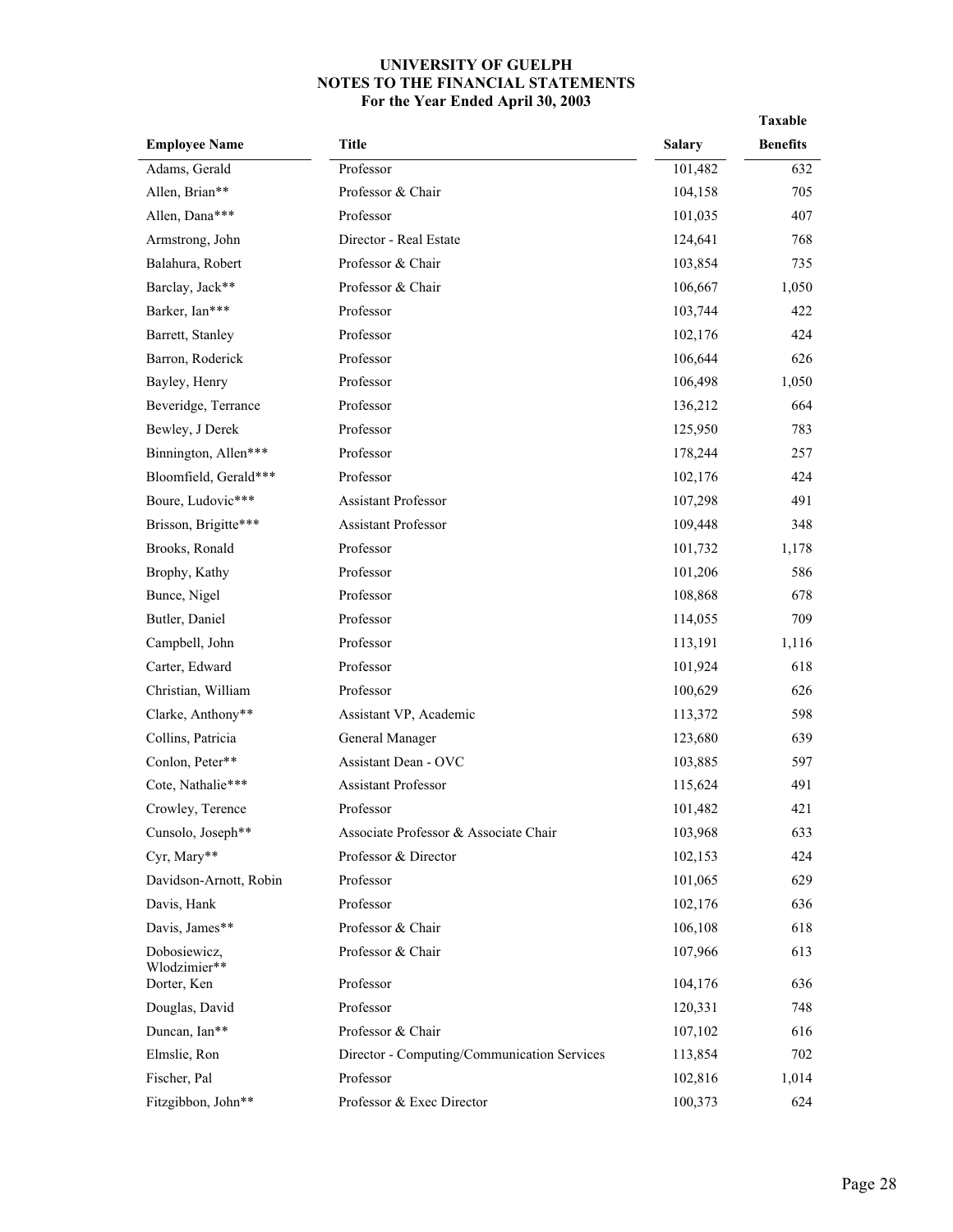| Forsberg, Cecil     | Professor                                       | 101,717 | 634   |
|---------------------|-------------------------------------------------|---------|-------|
| Funk, Thomas        | Professor                                       | 103,472 | 644   |
| Gentry, Patricia    | Professor                                       | 104,769 | 435   |
| Gentry, Rodney      | Professor                                       | 100,644 | 418   |
| Gibbins, Ann**      | Professor & Chair                               | 109,169 | 623   |
| Gillespie, Terry    | Professor                                       | 107,139 | 1,056 |
| Goldman, Saul       | Professor                                       | 100,632 | 726   |
| Goss, Michael**     | Professor & Program Leader                      | 108,198 | 640   |
| Gottleib, Benjamin  | Professor                                       | 100,064 | 636   |
| Graham, Terence     | Professor & Chair                               | 106,225 | 971   |
| Grand, Michael      | Professor                                       | 100,644 | 626   |
| Grant, E Kenneth    | Assoc Prof/Assist to President-Planning         | 108,757 | 630   |
| Gray, Chris         | Professor                                       | 105,843 | 658   |
| Gyles, Carlton***   | Professor                                       | 112,396 | 700   |
| Hacker, Roger**     | Professor & Program Leader                      | 111,145 | 1,042 |
| Hall, Chris         | Professor                                       | 110,043 | 590   |
| Hall, Robert        | Professor                                       | 104,546 | 1,031 |
| Hayes, Anthony***   | Professor                                       | 102,629 | 626   |
| Haywood, Michael    | Professor                                       | 101,717 | 634   |
| Heathcote, Isobel** | Dean - Graduate Studies                         | 110,397 | 695   |
| Hebert, Paul        | Professor                                       | 133,327 | 737   |
| Henry, Bryan        | Professor                                       | 116,216 | 722   |
| Herold, Edward      | Professor                                       | 100,644 | 418   |
| Hilts, Stewart**    | Professor & Chair                               | 105,059 | 710   |
| Holbrook, John      | Professor                                       | 105,634 | 1,041 |
| Holland, Patrick    | Associate Professor & Acting Assoc Dean         | 101,877 | 396   |
| Holmberg, David***  | Professor                                       | 106,550 | 410   |
| Holt, John          | Associate Professor                             | 100,482 | 971   |
| Holub, Bruce        | Professor                                       | 113,703 | 707   |
| Hoy, Michael**      | Professor & Acting Chair                        | 101,597 | 605   |
| Hubert, John        | Professor                                       | 110,281 | 643   |
| Hume, David**       | Prof & Interim VP(Res) Agri-Food & Partnerships | 120,186 | 673   |
| Hunt, Leslie        | Professor                                       | 103,681 | 1,022 |
| Jacobs, Robert***   | Professor                                       | 101,061 | 629   |
| Jeffrey, Kenneth**  | Professor & Chair                               | 102,796 | 639   |
| Joseph, Alun**      | Dean - CSAHS                                    | 122,987 | 749   |
| Kay, Beverley       | Professor                                       | 105,410 | 1,040 |
| Kehm, Walter        | Professor                                       | 101,076 | 419   |
| Kerr, Carolyn***    | Assistant Professor                             | 135,065 | 336   |
| Knight, David       | Professor                                       | 101,908 | 651   |
| Knowles, Richard    | Professor                                       | 100,185 | 624   |
| Konstantareas, Mary | Professor                                       | 106,681 | 683   |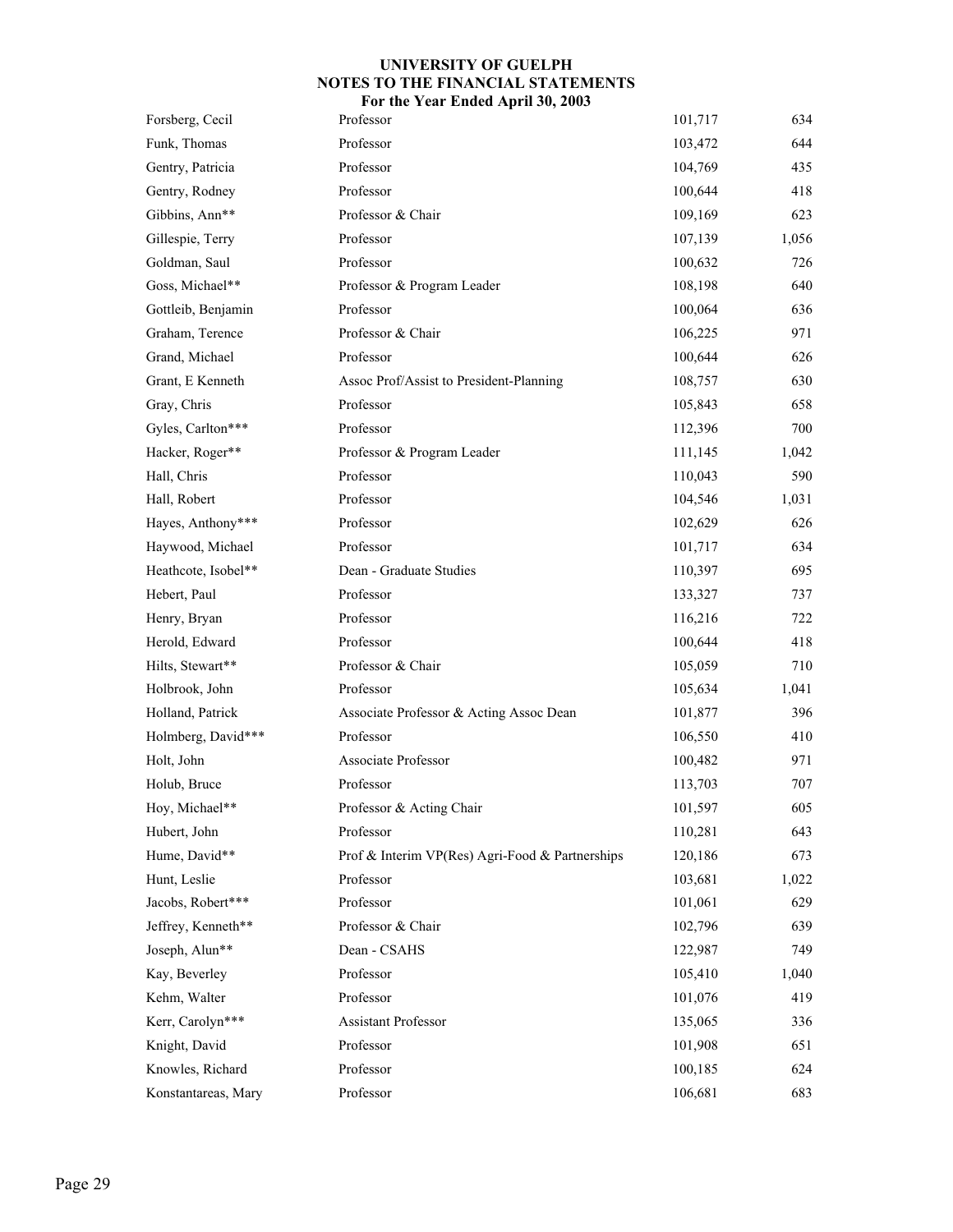| Kreutzwiser, Reid      | Professor                                   | 101,914 | 635      |
|------------------------|---------------------------------------------|---------|----------|
| Kruth, Stephen         | Professor & Chair                           | 108,448 | 613      |
| Lam, Joseph            | Professor                                   | 121,244 | 600      |
| Langford, William      | Professor                                   | 101,952 | 635      |
| Larson, Douglas        | Professor                                   | 101,494 | 632      |
| Law, Jimmy             | Professor                                   | 101,076 | 629      |
| Le Maguer, Marc        | Professor                                   | 110,388 | 895      |
| Leatherland, John**    | Professor & Chair                           | 116,896 | 1,053    |
| Leslie, Kenneth***     | Professor                                   | 100,632 | 418      |
| Liefeld, John          | Professor                                   | 108,227 | 1,068    |
| Lipkowski, Jacek       | Professor                                   | 115,767 | 1,080    |
| Loptson, Peter**       | Professor & Chair                           | 108,210 | 422      |
| Lynn, Denis            | Professor                                   | 100,632 | 626      |
| Mackinnon, Neil        | Professor                                   | 101,497 | 1,001    |
| Mancuso, Maureen**     | Associate VP, Academic                      | 112,835 | 468      |
| Manning, Gerald        | Assistant Dean, Guelph/Humber               | 102,913 | 626      |
| Marangoni, Alejandro   | Professor                                   | 101,363 | 538      |
| Marmurek, Harvey**     | Professor & Chair                           | 105,327 | 831      |
| Martin, Wayne          | Professor                                   | 113,847 | 708      |
| Matthews, Vic          | Professor                                   | 101,732 | 633      |
| Mccalla, Douglas       | Professor                                   | 117,467 | 630      |
| Mccutcheon, Jill**     | Acting Dean - OVC                           | 105,351 | 634      |
| Mcdonell, Wayne**      | Acting Asst Dean - OVC                      | 114,455 | 663      |
| Mckenna, Christopher** | Associate VP, Research                      | 107,368 | 673      |
| Mclaughlin, Robert**   | VP, Alumni Affairs & Development            | 150,744 | 1,091    |
| Mcmurtry, John         | Professor                                   | 101,050 | 420      |
| Meek, Alan**           | Dean - OVC                                  | 113,096 | 701      |
| Meilke, Karl           | Professor                                   | 101,952 | 635      |
| Menzies, Paula***      | Associate Professor                         | 100,635 | 580      |
| Michaels, Thomas       | Associate Dean - OAC                        | 103,919 | 607      |
| Miles, John            | Assistant VP, Finance                       | 118,615 | 487      |
| Milligan, Larry**      | Professor & Innovation Projects Facilitator | 137,603 | 855      |
| Mosely, Craig***       | <b>Staff Vet</b>                            | 108,996 | 52       |
| Moss, Michael**        | Associate Dean                              | 102,384 | 637      |
| Murray, David          | Professor                                   | 111,685 | 695      |
| Murray, Jacqueline**   | Dean - Arts                                 | 112,980 | 703      |
| Nazar, Ross            | Professor                                   | 102,176 | 424      |
| Nef, Jorge             | Professor                                   | 103,040 | 641      |
| Newman, Jay            | Professor                                   | 103,905 | 431      |
| Nickling, William      | Professor                                   | 102,137 | 636      |
| Nightingale, Michael   | Vice-Provost, Academic                      | 112,664 | $\bf{0}$ |
| Noakes, David**        | Professor & Director                        | 100,644 | 992      |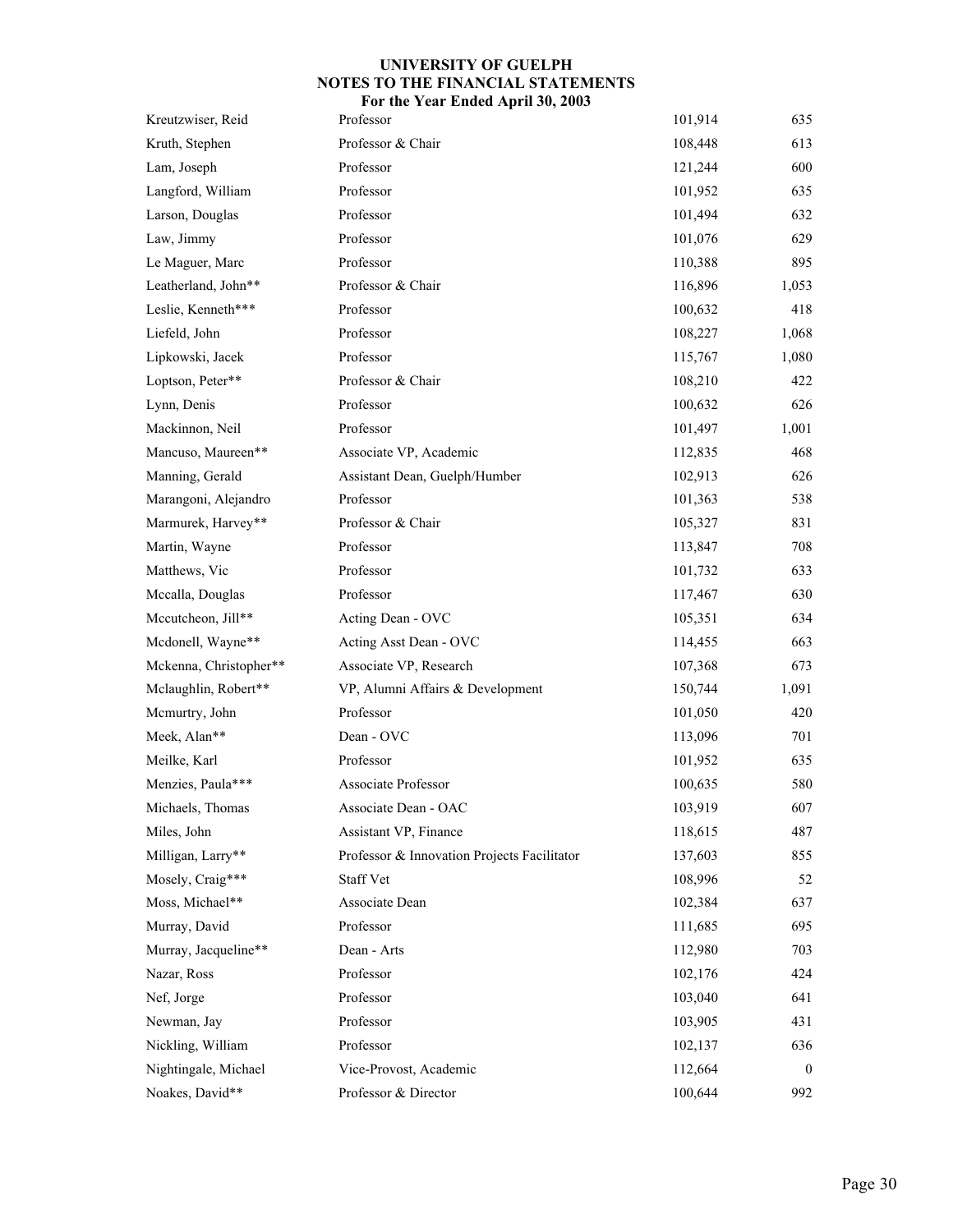| Otten, Lambert**      | Professor & Director                       | 113,550 | 649    |
|-----------------------|--------------------------------------------|---------|--------|
| Pare, Francois        | Professor                                  | 101,050 | 629    |
| Parent, Joane         | Professor                                  | 100,729 | 626    |
| Pearson, Craig**      | Dean - OAC                                 | 135,531 | 6,626  |
| Peters, Michael       | Professor                                  | 103,246 | 650    |
| Phillips, John        | Professor                                  | 101,061 | 420    |
| Pletsch, Douglas      | Professor                                  | 101,076 | 997    |
| Pratschke, John       | Professor                                  | 101,509 | 632    |
| Proctor, John         | Professor                                  | 105,634 | 657    |
| Ramprashad, Fred**    | Associate Dean                             | 108,605 | 626    |
| Rapport, David        | Professor                                  | 107,795 | 671    |
| Reader, Richard**     | Professor & Chair                          | 107,216 | 620    |
| Ribble, Carl**        | Professor & Chair                          | 106,731 | 2,950  |
| Ridley, Michael       | Chief Librarian                            | 104,925 | 652    |
| Ritter, Leonard**     | Prof & Exec Dir-Cdn Network Toxicology Ctr | 111,273 | 655    |
| Round, Garry          | <b>Executive Director</b>                  | 115,317 | 710    |
| Rozanski, Mordechai*  | President                                  | 268,261 | 19,353 |
| Ryan, Bruce           | Professor                                  | 102,137 | 636    |
| Schryer, Frans        | Professor                                  | 100,212 | 416    |
| Sharom, Frances       | Professor                                  | 103,050 | 629    |
| Shewen, Patricia      | Professor                                  | 106,273 | 618    |
| Smit, Barry           | Professor                                  | 102,816 | 640    |
| Smith, William        | Professor                                  | 107,689 | 670    |
| Snell, James**        | Professor & Chair                          | 106,528 | 641    |
| Solomon, Keith**      | Professor & Director                       | 106,014 | 626    |
| Sullivan, Donald**    | Professor & Director                       | 101,708 | 412    |
| Sullivan, Nancy       | VP, Finance & Administration               | 156,723 | 964    |
| Summerlee, Alastair** | Provost/VP, Academic                       | 162,181 | 3,768  |
| Surgeoner, Gordon     | Professor                                  | 101,509 | 421    |
| Sutton, John          | Professor                                  | 103,472 | 1,020  |
| Swanton, Clarence**   | Professor & Chair                          | 114,161 | 616    |
| Swatland, Howard      | Professor                                  | 101,494 | 421    |
| Swayne, David**       | Professor & Acting Assoc Dean              | 115,997 | 616    |
| Tindale, Joseph**     | Professor & Chair                          | 100,349 | 383    |
| Tremaine, Peter**     | Dean - CPES                                | 116,469 | 724    |
| Trick, David          | Vice-Provost, Administration               | 113,384 | 481    |
| Trout, Donald***      | <b>Associate Professor</b>                 | 114,408 | 586    |
| Van Der Kraak, Glen** | Professor & Chair                          | 105,136 | 400    |
| Wall, Marjorie**      | Professor & Chair                          | 102,908 | 613    |
| Walsh, John**         | Associate Dean                             | 118,018 | 7,863  |
| Weese, Jeffrey***     | Assistant Professor                        | 102,184 | 303    |
| Westwood, Nicholas    | Professor                                  | 100,629 | 626    |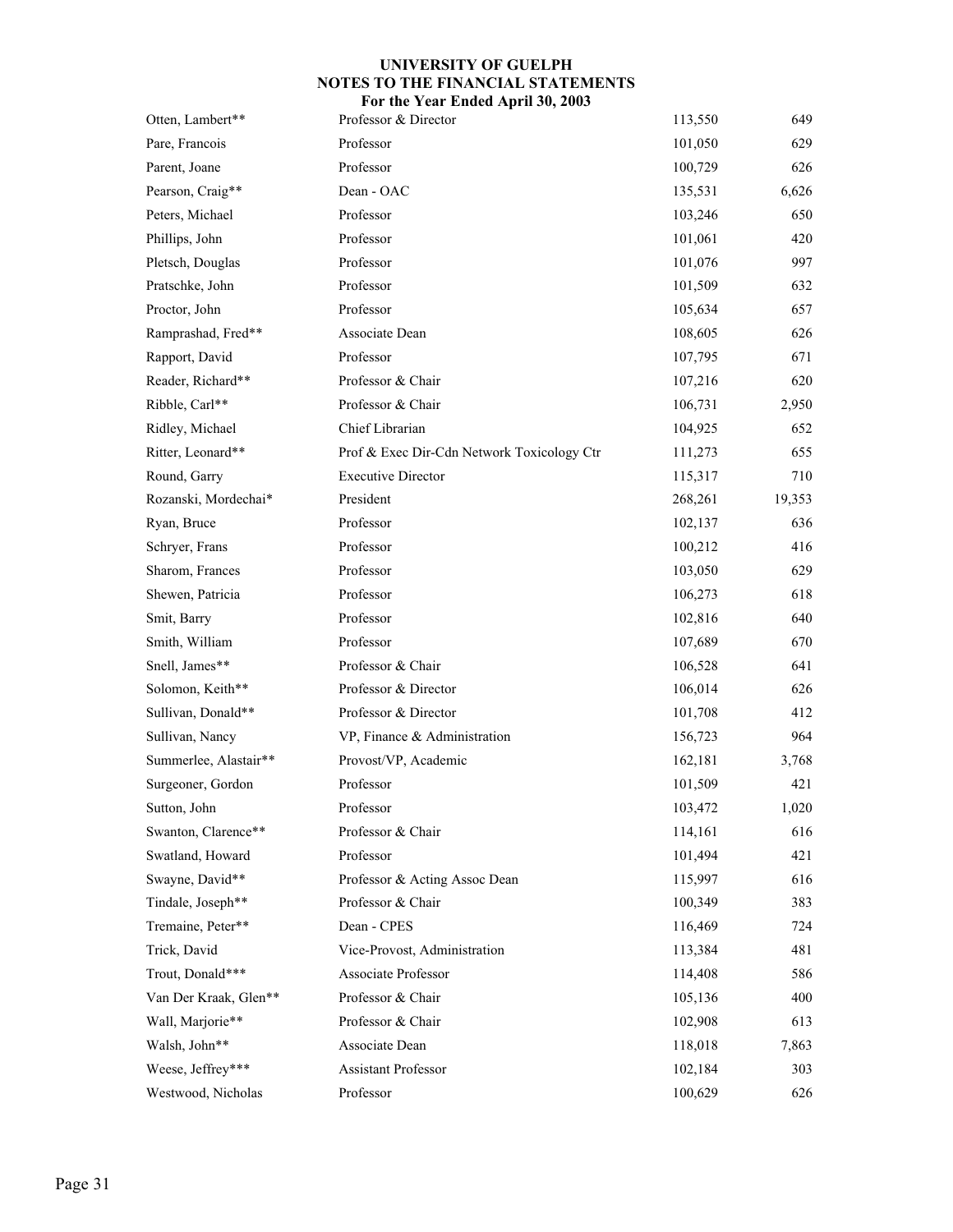| Whiteside, Brenda      | Associate VP, Student Affairs | 113,822 | 461   |
|------------------------|-------------------------------|---------|-------|
| Whitfield, Christopher | Professor & Chair             | 128,822 | 620   |
| Wildeman, Alan**       | VP, Research                  | 144,274 | 897   |
| Wilkie, Bruce          | Professor                     | 103,040 | 641   |
| Wilson, Thomas**       | Professor & Associate Chair   | 103,999 | 420   |
| Wilton, James          | Professor                     | 103,472 | 644   |
| Woo, Patrick           | Professor                     | 101,744 | 422   |
| Yamashiro, Shigeto     | Associate Professor           | 100,644 | 626   |
| Yarmey, Daniel         | Professor                     | 105,843 | 1,043 |
|                        |                               |         |       |

\* Benefits include insurance, housing-related costs (e.g. residence in President's House on campus) and employer owned automobile.

\*\* Academic administrators who hold tenured faculty status.

\*\*\* Salary includes payments for performing emergency surgical procedures.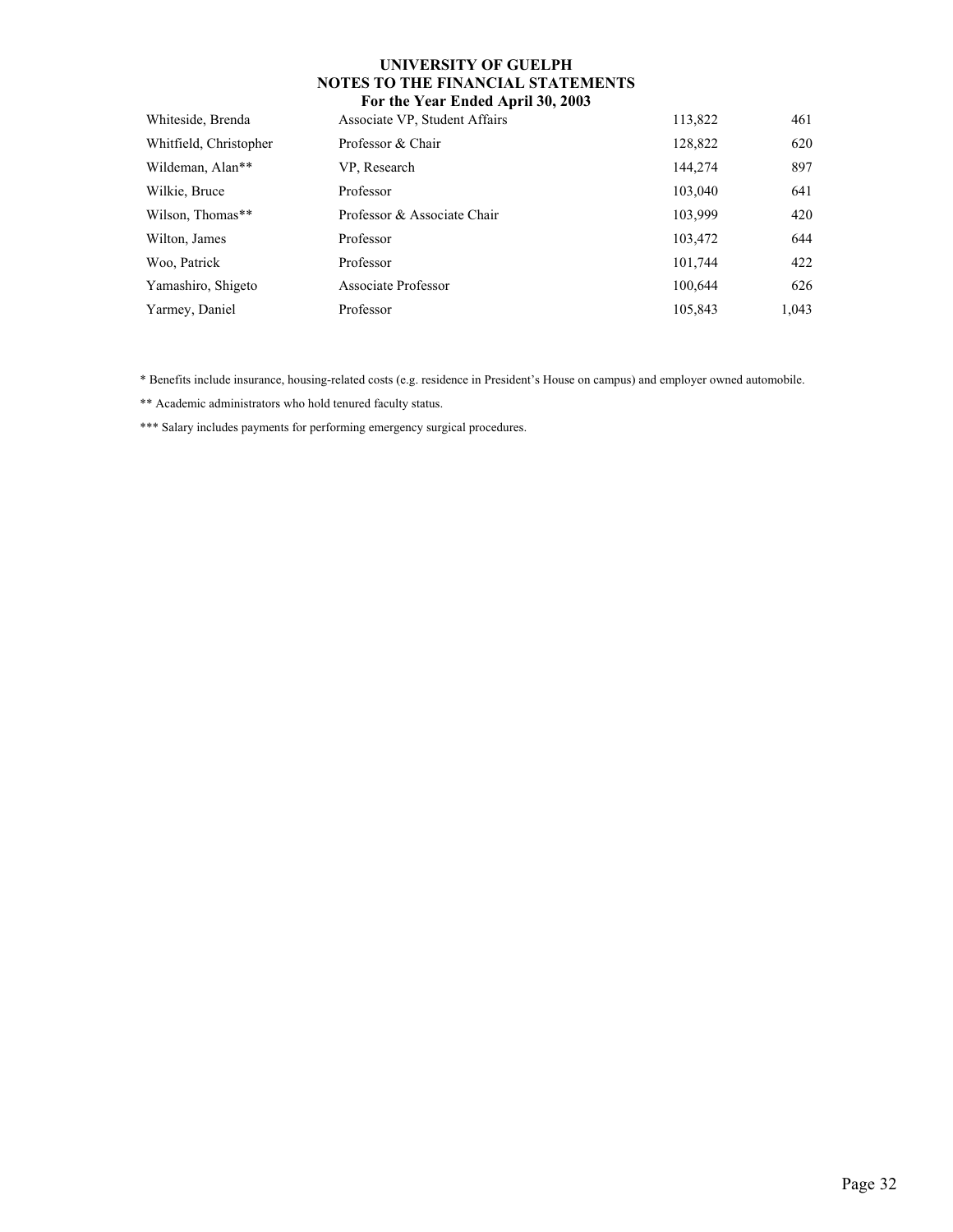# **UNIVERSITY OF GUELPHSTATEMENT OF OPERATIONS AND CHANGES IN FUND BALANCES FOR THE YEAR ENDED APRIL 30, 2003 (UNAPPROPRIATED, ENDOWED AND INVESTED IN CAPITAL ASSETS)**

|                                                                                            |                                 | (in thousands of dollars)     |                                                        |                                 |                                 |                      |                      |
|--------------------------------------------------------------------------------------------|---------------------------------|-------------------------------|--------------------------------------------------------|---------------------------------|---------------------------------|----------------------|----------------------|
|                                                                                            | <b>OPERATING</b><br><b>FUND</b> | <b>CAPITAL</b><br><b>FUND</b> | <b>ANCILLARY</b><br><b>ENTERPRISES</b><br>(Schedule 2) | <b>RESEARCH</b><br>& TRUST FUND | <b>ENDOWMENT</b><br><b>FUND</b> | <b>TOTAL</b><br>2003 | <b>TOTAL</b><br>2002 |
| <b>REVENUE</b>                                                                             |                                 |                               |                                                        |                                 |                                 |                      |                      |
| Ministry of Training, Colleges and Universities                                            | 110,037                         | 1,478                         | 261                                                    |                                 |                                 | 111,776              | 107,777              |
| Ministry of Agriculture and Food                                                           | 50,908                          |                               |                                                        |                                 |                                 | 50,908               | 51,572               |
| Tuition (Credit and Non-Credit)                                                            | 79,799                          |                               |                                                        |                                 |                                 | 79,799               | 72,250               |
| Donations (Note 15)                                                                        | 86                              |                               |                                                        | 4,130                           |                                 | 4,216                | 5,137                |
| Sales of Goods and Services                                                                | 32,073                          |                               | 56,041                                                 |                                 |                                 | 88,114               | 81,744               |
| Investment Income (Note 4)                                                                 | 1,860                           | 1,604                         | 321                                                    | 4,957                           |                                 | 8,742                | 7,845                |
| Other Grants and Contracts                                                                 | 1,754                           |                               |                                                        | 58,957                          |                                 | 60,711               | 60,553               |
| Amortization of Deferred Capital Contributions (Note 8)                                    |                                 | 15,349                        | 229                                                    |                                 |                                 | 15,578               | 13,466               |
| Other (Note 11)                                                                            | 14,049                          | 12,043                        | 335                                                    |                                 |                                 | 26,427               | 13,920               |
|                                                                                            | 290,566                         | 30,474                        | 57,187                                                 | 68,044                          |                                 | 446,271              | 414,264              |
| <b>EXPENSES</b>                                                                            |                                 |                               |                                                        |                                 |                                 |                      |                      |
| <b>Salaries</b>                                                                            | 177,374                         |                               | 11,947                                                 | 28,404                          |                                 | 217,725              | 205,089              |
| <b>Benefits</b>                                                                            | 39,793                          |                               | 2,222                                                  | 3,515                           |                                 | 45,530               | 22,350               |
| Travel                                                                                     | 5,991                           |                               | 152                                                    | 5,025                           |                                 | 11,168               | 10,062               |
| Operating                                                                                  | 67,560                          | 55                            | 21,588                                                 | 22,201                          |                                 | 111,404              | 100,213              |
| Minor Renovations and Repairs                                                              |                                 | 2,849                         | 1,395                                                  |                                 |                                 | 4,244                | 6,805                |
| Interest                                                                                   |                                 | 3,774                         | 4,735                                                  |                                 |                                 | 8,509                | 3,312                |
| Scholarships and Bursaries                                                                 | 7,988                           |                               |                                                        | 9,088                           |                                 | 17,076               | 15,810               |
| Institutional (Recovery) Charges                                                           | (7, 793)                        |                               | 7,793                                                  |                                 |                                 |                      |                      |
| Capital Asset Amortization                                                                 |                                 | 26,369                        | 3,766                                                  |                                 |                                 | 30,135               | 26,207               |
|                                                                                            | 290,913                         | 33,047                        | 53,598                                                 | 68,233                          |                                 | 445,791              | 389,848              |
| Revenue Less Expenses                                                                      | (347)                           | (2,573)                       | 3,589                                                  | (189)                           |                                 | 480                  | 24,416               |
| Endowment Contributions (Note 10)                                                          |                                 |                               |                                                        |                                 | (13,885)                        | (13,885)             | 5,298                |
| <b>Interfund Transactions</b>                                                              | (14, 673)                       | 12,709                        | (1,679)                                                | 2,410                           | 1,233                           |                      |                      |
| Change in Fund Balance                                                                     | (15,020)                        | 10,136                        | 1,910                                                  | 2,221                           | (12, 652)                       | (13, 405)            | 29,714               |
| Transfer (to) from Appropriations (Statement 3)                                            | 17,220                          | (9,519)                       | 4,349                                                  | (2,221)                         |                                 | 9,829                | (14,095)             |
| Net Increase in Fund Balances                                                              | 2,200                           | 617                           | 6,259                                                  |                                 | (12, 652)                       | (3,576)              | 15,619               |
| Fund Balances, Beginning of Year<br>Unappropriated, Endowed and Invested in Capital Assets | (3,945)                         | 56,625                        | 3,812                                                  |                                 | 117,445                         | 173,937              | 158,318              |
| Fund Balances, End of Year<br>Unappropriated, Endowed and Invested in Capital Assets       | (1,745)                         | 57,242                        | 10,071                                                 |                                 | 104,793                         | 170,361              | 173,937              |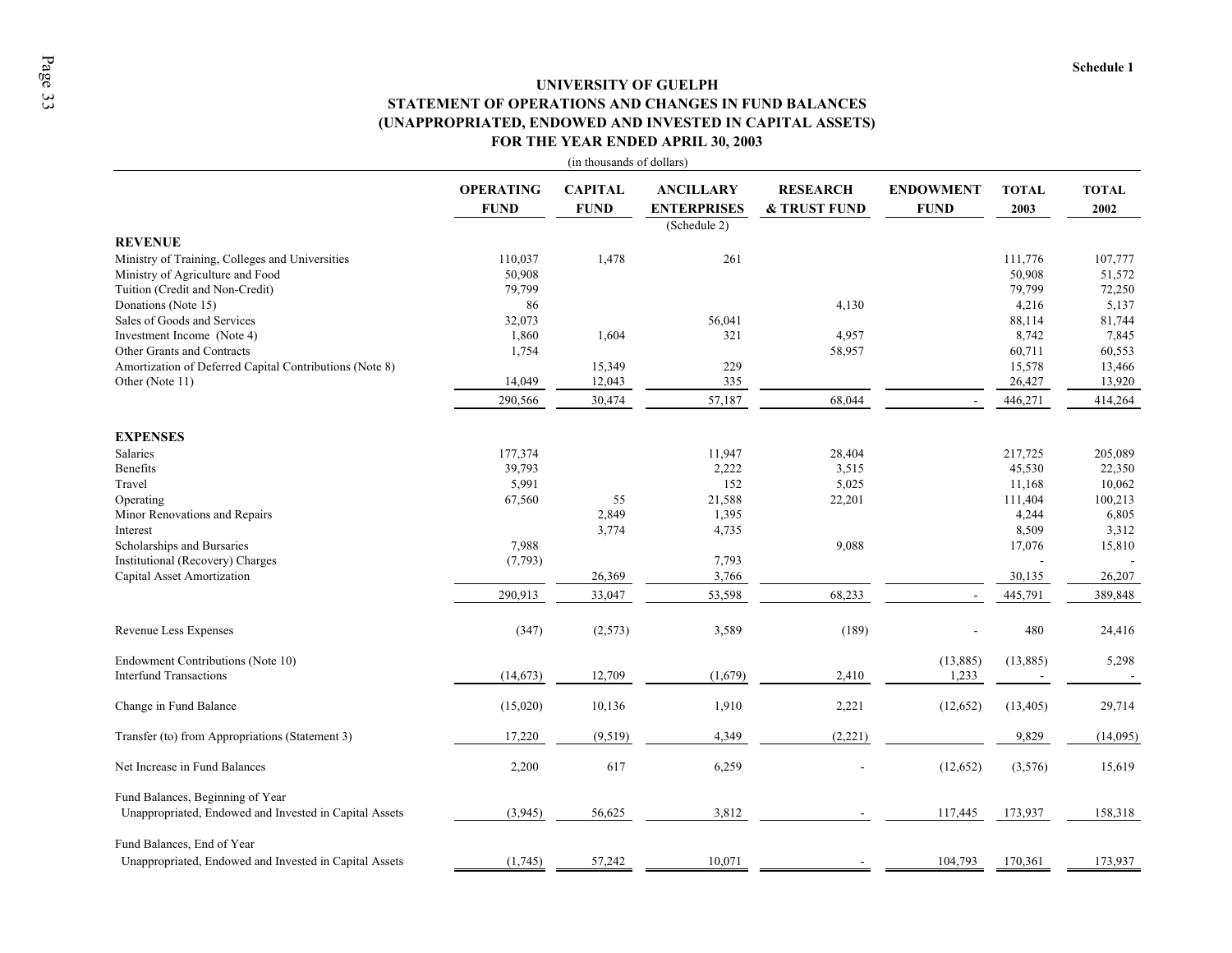# **UNIVERSITY OF GUELPH STATEMENT OF OPERATIONS AND CHANGES IN FUND BALANCES FOR ANCILLARY ENTERPRISESFOR THE YEAR ENDED APRIL 30, 2003**

(in thousands of dollars)

|                                          | <b>HOSPITALITY</b> | <b>REAL</b>   | <b>STUDENT</b><br><b>HOUSING</b> |                | <b>UNIVERSITY</b> | <b>TOTAL</b>   | <b>TOTAL</b>   |
|------------------------------------------|--------------------|---------------|----------------------------------|----------------|-------------------|----------------|----------------|
|                                          | <b>SERVICES</b>    | <b>ESTATE</b> | <b>SERVICES</b>                  | <b>PARKING</b> | <b>CENTRE</b>     | 2003           | 2002           |
|                                          |                    |               |                                  |                |                   |                |                |
| <b>REVENUE</b>                           | 28,019             | 3,564         | 22,050                           | 1,807          | 1,747             | 57,187         | 55,735         |
| <b>EXPENSES</b>                          |                    |               |                                  |                |                   |                |                |
| Cost of Materials                        | 12,213             |               |                                  |                | 305               | 12,518         | 12,324         |
| Salaries                                 | 7,610              | 241           | 3,198                            | 183            | 715               | 11,947         | 11,669         |
| <b>Benefits</b>                          | 1,394              | 53            | 598                              | 42             | 135               | 2,222          | 2,062          |
| <b>Institutional Charges</b>             | 1,457              |               | 5,760                            | 178            | 398               | 7,793          | 7,650          |
| Operating                                | 3,873              | 585           | 4,024                            | 227            | 361               | 9,070          | 8,096          |
| Travel                                   | 58                 | 13            | 71                               | $\mathfrak{Z}$ | 7                 | 152            | 175            |
| Minor Renovations and Repairs            | 24                 |               | 1,114                            | 257            |                   | 1,395          | 1,802          |
| Interest<br>Capital Asset Amortization   | 569                | 121<br>308    | 4,613<br>2,762                   | 109            | 18                | 4,735<br>3,766 | 2,618<br>3,137 |
|                                          |                    |               |                                  |                |                   |                |                |
| <b>Total Operating Expenses</b>          | 27,199             | 1,321         | 22,140                           | 999            | 1,939             | 53,598         | 49,533         |
| Revenue Less Expenses                    | 820                | 2,243         | (90)                             | 808            | (192)             | 3,589          | 6,202          |
| <b>Interfund Transactions</b>            | (312)              | (585)         | (292)                            | (639)          | 149               | (1,679)        | (4, 371)       |
| Change in Fund Balance                   | 508                | 1,658         | (382)                            | 169            | (43)              | 1,910          | 1,831          |
| Transfers (To) From Appropriations       |                    | 4,329         |                                  |                | 20                | 4,349          | (1, 568)       |
| Net Increase (Decrease) in Fund Balances | 508                | 5,987         | (382)                            | 169            | (23)              | 6,259          | 263            |
| Fund Balance, Beginning of Year          | 4,136              | 2,053         | (5,623)                          | 2,921          | 325               | 3,812          | 3,549          |
| Fund Balance, End of Year                | 4,644              | 8,040         | (6,005)                          | 3,090          | 302               | 10,071         | 3,812          |
| Fund Balance Components:                 |                    |               |                                  |                |                   |                |                |
| Invested in Capital Assets *             | 4,796              | 7,456         | (6,696)                          | 2,025          | 53                | 7,634          | 959            |
| Unappropriated **                        | (152)              | 584           | 691                              | 1,065          | 249               | 2,437          | 2,853          |
| Fund Balance, End of Year                | 4.644              | 8,040         | (6,005)                          | 3,090          | 302               | 10,071         | 3,812          |

\* Fund Balance "Invested in Capital Assets" presents the funds expended on capital assets less accumulated amortization, related debt and deferred capital contributions.

\*\* Accumulated net results for operations are presented in the Unappropriated Fund Balance.